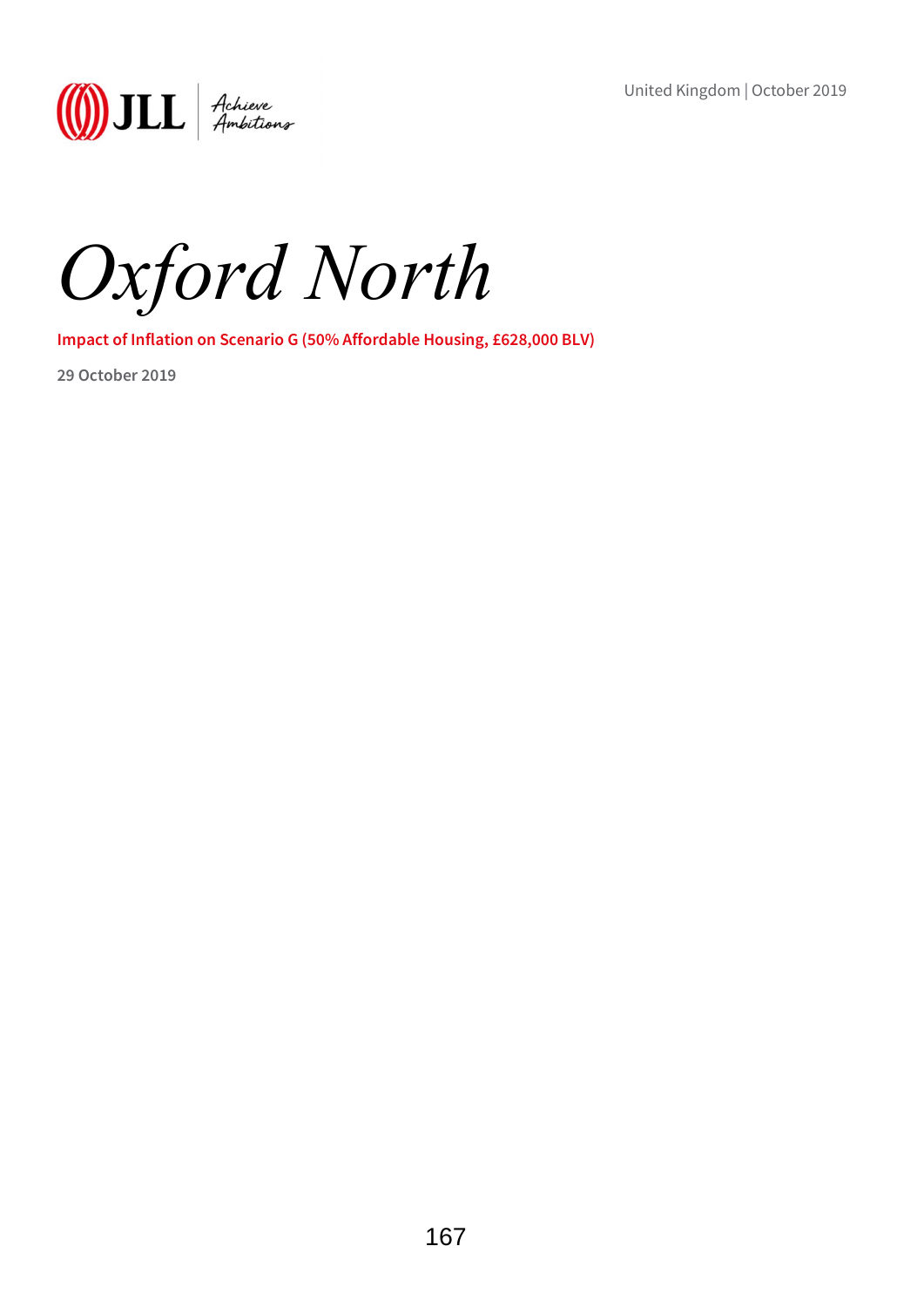## Contents

| 1 Introduction                                                       |     |
|----------------------------------------------------------------------|-----|
| 2 Impact of Cost Inflation and Value Growth on Development Viability |     |
| 3 Findings and Analysis                                              | 8   |
| <b>4 Other Issues Raised</b>                                         | 10  |
| <b>5 Summary &amp; Conclusions</b>                                   | 13. |

Appendix 1 – JLL Development Viability Appraisal Scenario G – with Inflation Appendix 2 – JLL Development Viability Appraisal Scenario E – with Inflation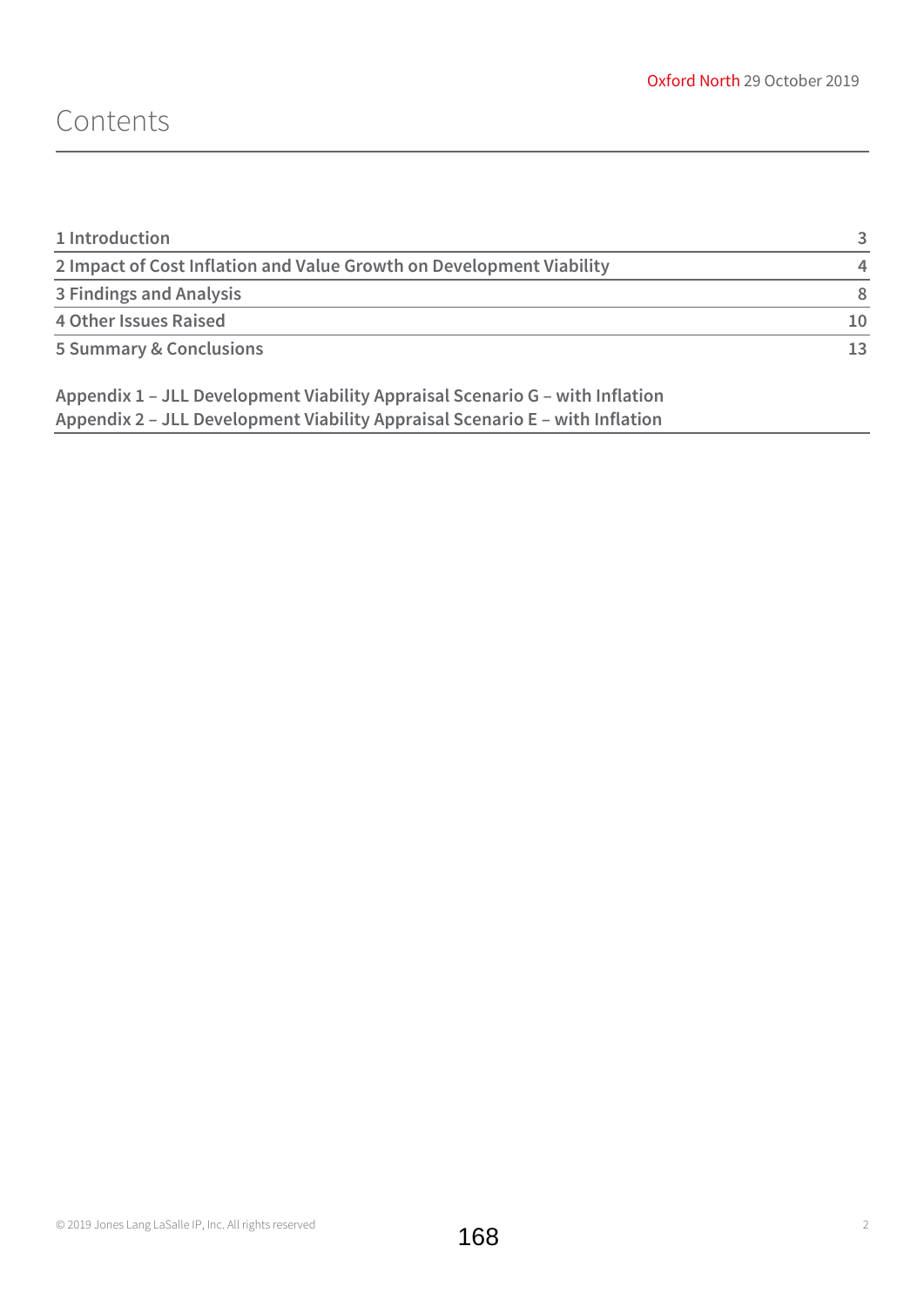## 1 Introduction

### **Overview**

This note provides an addendum to our 9 August 2019 report entitled 'Financial Viability Assessment (FVA) for Oxford City Council'. This Addendum has been produced in response to the resolution of the West Area Planning Committee on the 24 September 2019.

The resolution of this meeting required further sensitivity testing to be undertaken to assess the impact of inflation in the development viability appraisal.

The West Area Planning Committee resolved to:

'Defer consideration of the application pending further information on the following:

- a) Further modelling work around Scenario G that looks at the level of affordable housing that could be provided if both cost and value inflation is included; and
- b) A clear review mechanism that captures future improvements in value across the development.

This Addendum addresses the requirement set out in limb a) only of the above committee Resolution. We understand that limb b) of the Resolution is dealt with separately. This report concludes that a review mechanism can address any improvement in viability arising as a consequence of differences between value and cost inflation.

This Addendum also considers other issues raised with planning officers in relation to viability and the way that the Savills and JLL FVAs have been undertaken. Although some of these issues were debated at Planning Committee on the 24 September 2019, we have provided a written response to these issues within this report to assist Planning Committee's reconsideration of the viability of the planning application.

The next section sets out the additional research that we have undertaken to inform our sensitivity test of the impact of cost inflation and value growth on Scenario G.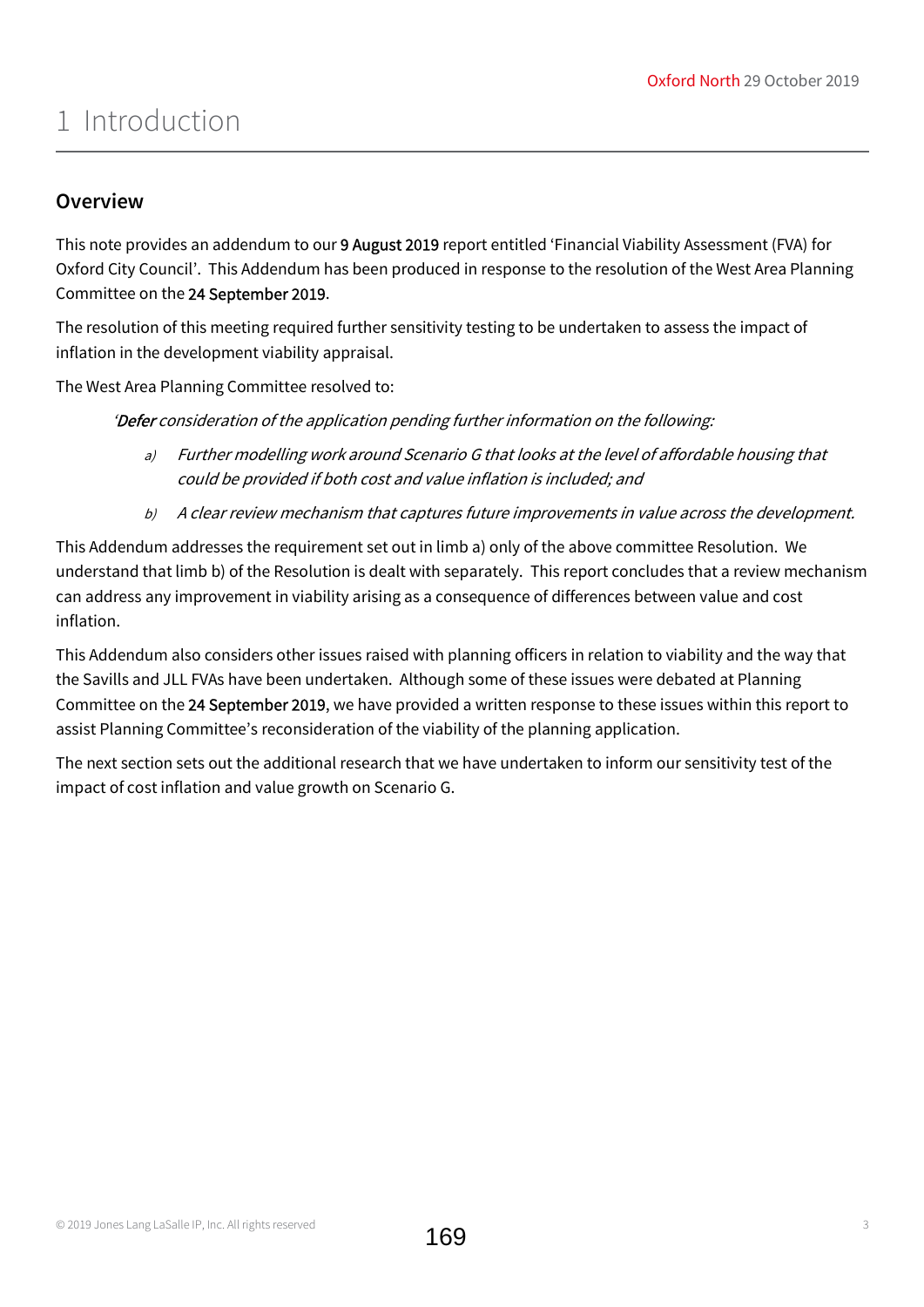# 2 Impact of Cost Inflation and Value Growth on Development Viability

Our August 2019 Report assessed the viability of the scheme on a 'current cost, current value' approach in line with standard valuation methodology.

Whilst it is recognised that the development of Oxford North will span a significant period of time (given the quantum of residential and commercial development proposed), inflation in costs and revenues is difficult to predict. In most multi-phase developments, where there is a policy or other justification for it, future movements in both costs and values are crystallised at a later point in time by a review mechanism.

### RICS Guidance

Paragraph 3.6.5.1 of the RICS guidance 'Financial viability in planning' (1<sup>st</sup> Edition) published in 2012 promotes the validity of projection models for capturing future market growth as *an alternative* to the reappraisal approach (i.e. which would reappraise the viability of the site in the future, at the costs and values at that point in time).

The RICS Guidance Financial Viability and Planning (2012) also states at Paragraph D.3.3 that:

'For larger schemes with a lengthy development period, or for even larger schemes where phased development is likely, the effect of inflation (or deflation) needs to be considered.'

### Paragraph D.3.4 continues:

'Predicting or forecasting values for rents, yields (for commercial/industrial schemes) and costs is difficult, even over short time periods. The potential volatility of the market, and the development viability risks which result, are factors that a developer has to consider, either explicitly or implicitly when undertaking a residual appraisal. This inevitable uncertainty is also a factor that the planners need to consider when ascertaining the level of affordable housing and/or planning obligation payments the development can support both now and in the future.'

The RICS guidance therefore highlights the inevitable uncertainty relating to predicting/forecasting values and costs, even over short periods (which will add risk factors into the appraisal for both developers and local planning authorities).

More recently, the RICS have issued a Practice Statement 'Financial viability in planning: conduct and reporting' (May 2019) which confirms that a second edition of the 2012 guidance is forthcoming.

### Research Undertaken

In light of the above, we have therefore researched and assessed the following:

- The forecast for *sales value growth* in the South East in the next five years;
- The forecast for *build cost inflation* at a national level for the next five years (predictions for build cost inflation are provided on a national basis).

We have drawn upon JLL's in-house Research Team who have researched and assessed data from their residential growth (i.e. value) predictions data, and also drawn upon the data collected by the Royal Institution of Chartered Surveyors (RICS) Build Cost Information Service (BCIS) to inform our sensitivity test of Scenario G.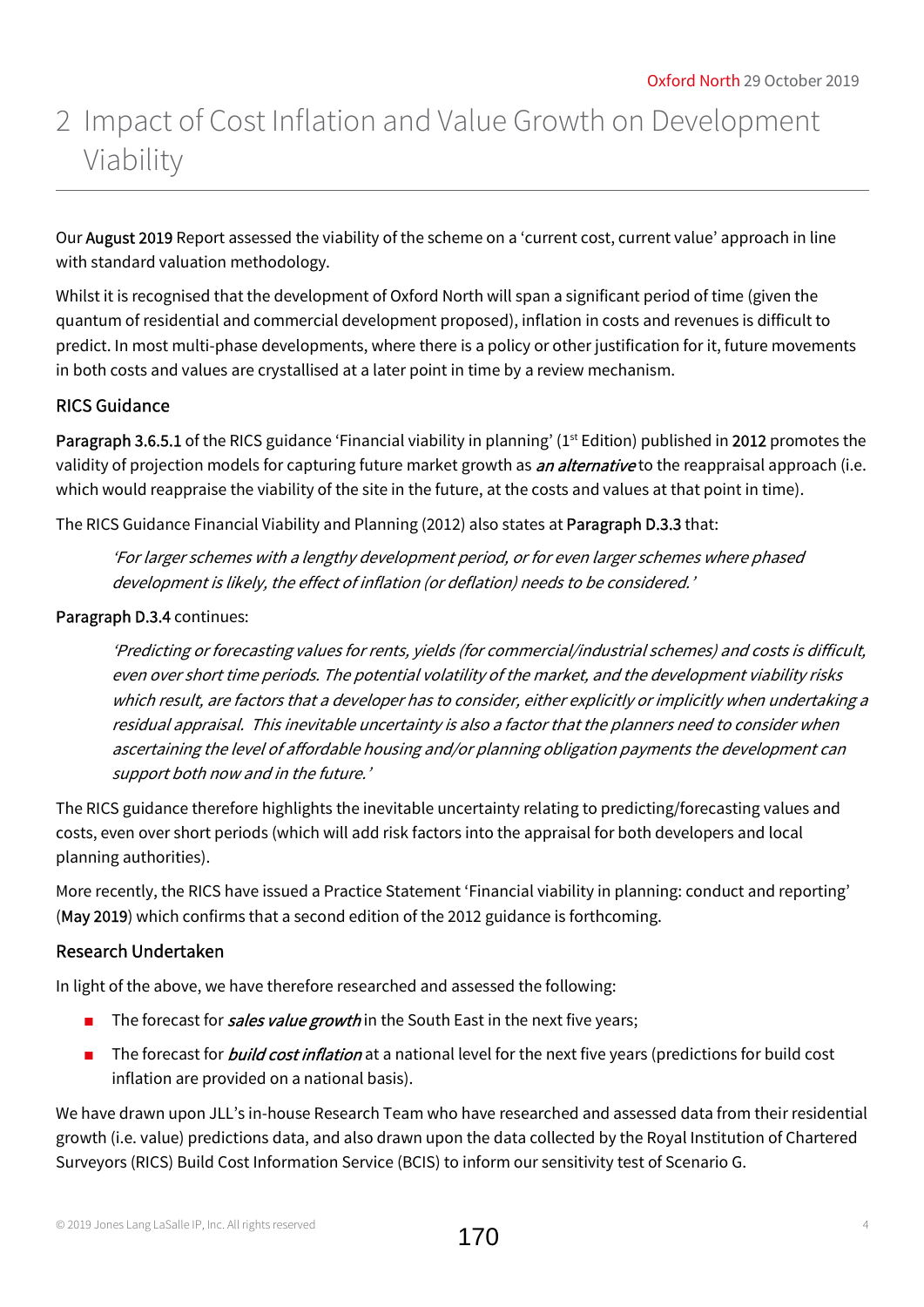We have consulted with JLL's commercial research team. Their latest research on the 6 core regional office markets (which does not include Oxford) suggests a period of investment yield stability (which means that, for example, if rents do not grow, the value of offices would not increase). We have therefore assumed no changes in investment yields in our appraisal. Unlike residential uses, they do not undertake growth predictions for commercial uses such as offices.

In terms of rental growth, JLL's Office Agency team recorded rental growth of 1% in the 'Core 8' markets (Edinburgh, Glasgow, Manchester, Leeds, Birmingham, Cardiff, Bristol and the M4 Western Corridor) between Q4 2018 and Q2 2019.

Commercial rent growth is difficult beyond 1 year to predict as rents are sensitive to occupier demand and availability of stock. Commercial lease rent reviews may be linked to the retail price index (RPI) in order to counteract the unpredictability of the market and difficulty in predicting future rents. We have therefore looked at RPI inflation predictions available at https://obr.uk/forecasts-in-depth/the-economy-forecast/inflation/ in order to determine the potential growth of commercial rents. This is detailed below:

| RPI growth<br>(% per<br>annum)) | 2019 | 2020    | 2021    | 2022 | 2023    | <b>Total</b><br>change<br>2019-23 | Average pa<br>2019-23 |
|---------------------------------|------|---------|---------|------|---------|-----------------------------------|-----------------------|
|                                 | 2.9% | $2.9\%$ | $3.1\%$ | 3.1% | $3.1\%$ | 15.1%                             | 3.02%                 |

We have adopted the above average % change in our appraisal for commercial rents.

It should be noted that the using RPI growth covers changes in rents after leases have been entered into; but does not capture changes in lease terms including, for example, rent-free periods. This underlines the difficulty of forecasting commercial rents and is one reason why a review mechanism looking at actual values is more appropriate.

### Sales Value Growth Forecasts/Predictions

JLL's Research Team and regional residential teams compile residential growth predictions each year. The growth predictions for the residential market are only undertaken for a five-year period, due to the uncertainty of predicting growth rates beyond this period.

Table 2.1 sets out the predictions for the South-East:

### Table 2.1 – JLL House Price Growth Predictions

| <b>Sales Price</b><br>Growth (%<br>per annum) | 2019    | 2020 | 2021    | 2022    | 2023    | <b>Total</b><br>change<br>2019-23 | Average pa<br>2019-23 |
|-----------------------------------------------|---------|------|---------|---------|---------|-----------------------------------|-----------------------|
| <b>South East</b>                             | $0.0\%$ | 1.0% | $3.0\%$ | $3.5\%$ | $3.5\%$ | $11.4\%$                          | $2.2\%$               |

Source: JLL Research Team Analysis (October 2019)

JLL's research indicates that an average of 2.2% per annum growth in residential sales values is anticipated in the next five years, according to the "sentiment and growth" predictions.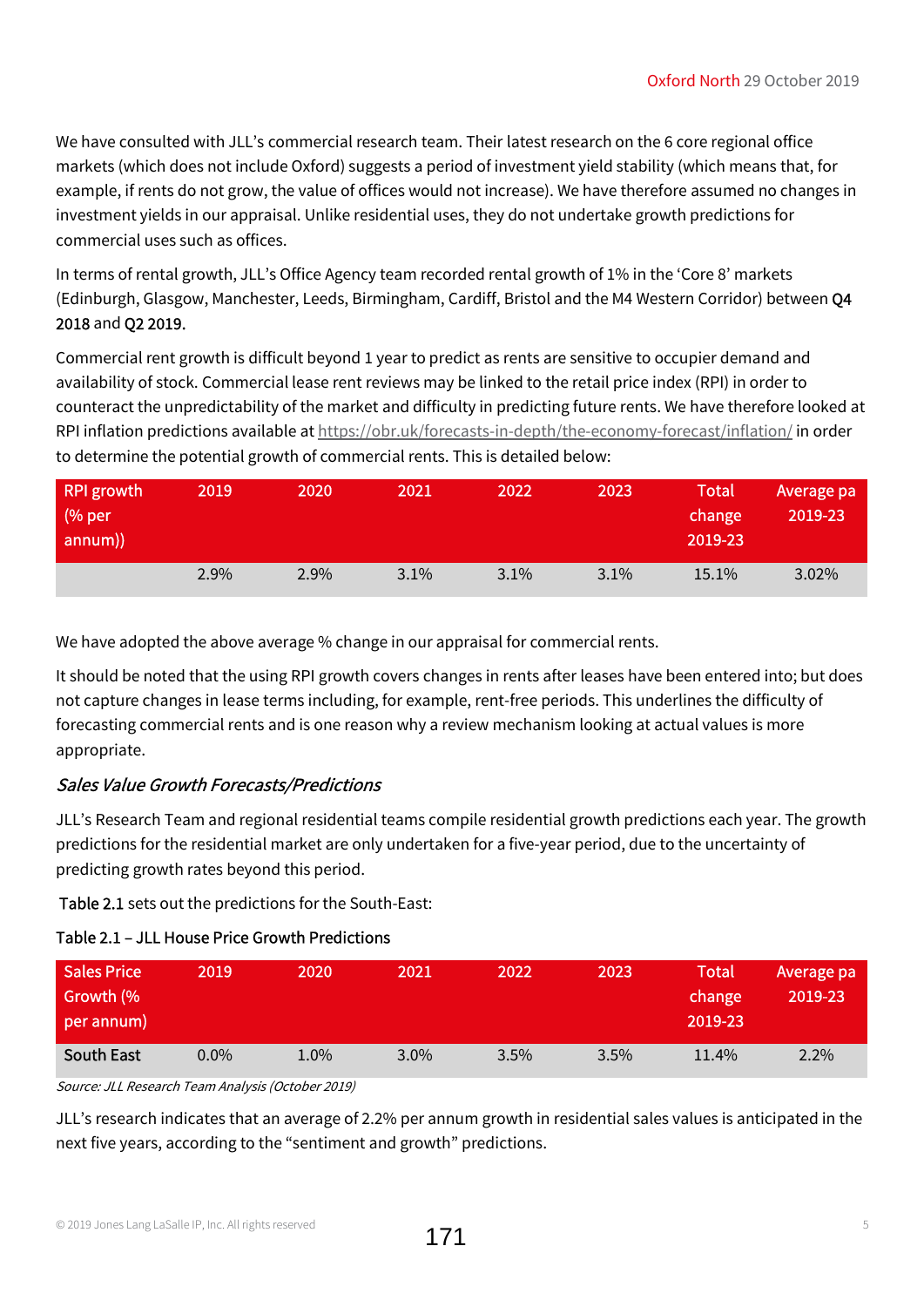We have also reviewed the forecasting undertaken by the Applicant's advisors, Savills, to explore whether their research promotes a different position from JLL. Savills' residential property forecasts for mainstream residential markets in the South East are as follows:

| <b>Sales Price</b><br>Growth (%<br>per annum) | 2019    | 2020    | 2021 | 2022    | 2023 | 5 Year<br>Compound<br>Growth | Average<br>pa 2019-23 |
|-----------------------------------------------|---------|---------|------|---------|------|------------------------------|-----------------------|
| South East                                    | $0.0\%$ | $2.0\%$ | 2.5% | $2.0\%$ | 2.5% | 9.3%                         | 2.25%                 |

### Table 2.2 – Savills Residential Growth Forecasts – South East 'Mainstream'

Source: Savills (November 2018)

This equates to a five-year compound growth of 9.3%, which we calculate equates to an annual increase of 2.25% (i.e. marginally higher than the forecast produced by JLL).

Therefore, for the purposes of the inflation sensitivity test, we have assumed that the higher annual growth rate forecast researched by Savills is achieved. This approach will paint the most optimistic picture of the impact of inflation on development viability and is used to see whether it increases the initial level of affordable housing that can be provided. In addition, we have also assumed that this growth rate continues into the future beyond the five-year period estimated by Savills (given that neither Savills nor JLL predictions provide predictions beyond a period of five years).

### Build Cost Inflation

JLL Research Team have researched and assessed the cost inflation forecasts that are produced by the Build Cost Information Service (BCIS). The inflation forecasts are based upon the BCIS 'All-In Tender Price Index'. This is a well known cost index which is also utilised for calculating the level of CIL charges in OCC's CIL Charging Schedule.

Table 2.3 below sets out the index for Quarter 4 2019, and compares it with the forecast rate for Quarter 2 2024 (the last available quarter of forecast rates produced by the BCIS).

### Table 2.3 – BCIS – All-In Tender Price Cost Index - Forecast Rates

|                   | Q4 2019 | Q2 2024 | <b>Average Annual Increase:</b> |
|-------------------|---------|---------|---------------------------------|
| <b>BCIS Index</b> | 339     | 425     | 4.63%                           |

Source: BCIS, JLL Analysis (October 2019)

This is an annual change of 4.63% per annum (albeit that it should be noted that the latest available forecast is for Q2 2024 and not Q4 2024, and hence, six months is excluded from the forecasting analysis). We have therefore assumed a rate of 4.63% per annum.

As set out in the RICS Guidance, the above assumptions in respect of build and value indexation should be viewed with caution, particularly in the context of the significant period of growth that has been experienced since the last market downturn in 2008/2009, with some commentators now anticipating a correction in residential property market values.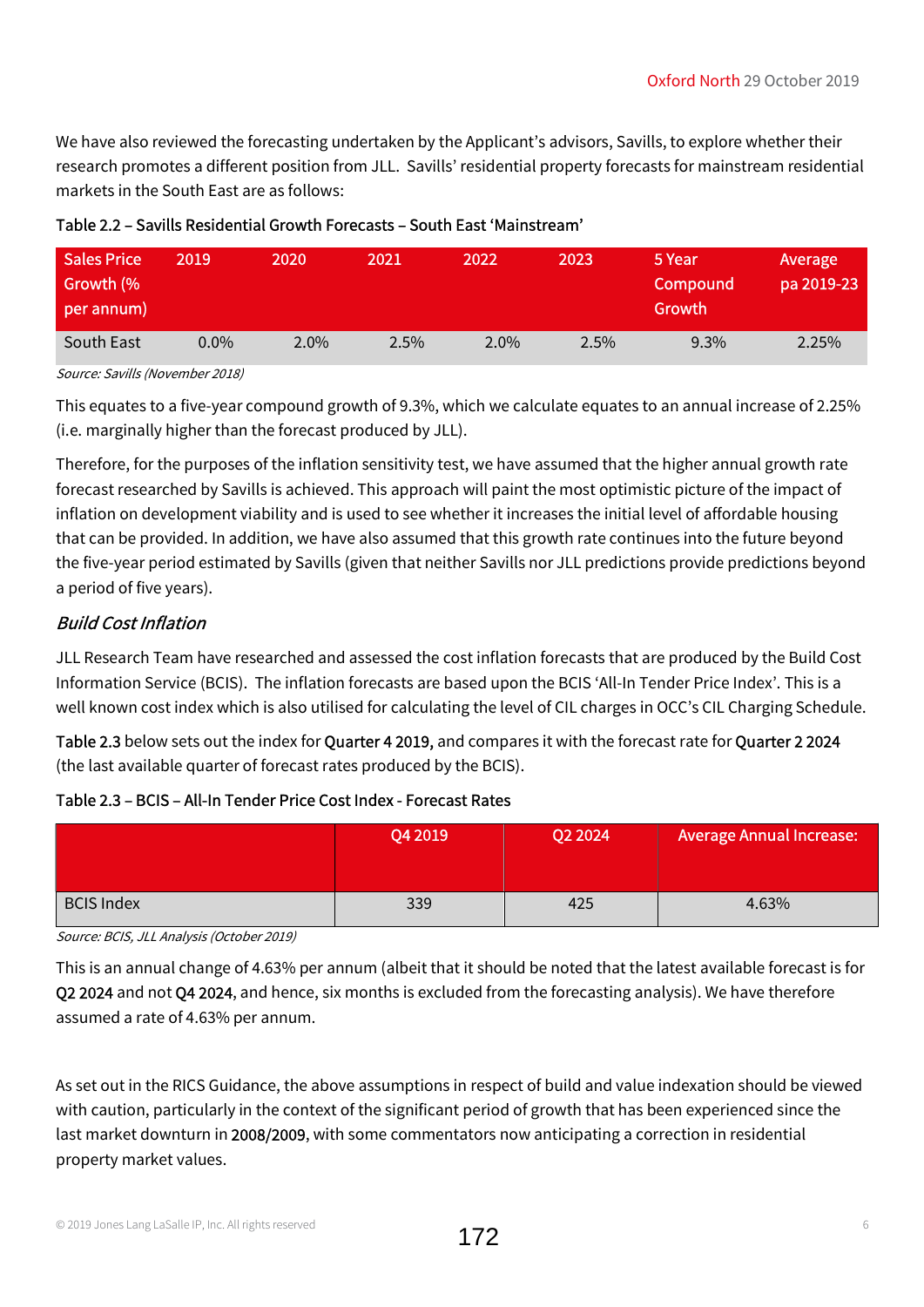In addition, the current uncertainty relating to Brexit makes the task of producing reliable forecasts even more difficult. At the time of writing, there is no Brexit deal agreed and the continued uncertainty is having an effect on the market. It is likely that either a hard or soft Brexit will have an effect on markets; however, there is uncertainty over how long this period will last. Our professional view is that build cost predictions are likely to rise further over this period, given uncertainties over availability of labour and materials.

House price growth measured only 1.3% between September 2018 and September 2019. In contrast, build costs were predicted to rise by 2.2% over the same period.

The above analysis suggests that the trend for build cost inflation to be higher than residential sales value growth will remain over the next five years. This is therefore likely to have a negative impact on development viability, as considered in the next section.

### Summary

As set out above, for the purpose of our inflation sensitivity tests, we have adopted the following:

### Table 2.4 – Residential Value Growth and Cost Inflation Rates Assumed

|                       | % Increase per annum |
|-----------------------|----------------------|
|                       |                      |
| <b>Value Growth</b>   | 2.25%                |
| (Residential Values)  |                      |
| <b>Value Growth</b>   | 3.02%                |
| (Commercial rents)    |                      |
| <b>Cost Inflation</b> | 4.63%                |

Source: BCIS, JLL Analysis (October 2019)

It should be noted that we have reviewed value and cost trends over the past 10 and 20 years respectively. There have been dramatic market shifts, particularly in the last 10 years which has seen a period of significant growth following the worldwide credit crunch of 2008. Given the uncertainty that surrounds Brexit and the recent trend for cost growth being in excess of value growth, our approach has been to 'look forward' at predictions rather than rely on trends of the past in forecasting future growth.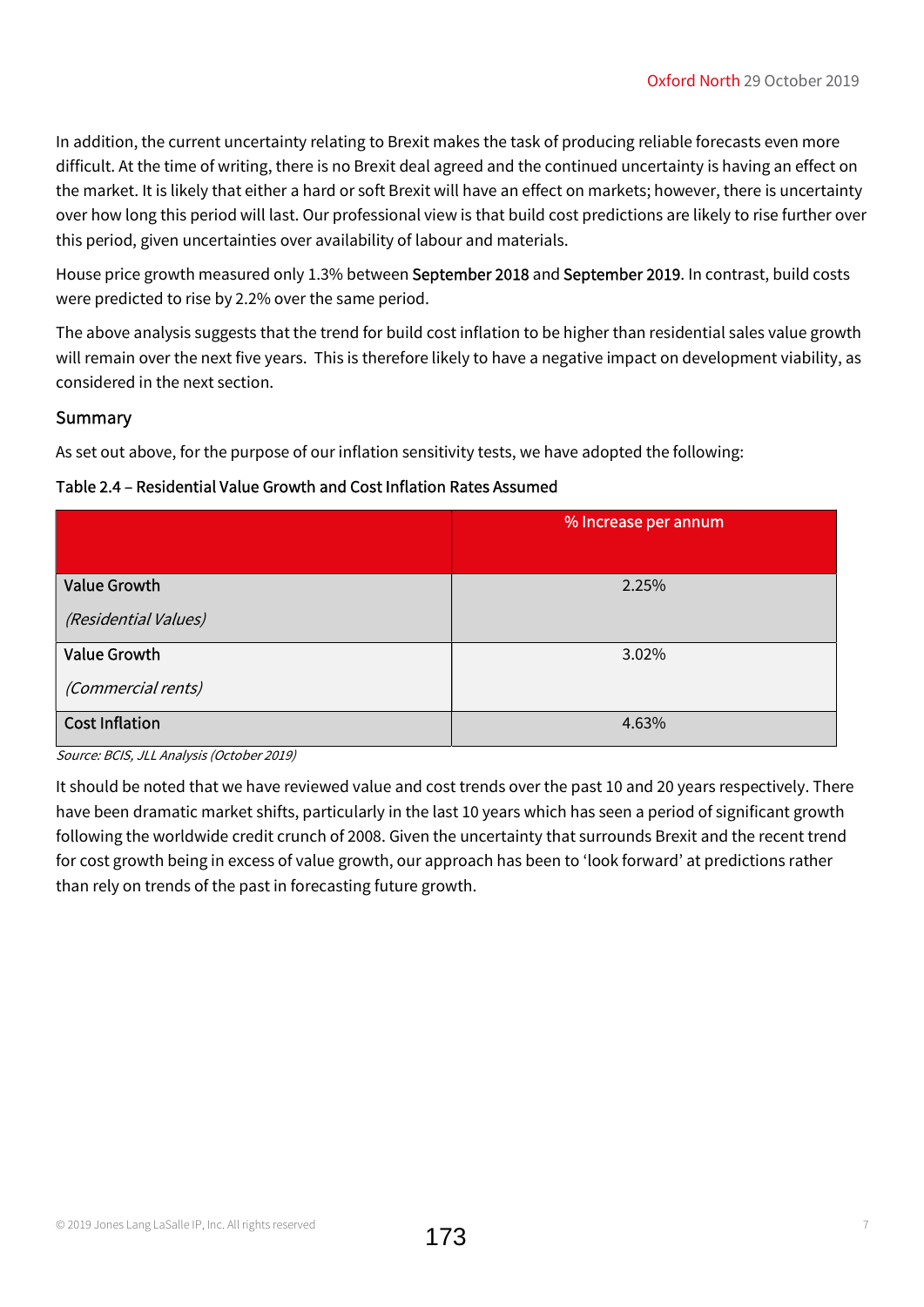# 3 Findings and Analysis

Table 4.1 below sets out the findings of our sensitivity test. We have applied cost inflation and sales values growth to two scenarios as follows:

- Scenario G as requested by Planning Committee Members; and
- **EXECT** Scenario E as this is the Applicant's Affordable Housing Offer (using the lower BLV).

Our methodology has been to utilise the existing development viability appraisal undertaken (and the phasing assumptions therein) and apply value growth and cost inflation on an annual basis to the following value/cost items:

- Residential Sales Values;
- Commercial Rents;
- Construction Costs; and
- Infrastructure Costs.

Having incorporated the annual growth rates into our development viability appraisal, Table 4.1 below sets out the updated results.

| <b>Scenario</b>                                                                                                                               | <b>Viability Position (Developer's Return)</b><br><b>Reported to Planning Committee on the 24</b><br>September 2019 | Developer's Return with Inflation and<br><b>Growth as Set Out Above</b> |
|-----------------------------------------------------------------------------------------------------------------------------------------------|---------------------------------------------------------------------------------------------------------------------|-------------------------------------------------------------------------|
| Scenario G<br>(JLL Baseline Appraisal<br>with lower HE BLV of £0.628<br>million, 50% Affordable<br>Housing and 80:20 tenure<br>split)         | 12.02% on cost                                                                                                      | 7.17% on cost                                                           |
| <b>Scenario E</b><br>(JLL Baseline Appraisal<br>with lower HE BLV of £0.628<br>million, 35% Affordable<br>Housing and 80:20 tenure<br>split). | 19.71% on cost                                                                                                      | 13.17% on cost                                                          |

### Table 4.1: Findings and Inflation Sensitivity Test

Source: JLL Analysis (October 2019)

Table 4.1 shows that as build cost inflation is anticipated to outstrip sales value growth by a significant margin in the next five years, the developer's return for risk (profit) reduces significantly with the inflation and growth rates incorporated in the development viability appraisal. To confirm, our appraisals assume that the growth rates predicted in the next five years continue throughout the remaining life of the development.

A copy of the updated appraisals including inflation are attached at Appendix 1 and Appendix 2 respectively.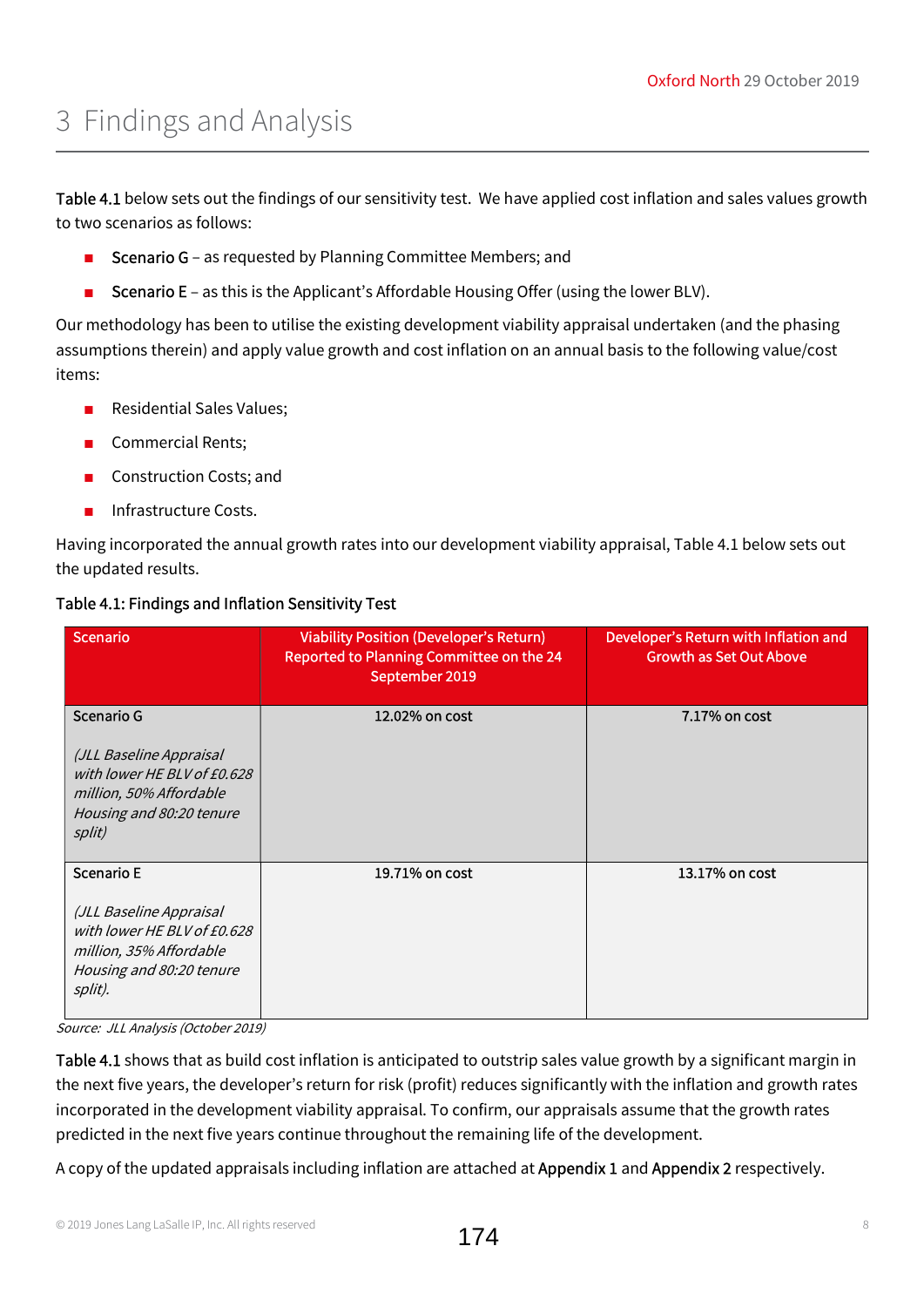This demonstrates that, by taking into account anticipated growth in sales values and cost inflation, at either 50% or 35% affordable housing, both scenarios produce a developer's return (profit) on cost significantly below the benchmark of 20% developer's return for risk. This also demonstrates the 'inevitable uncertainty' for both the Applicant and local planning authority referred to in the RICS guidance, and the risk associated with undertaking development which spans a significant period of time which is subject to fluctuations in market conditions.

It is extremely difficult to predict future market performance and trends. The assumptions used in this report will differ to those of another valuer or commentator. Our conclusion is that the rate of cost inflation will outstrip value inflation over the period of this development. We further conclude that only an appropriate review mechanism will capture true value uplift. Any such model should cover the entirety of the scheme and take place at a number of agreed reference points.

The next section sets out several questions that were raised in relation to the viability process for this planning application.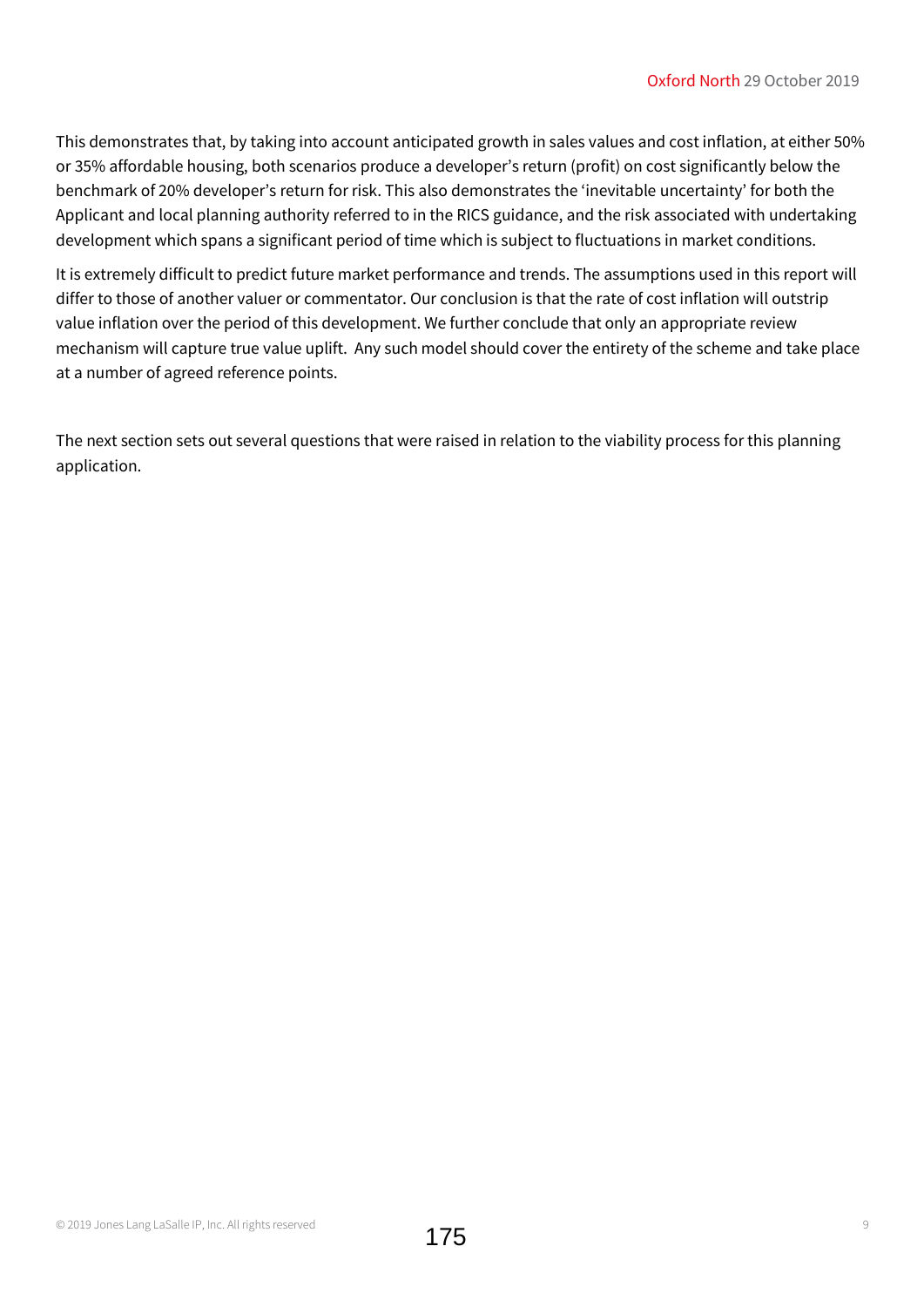The following paragraphs respond to several questions that have been raised in relation to the viability process for this planning application.

The JLL report does not provide the evidence needed to inform decision making. The variable inputs should be set out and there should be iterations of the appraisal with outputs.

JLL Response: This was clearly set out in the JLL August 2019 report which succinctly summarises over two years of earlier reports, evidence, discussions and negotiations with the Applicant and their advisors. Table 3.1 of the JLL August 2019 report sets out each of the key inputs in the appraisal; the assumptions that have been adopted by the Applicant; and JLL's commentary on whether or not the inputs have been agreed and why. It also sets out on Page 11 the areas of disagreement/divergence between Savills and JLL, and how these have been addressed in the significant iteration of scenarios sensitivity tested, which are set out in Table 4.2 of Page 14 of the JLL report and then discussed in turn on Pages 14-16.

Why does the committee report not take a view on the two different benchmark land values?

JLL Response: The JLL August 2019 report is clear throughout regarding both the Applicant's advisors and JLL's position regarding the BLV, and that this is now an agreed input between the two consultancies at £12.4 million. However, the JLL Report recognises Homes England's different position, and sensitivity tests this much lower BLV of approximately £0.628 million (£628,000) on development viability. It should also be noted that the sensitivity test of the Applicant's 35% affordable housing offer (with the lower Homes England benchmark of £628,000) generates a 19.71% developer's return for risk (Scenario E). Hence, whilst a standard rate of developer's return is generated, the level of land value received by the Applicant is already written down from the £12.4 million figure to the £0.628 million (£628,000) figure proposed by Homes England. Accordingly, the appraisal scenarios undertaken provide the requisite evidence to inform decision making, as both alternative BLVs are sensitivity tested.

Where are the value inputs used in the appraisals set out in detail? Why are there significant differences between consultants on costs and quality of the scheme?

JLL Response - As set out above, Table 3.1 of our August 2019 report summarises the significant discussions that have been held on the inputs (i.e. costs and values) of the development viability appraisal. It is not unusual to expect differences in opinion between the valuers and cost consultants, particularly for a scheme of this nature, and the differences between each advisor have been sensitivity tested in the scenarios that we have undertaken. This process has involved significant scrutiny from independent professions regulated by professional bodies, and this process has taken approximately 2.5 years. In terms of development costs, OCC's Quantity Surveyors (Currie & Brown, C&B) analysis of the Applicant's Cost Plan undertaken by Gardiner & Theobald (G&T) is dated May 2019. The scope and costs of the transport related aspects of the cost plan were also subject to scrutiny by OCC's Transport Consultants, Phil Jones Associates (PJA).

How has cash flow been dealt with in the appraisals? How has phasing been scrutinised to get to the best viability position?

JLL Response – The planning application is submitted in hybrid format, with the initial phase of development being submitted in full, with all remaining phases in outline (and hence subject to reserved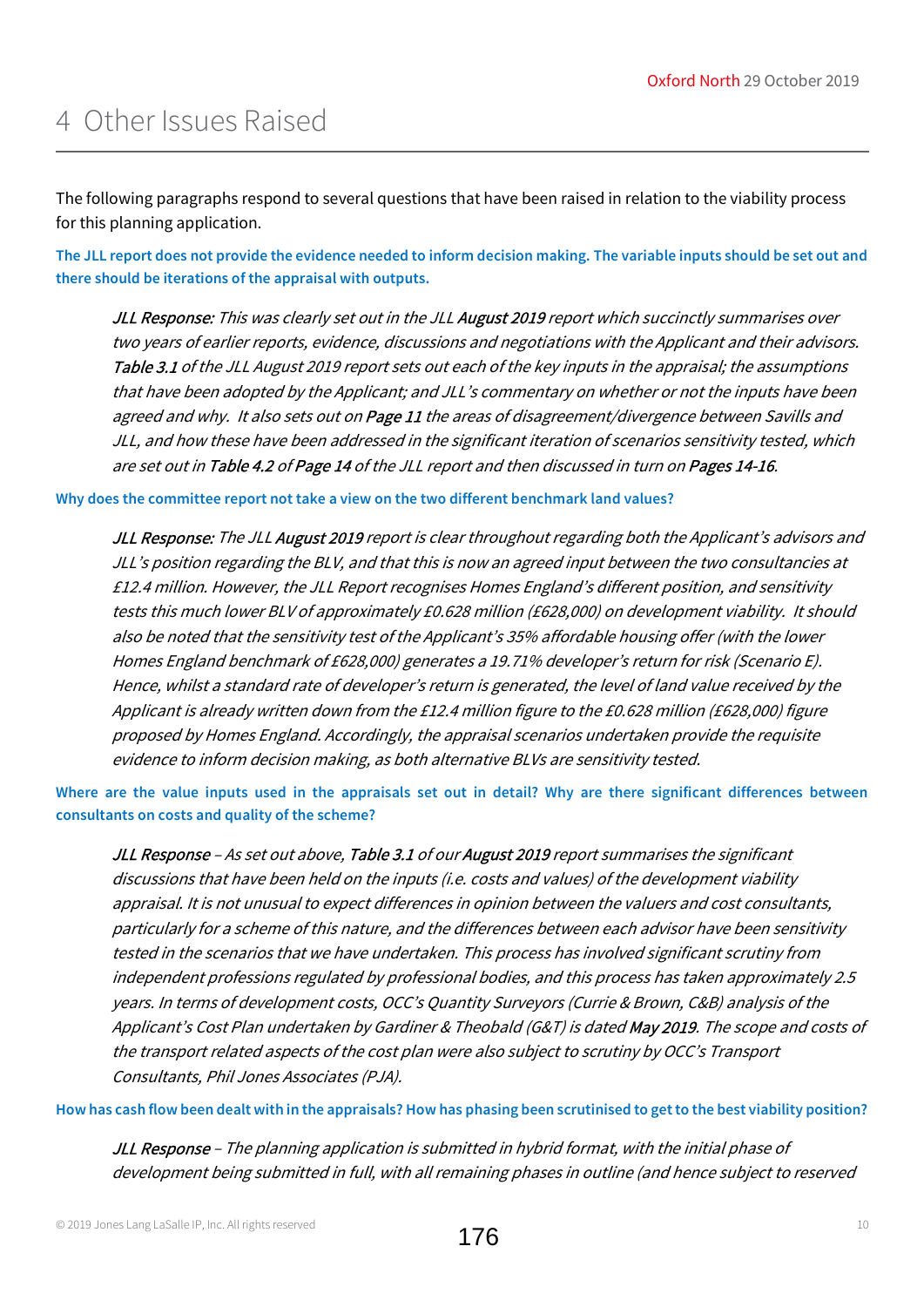matters applications at a later period of time, as and when they come forward). Therefore, whilst there is more certainty as to when the full planning application element of Phase 1A is likely to be delivered, there is less certainty as to how later phases will be delivered (both in terms of the amount of development to be delivered, and also the timing of delivery). Assumptions have therefore been required as to how the remainder of the site will come forward for development in the future.

The Applicant and their advisors Savills have therefore provided a phasing strategy for the site, which forms the basis of not only the assumptions in the development viability appraisal model, but also, discussions with OCC Officers and Oxfordshire County Council regarding how each infrastructure item is likely to be delivered. This has been considered by not only OCC Officers and Oxford County Council, but also PJA (OCC's Transport Consultants) and Currie & Brown (Cost Consultants). We have also reviewed the proposed phasing schedule and take up rates of development, to ensure that the assumptions made are realistic. The phasing strategy anticipated a delivery period of approximately 10 years, which we are broadly comfortable with given the amount of office floorspace to be delivered.

The broad phasing strategy is as follows:

- Phase 1 Including residential, commercial offices, A1, A2, A3, A4, A5 Uses, Hotel, and D1 Community Uses and associated infrastructure – Anticipated in Years 1 to 4 of the development.
- Phase 2 Including residential and commercial office uses anticipated in years 5 to 7 of the development.
- Phase 3 Including commercial offices uses plus infrastructure anticipated in years 8 to 10 of the development.
- Phase 4 Including residential, commercial and infrastructure anticipated in years 8 to 10 of the development.

This phasing strategy has been reflected within Savills' Argus Developer appraisal model, and the precise timescales within each phase of the Argus model has been audited by JLL in 2019. This led to a range of detailed queries being raised and discussed with Savills through a series of workshops regarding the phasing assumptions in the model and the detailed cashflow assumptions in the model.

The appraisals assume a land transaction and associated risk but does this scheme have this attribute? How does the appraisal account for the developer not being a standard developer, i.e. not needing to profit from a land transaction and benefitting long term from commercial and residential rent? Should a different development appraisal be required for this developer? Is such a scenario usual in development?

JLL Response - The development viability appraisal undertaken by the Applicant and reassessed by JLL is in accordance with both the RICS Guidance and the revised Planning Practice Guidance (PPG), which requires an 'objective' assessment to be undertaken, and in particular since July 2018, promotes 'standardised inputs' to the viability assessment. Therefore, it is standard practice to allow a Benchmark Land Value (BLV) and a developer's return for risk (profit), with the latter to be benchmarked against objective levels of return required in the market as set out in the Guidance. The basis of the viability appraisal is the guidance (NPPG and RICS) not the identity of the Applicant; indeed the objective nature of the assessment means that the identity of the applicant must be disregarded for the purposes of assessing a development's viability.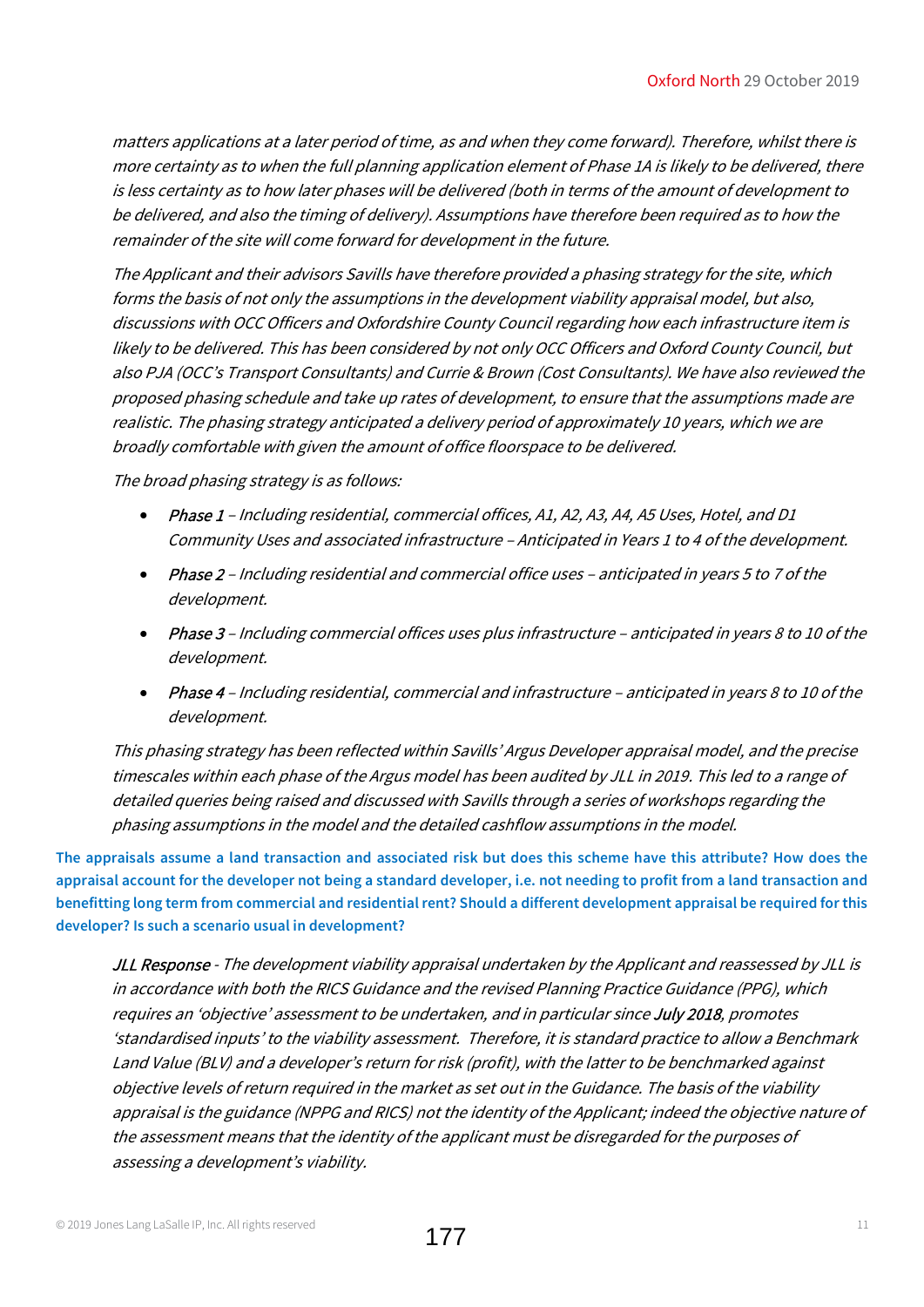Members will recall that this was a key debate at Planning Committee on 24 September 2019. However, in any event, as set out above, our sensitivity testing assesses the impact of a much lower BLV of £0.628 million (£628,000), and hence models a scenario where the land value is essentially 'written-off').

#### How has risk been factored into the appraisals?

JLL Response - There is risk in all development projects, and the level of risk varies depending upon the nature of each project. It is the valuer's task to exercise his or her professional judgement when appraising any project and make appropriate allowances for risk in the appraisal (typically through contingency allowances on build costs to cover variations in the detailed scope or unexpected findings once building is taking place, and the level of developer's return for risk (i.e. profit) that would be required by developers in the market to incentivise the developer to build). Risks are greater where projects span into a significant period of time (given that the longer the project spans into the future, the more risk there is that circumstances may change in the future). Projects are also more risky where there is a significant level of infrastructure required to be provided, and where the development is seeking to offer a bespoke, mixed used project and create a new place. All of these are relevant risks in the Oxford North project because of the requirements of the Northern Gateway AAP. We have therefore adopted the contingency rates advised by OCC's advisors, Currie & Brown (C&B) (which is lower than the contingency rates proposed by Savills), and targeted a developer's return for risk (profit) of 20% on cost. Both of these are standard valuation approaches to reflect the risks associated with a development of this nature, and hence there is no double counting of risk in the viability appraisal.

Is it in the Applicant's interests to increase their costs in order to get more profit, because profit is calculated on costs in this appraisal? Risk seems to have been factored into the scheme in a number of places, e.g. contingency, return on risk (profit) – has risk been over accounted for?

JLL Response – It is not in the Applicant's interest to increase the costs in their appraisal (unless these will be offset by additional sales revenue/value for the end development). This is because developer's return is the residual item in the development appraisal – it will not increase if costs increase – the level of developer's return will reduce as there will be less residual money available in the scheme (all other things remaining equal).

The next section provides our summary and conclusions.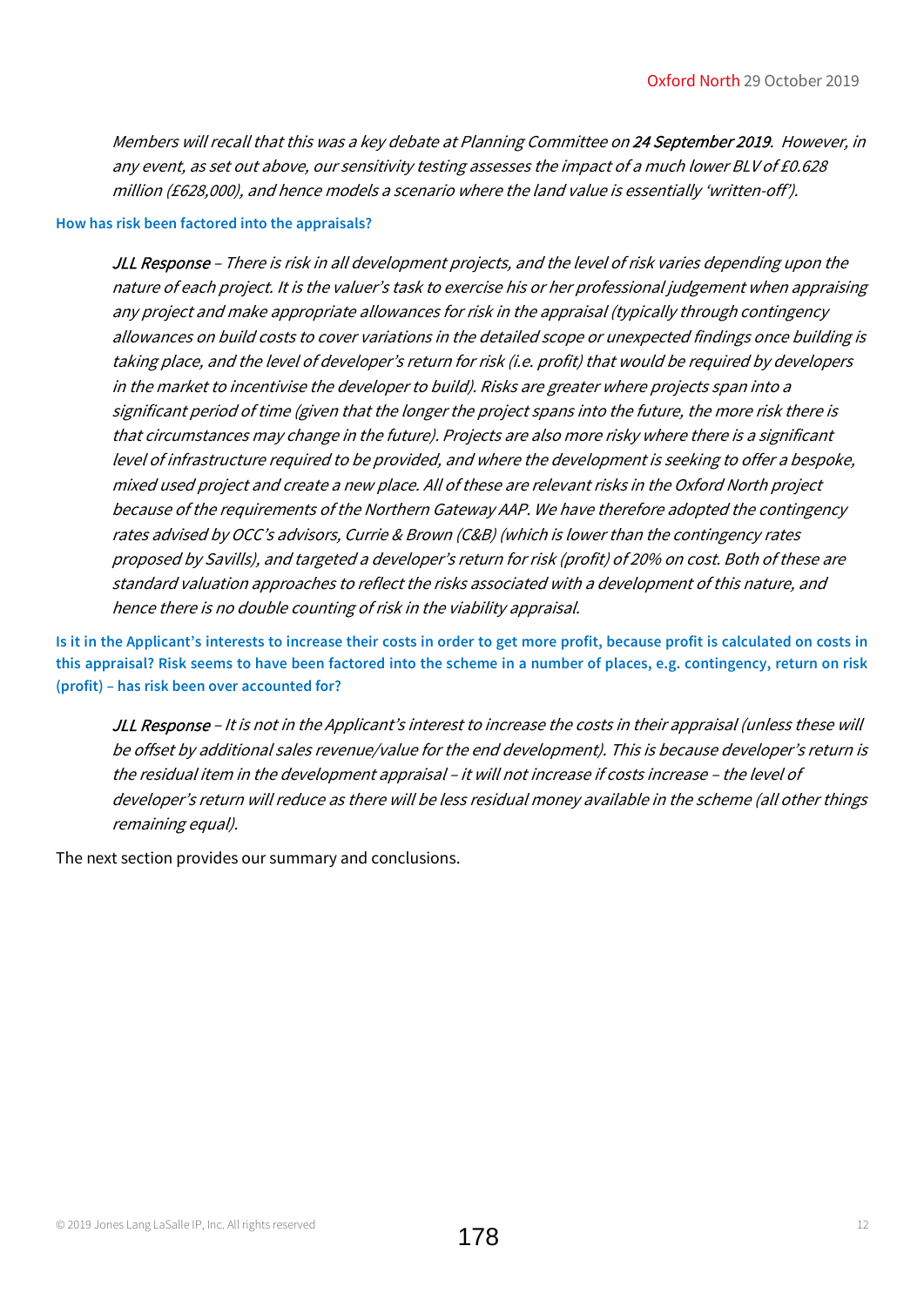## 5 Summary & Conclusions

This Addendum provides an overview of the additional research that has been undertaken relating to cost inflation and residential sales value growth, and the impact on the development viability appraisal (as an alternative to requiring a review mechanism), as requested during the debate at Planning Committee on 24 September 2019 and as crystallised in the committee resolution that evening.

Our original viability appraisal model did not incorporate build cost inflation or sales value growth within the assessment, given that the RICS Guidance acknowledges that this is a particularly difficult task to undertake (and hence in our experience, many practitioners favour the approach where viability is reviewed in the future, rather than trying to estimate the level of value growth and cost inflation that will be achieved in the future). It was also recommended in our report that the viability of the scheme would be subject to review(s) at a later point in time to reassess scheme viability (and hence changes in sales value growth and cost inflation, and their impact on the scheme's ability to deliver a greater level of affordable housing in later phases would be re-assessed in the future).

Incorporating growth/inflation is particularly challenging at the current time, in the context of the current market conditions (i.e. in light of the significant period of house price growth since the last recession in 2008/2009, and that some commentators are anticipating that there may be a correction in the market (i.e. fall in values)). In addition, the current uncertainty relating to Brexit, and the potential impacts on the wider property markets, could have a significant impact on both build cost inflation and sales value growth, moving forward. This factor makes predicting future growth in sales values and build cost inflation particularly difficult, even in the short term. This is acknowledged by the guidance.

JLL's Research team have researched and assessed information from the RICS Build Cost Information Service (BCIS) and their own in-house growth predictions. We have also had regard to research undertaken by Savills in relation to anticipated sales value growth for the next five years in the South East. Drawing on this research, we have assumed cost inflation of 4.63% per annum, residential sales value growth of 2.25% per annum, and commercial rent growth of 3.02% per annum in line with both JLL/Savills and BCIS forecasts.

This analysis demonstrates that in the next five years, inflation in build costs is forecasted to outstrip anticipated sales value growth. When this is modelled in the development viability appraisal for Scenario G and Scenario E, and it is anticipated that these forecast growth and inflation rates continue beyond the five-year period, the level of developer's return reduces from the position reported to Planning Committee on 24 September 2019. This indicates that if these residential and cost growth predictions materialise, neither 35% of 50% affordable housing would be viable.

Given the complexity and uncertainty attached with making value growth and cost inflation predictions in the future (and the impact that this can have on development viability), our advice is to ensure that a review mechanism is secured in the Section 106 agreement so that future market conditions can be taken into account at a later point in time, rather than relying on predictions on future growth and inflation (which carry inevitable uncertainty).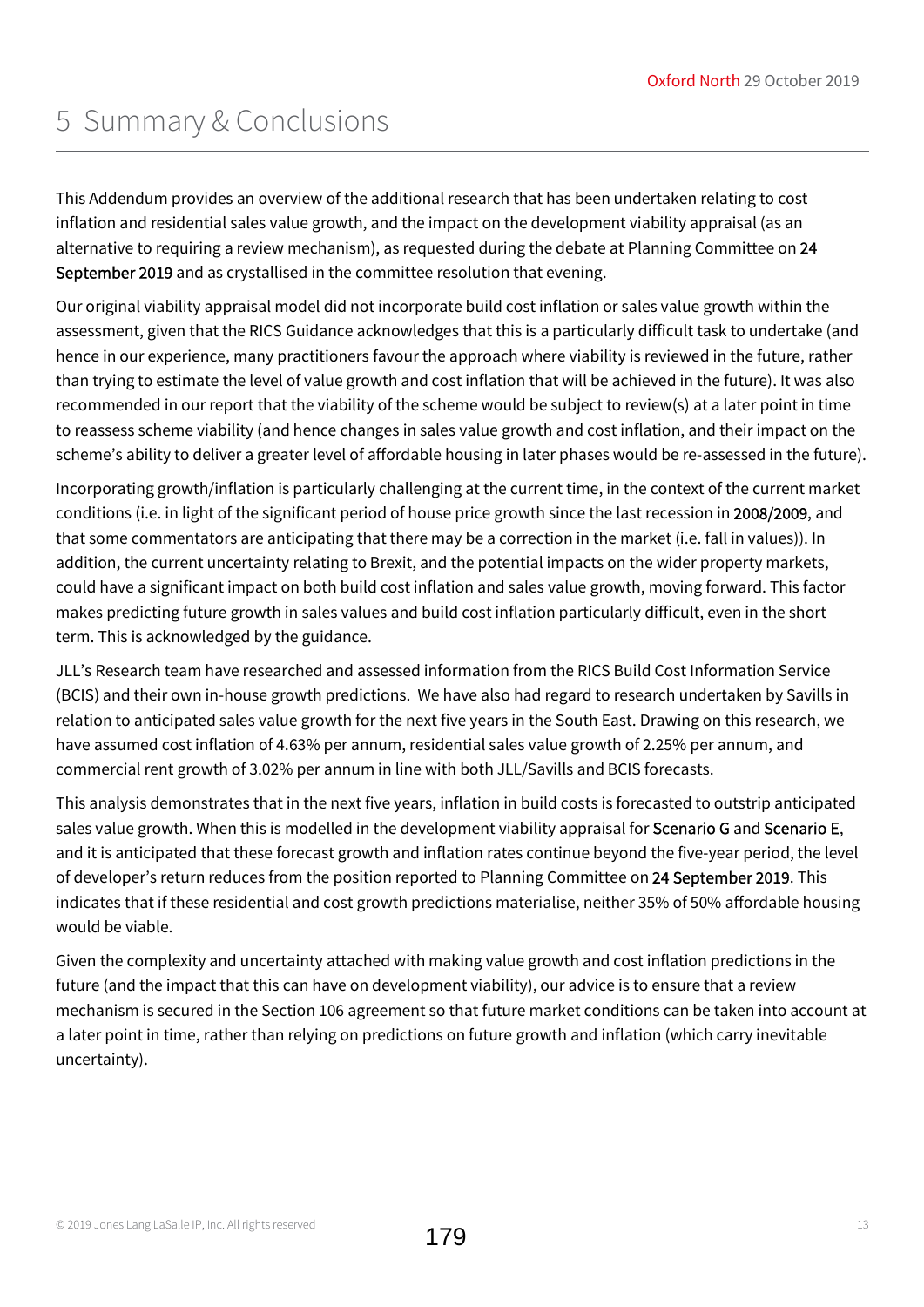Appendix 1 – JLL Development Viability Appraisal - Scenario G – with Inflation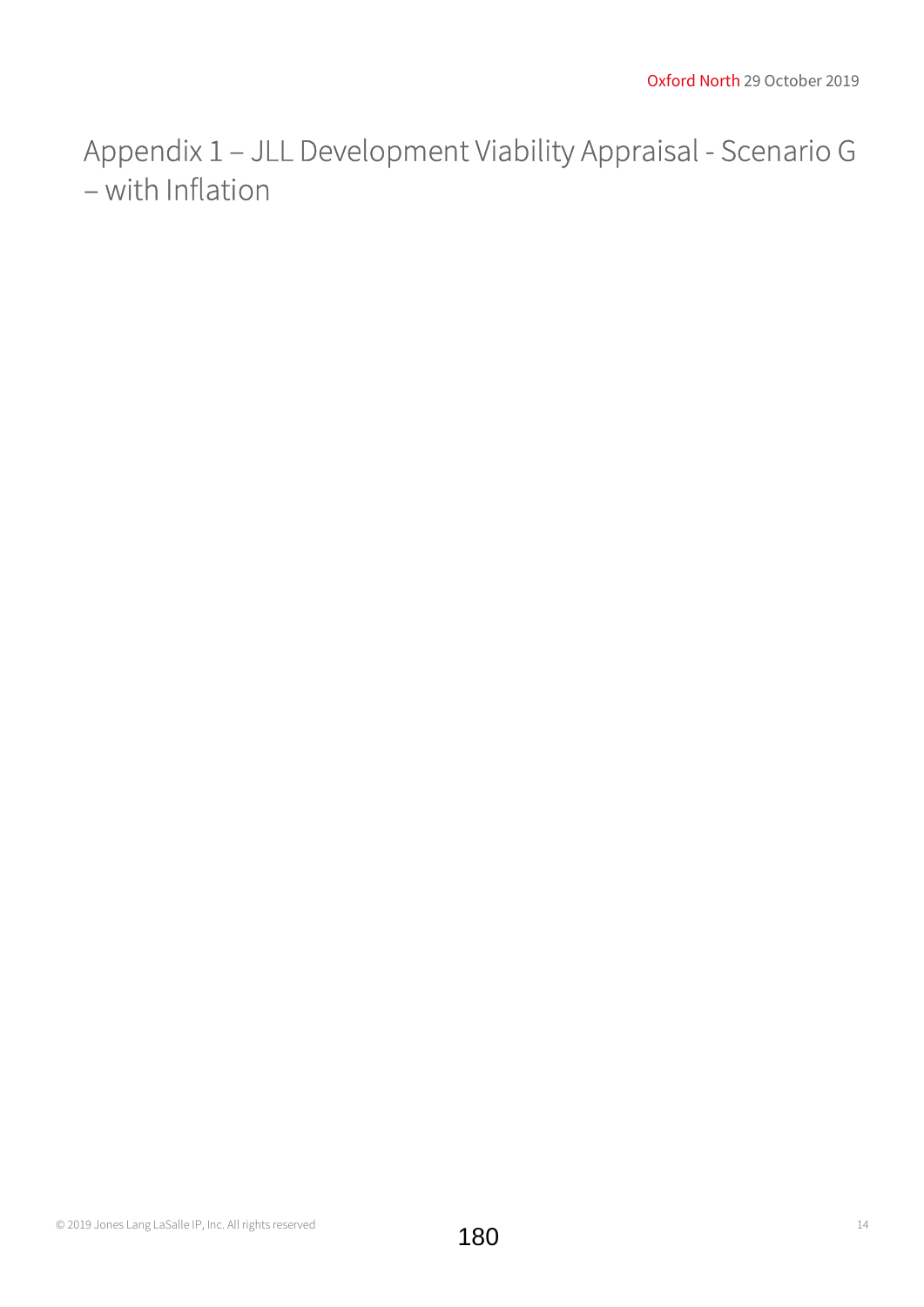Appendix 2 – JLL Development Viability Appraisal – Scenario E – with Inflation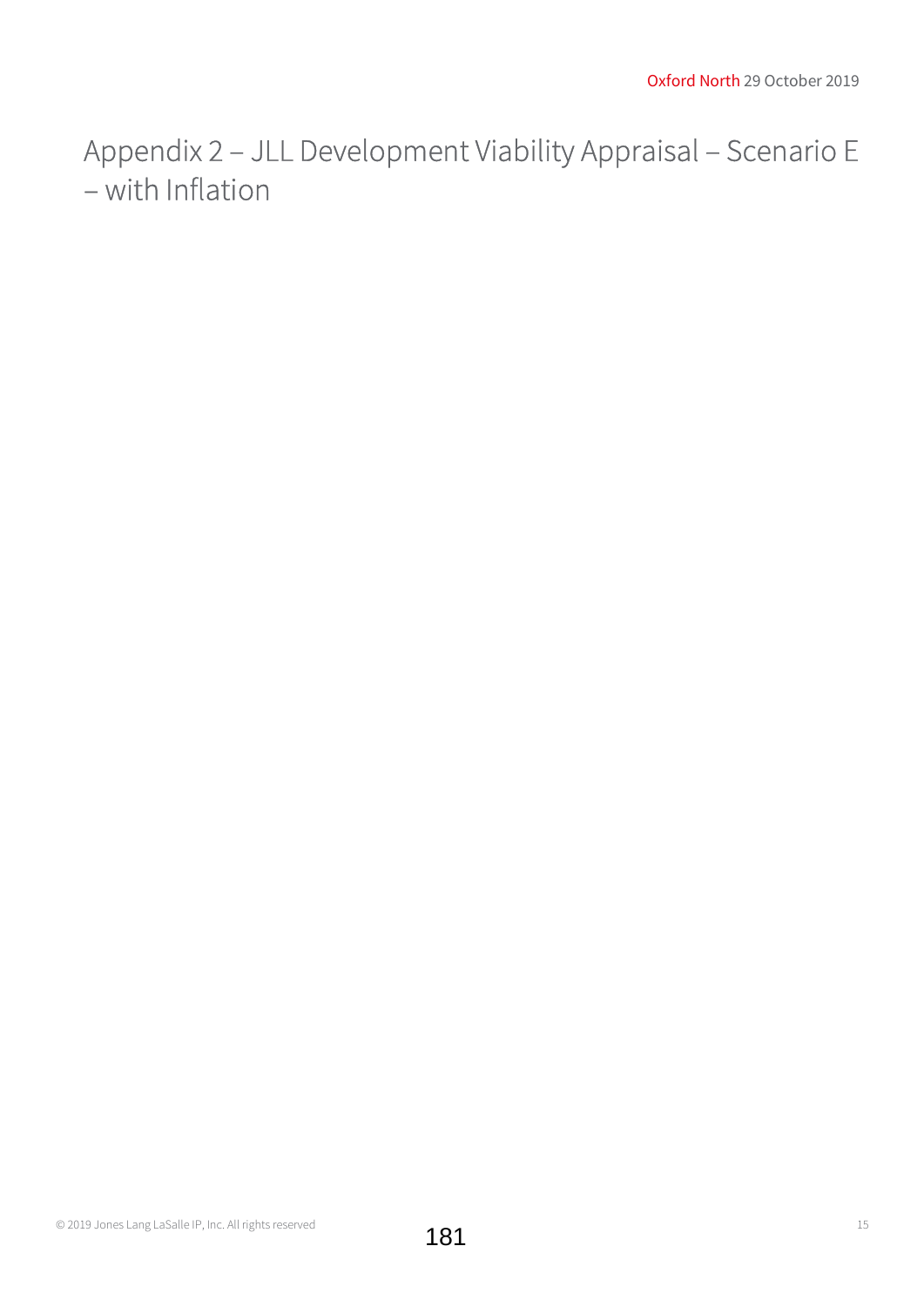

#### JLL

31 Great George Street Bristol BS1 5QD +44 (0)117 927 6691

James Petherick Director – Residential Development

0117 930 5690 james.petherick@eu.jll.com

#### About JLL

JLL (NYSE: JLL) is a leading professional services firm that specializes in real estate and investment management. A Fortune 500 company, JLL helps real estate owners, occupiers and investors achieve their business ambitions. In 2016, JLL had revenue of \$6.8 billion and fee revenue of \$5.8 billion and, on behalf of clients, managed 4.4 billion square feet, or 409 million square meters, and completed sales acquisitions and finance transactions of approximately \$136 billion. At year-end 2016, JLL had nearly 300 corporate offices, operations in over 80 countries and a global workforce of more than 77,000. As of December 31, 2016, LaSalle Investment Management has \$60.1 billion of real estate under asset management. JLL is the brand name, and a registered trademark, of Jones Lang LaSalle Incorporated.

Jones Lang LaSalle

©2018 Jones Lang LaSalle IP, Inc. All rights reserved. All information contained herein is from sources deemed reliable; however, no representation or warranty is made to the accuracy thereof.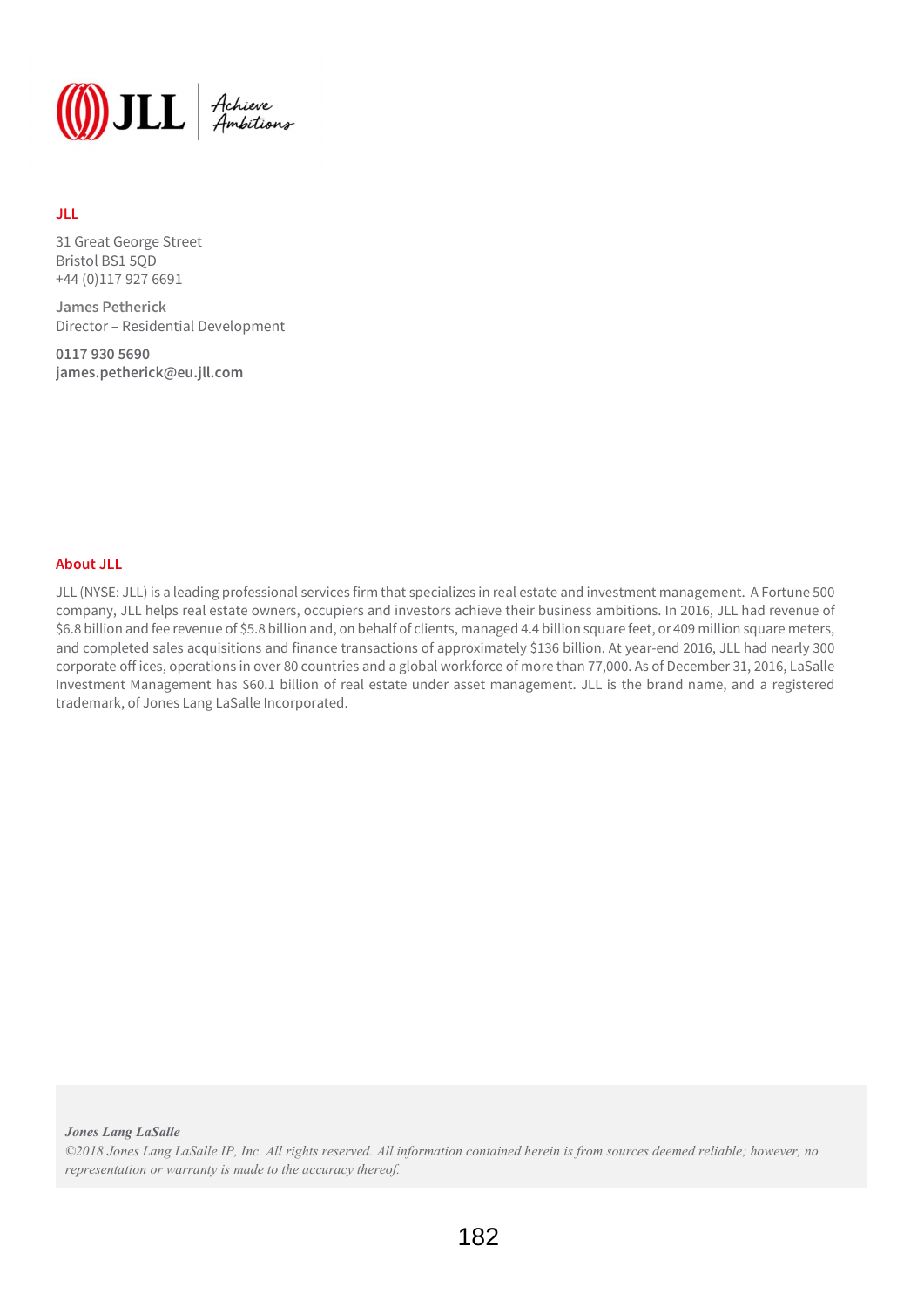## JLL SCENARIO G Oxford North C&B Costs --- Homes England BLV -- 50% aff, 80/20 split Inflation Test

 Development Appraisal JLL 25 October 2019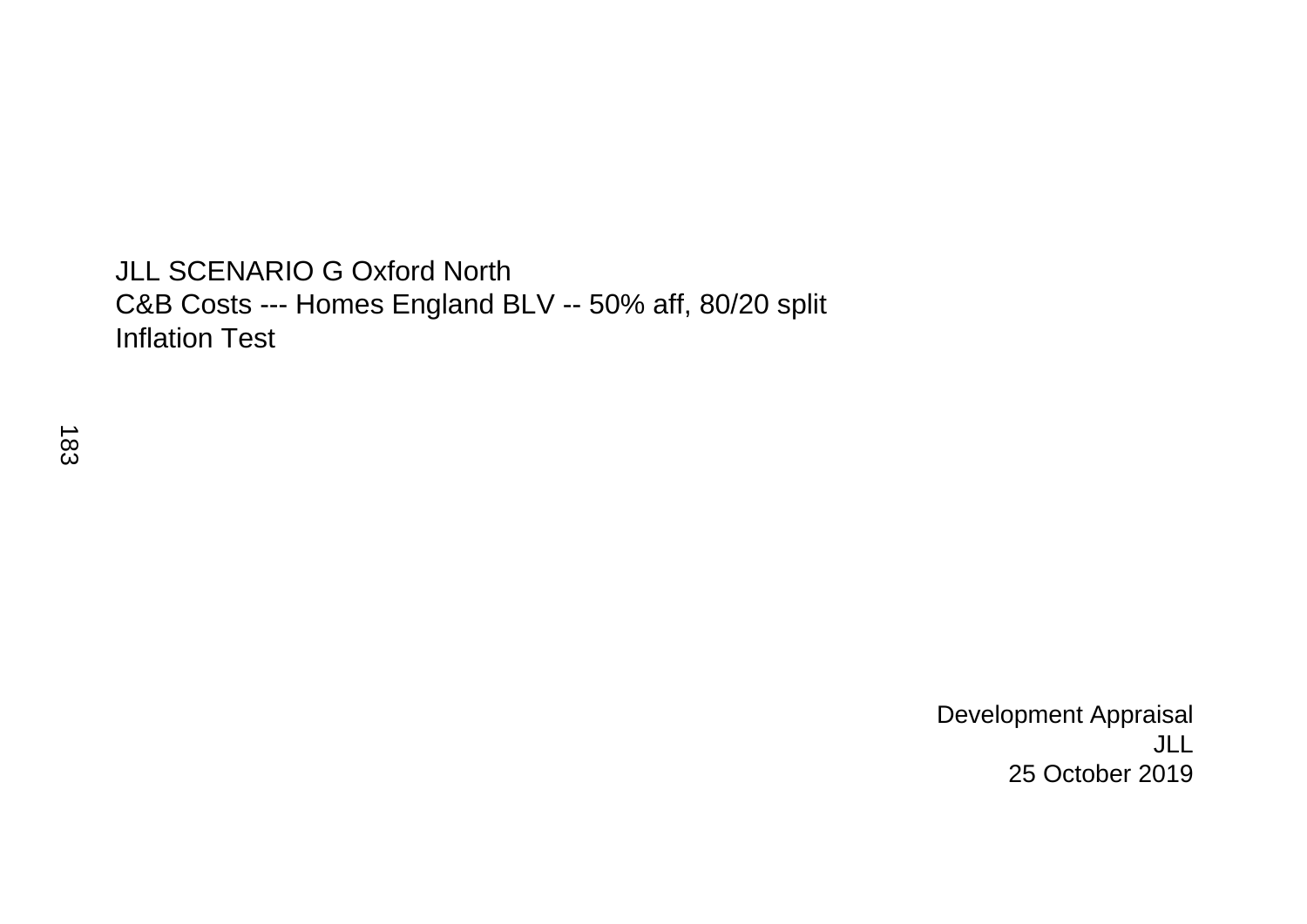### **APPRAISAL SUMMARY**  *APPRAISAL SUMMARY APPRAISAL SUMMARY APPRAISAL SUMMARY*

 **JLL SCENARIO G Oxford North** 

 **C&B Costs --- Homes England BLV -- 50% aff, 80/20 split** 

#### **Summary Appraisal for Merged Phases 1 2 3 4 5 6 7 8 9 10 11 12 13**

 **Currency in £** 

#### **REVENUE**

| <b>Sales Valuation</b>           | <b>Units</b> | ft <sup>2</sup> | Sales Rate ft <sup>2</sup> | Unit Price | <b>Gross Sales Adjustment</b> |           | <b>Net Sales</b> |
|----------------------------------|--------------|-----------------|----------------------------|------------|-------------------------------|-----------|------------------|
| ‡ 1A - Apartments                | 46           | 31,404          | 636.23                     | 434,348    | 19,980,000                    | 1,634,434 | 21,614,434       |
| ‡ 1A - Affordable Apartments     | 46           | 31,404          | 210.00                     | 143,366    | 6,594,840                     | 330,770   | 6,925,610        |
| ± 1B - Houses                    | 28           | 31,745          | 651.49                     | 738,636    | 20,681,818                    | 2,136,430 | 22,818,248       |
| ‡ 1B - Apartments                | 53           | 50,559          | 576.50                     | 549,953    | 29,147,523                    | 2,862,464 | 32,009,988       |
| <b>‡1B - Residential Parking</b> | 54           | 0               | 0.00                       | 15,000     | 810,000                       | 72,120    | 882,120          |
| ‡ 1B - Affordable Houses         | 27           | 30,612          | 210.00                     | 238,095    | 6,428,565                     | 389,788   | 6,818,353        |
| ‡ 1B - Affordable Apartments     | 54           | 51,512          | 210.00                     | 200,324    | 10,817,520                    | 655,907   | 11,473,427       |
| ± 1C - Houses                    | 8            | 9,070           | 622.11                     | 705,313    | 5,642,500                     | 705,087   | 6,347,587        |
| ± 1C - Apartments                | 21           | 20,033          | 584.79                     | 557,857    | 11,715,000                    | 1,446,826 | 13,161,826       |
| ‡ 1C - Residential Parking       | 21           | 0               | 0.00                       | 15,000     | 315,000                       | 37,722    | 352,722          |
| ‡ 1C - Affordable Houses         | 8            | 9,070           | 210.00                     | 238,088    | 1,904,700                     | 200,046   | 2,104,746        |
| ‡ 1C - Affordable Apartments     | 21           | 20,032          | 210.00                     | 200,321    | 4,206,739                     | 441,824   | 4,648,564        |
| ‡ 1D - Apartments                | 18           | 17,171          | 582.81                     | 555,972    | 10,007,500                    | 854,751   | 10,862,251       |
| ‡ 1D - Residential Revenue       | 18           | 0               | 0.00                       | 15,000     | 270,000                       | 22,409    | 292,409          |
| ‡ 1D - Affordable Apartments     | 18           | 17,170          | 210.00                     | 200,317    | 3,605,700                     | 238,666   | 3,844,366        |
| 1E - Hotel                       |              | 60,624          | 354.65                     | 21,500,000 | 21,500,000                    | 0         | 21,500,000       |
| ‡ 1F - Apartments                | 9            | 6,031           | 654.17                     | 438,333    | 3,945,000                     | 427,603   | 4,372,603        |
| ‡ 1F - Affordable Apartments     | 9            | 6,030           | 210.00                     | 140,700    | 1,266,300                     | 112,540   | 1,378,840        |
| $\ddagger$ 2A - Apartments       | 10           | 6,701           | 651.44                     | 436,500    | 4,365,000                     | 572,821   | 4,937,821        |
| ‡ 2A - Residential Parking       | 4            | 0               | 0.00                       | 15,000     | 60,000                        | 7,811     | 67,811           |
| ‡ 2A - Affordable Apartments     | 10           | 6,700           | 210.00                     | 140,700    | 1,407,000                     | 154,738   | 1,561,738        |
| ‡ 2B - Apartments                | 10           | 6,701           | 651.44                     | 436,500    | 4,365,000                     | 665,233   | 5,030,233        |
| ‡ 2B - Affordable Apartments     | 10           | 6,700           | 210.00                     | 140,700    | 1,407,000                     | 178,253   | 1,585,253        |
| ‡ 4A - Houses                    | 16           | 18,052          | 624.31                     | 704,375    | 11,270,000                    | 2,717,578 | 13,987,578       |
| ‡ 4A - Apartments                | 21           | 20,033          | 574.18                     | 547,738    | 11,502,500                    | 2,744,578 | 14,247,078       |
| ‡ 4A - Residential Parking       | 4            | 0               | 0.00                       | 15,000     | 60,000                        | 13,986    | 73,986           |
| ‡4A - Affordable Houses          | 16           | 18,052          | 210.00                     | 236,933    | 3,790,920                     | 750,840   | 4,541,760        |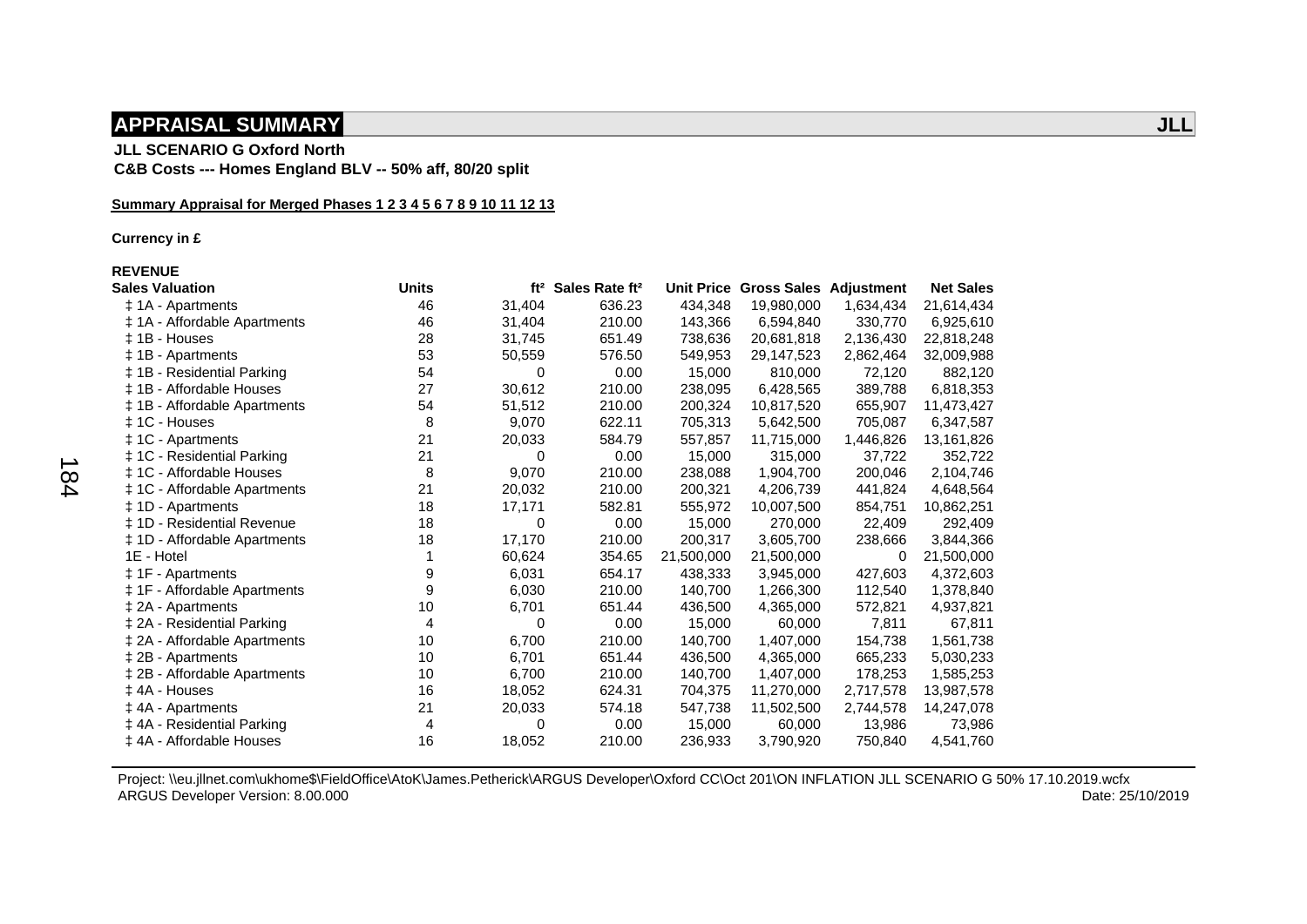#### **JLL SCENARIO G Oxford North**

 **C&B Costs --- Homes England BLV -- 50% aff, 80/20 split** 

| ‡4A - Affordable Apartments<br><b>Totals</b> | 21<br>582      | 20,033<br>495,438 | 210.00                    | 200,330                           | 4,206,930<br>201,273,056   | 833,236                      | 5,040,166<br>21,208,462 222,481,518 |
|----------------------------------------------|----------------|-------------------|---------------------------|-----------------------------------|----------------------------|------------------------------|-------------------------------------|
| <b>Rental Area Summary</b>                   | <b>Units</b>   | ft <sup>2</sup>   | Rent Rate ft <sup>2</sup> | <b>Initial</b><br><b>MRV/Unit</b> | <b>Net Rent</b><br>at Sale | <b>Initial</b><br><b>MRV</b> |                                     |
| ‡ 1A - Workspace                             |                | 110,965           | 33.00                     | 3,661,845                         | 4,165,751                  | 3,661,845                    | 4,165,751                           |
| ‡ 1A - Red Hall                              |                | 25,586            | 33.00                     | 844,338                           | 960,527                    | 844,338                      | 960,527                             |
| #1A - Community                              |                | 4,969             | 15.00                     | 74,535                            | 84,792                     | 74,535                       | 84,792                              |
| ‡ 1A - Retail                                |                | 9,601             | 25.00                     | 240,025                           | 273,055                    | 240,025                      | 273,055                             |
| ‡ 1A - Ground Rents                          | 69             |                   |                           | 10                                | 775                        | 690                          | 775                                 |
| ‡ 1A - Basement Car Parking                  |                | 7,696             |                           | 0                                 | 0                          |                              |                                     |
| ‡ 1A - Bike Store                            |                | 3,386             |                           | $\Omega$                          | 0                          |                              |                                     |
| ‡ 1B - Ground Rents                          | 80             |                   |                           | 10                                | 894                        | 800                          | 894                                 |
| ‡ 1C - Ground Rents                          | 31             |                   |                           | 10                                | 365                        | 310                          | 365                                 |
| ± 1D - Retail                                |                | 2,849             | 25.00                     | 71,225                            | 79,238                     | 71,225                       | 79,238                              |
| # 1D - Ground Rents                          | 27             |                   |                           | 10                                | 300                        | 270                          | 300                                 |
| ‡ 1F - Workspace                             |                | 90,239            | 33.00                     | 2,977,887                         | 3,498,645                  | 2,977,887                    | 3,498,645                           |
| ± 1F - Retail                                |                | 1,890             | 25.00                     | 47,250                            | 55,513                     | 47,250                       | 55,513                              |
| ± 1F - Ground Rents                          | 13             |                   |                           | 10                                | 149                        | 130                          | 149                                 |
| ‡ 2A - Workspace                             |                | 92,139            | 33.00                     | 3,040,587                         | 3,671,080                  | 3,040,587                    | 3,671,080                           |
| ± 2A - Ground Rents                          | 15             |                   |                           | 10                                | 170                        | 150                          | 170                                 |
| ‡ 2B - Workspace                             |                | 152,132           | 33.00                     | 5,020,356                         | 6,322,320                  | 5,020,356                    | 6,322,320                           |
| ± 2B - Retail                                |                | 2,583             | 25.00                     | 64,575                            | 81,322                     | 64,575                       | 81,322                              |
| ‡ 2B - Ground Rents                          | 15             |                   |                           | 10                                | 173                        | 150                          | 173                                 |
| ‡ 3A - Workspace                             |                | 130,291           | 33.00                     | 4,299,603                         | 5,633,769                  | 4,299,603                    | 5,633,769                           |
| ‡ 3A - Retail                                |                | 2,609             | 25.00                     | 65,225                            | 85,464                     | 65,225                       | 85,464                              |
| ‡ 3B - Workspace                             |                | 69,215            | 33.00                     | 2,284,095                         | 3,015,194                  | 2,284,095                    | 3,015,194                           |
| ‡4A - Workspace                              |                | 119,704           | 33.00                     | 3,950,232                         | 5,412,222                  | 3,950,232                    | 5,412,222                           |
| ‡4A - Retail                                 |                | 1,944             | 25.00                     | 48,600                            | 66,587                     | 48,600                       | 66,587                              |
| ‡4A - Ground Rents                           | $\frac{32}{2}$ |                   |                           | 10                                | 400                        | 320                          | 400                                 |
| <b>Totals</b>                                | 299            | 827,798           |                           |                                   | 33,408,707                 | 26,693,198                   |                                     |

#### **Investment Valuation**

 **1A - Workspace**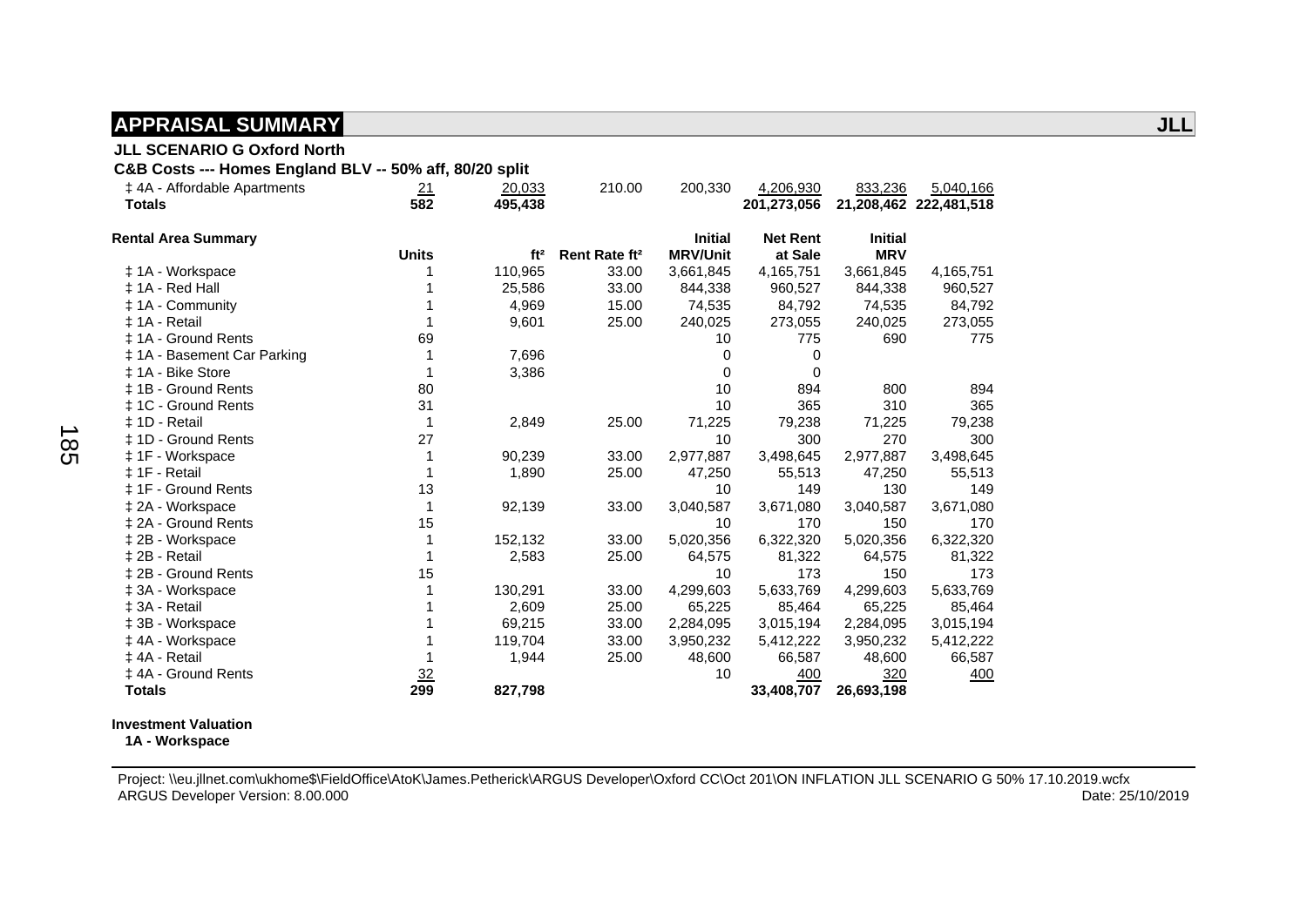| <b>JLL SCENARIO G Oxford North</b>                      |           |                |         |         |            |
|---------------------------------------------------------|-----------|----------------|---------|---------|------------|
| C&B Costs --- Homes England BLV -- 50% aff, 80/20 split |           |                |         |         |            |
| <b>Market Rent</b>                                      | 4,165,751 | YP @           | 6.0000% | 16.6667 |            |
| (1yr 6mths Rent Free)                                   |           | PV 1yr 6mths @ | 6.0000% | 0.9163  | 63,618,478 |
| 1A - Red Hall                                           |           |                |         |         |            |
| <b>Market Rent</b>                                      | 960,527   | YP @           | 6.0000% | 16.6667 |            |
| (1yr 6mths Rent Free)                                   |           | PV 1yr 6mths @ | 6.0000% | 0.9163  | 14,668,971 |
| 1A - Community                                          |           |                |         |         |            |
| <b>Market Rent</b>                                      | 84,792    | YP @           | 6.0000% | 16.6667 |            |
| (1yr Rent Free)                                         |           | $PV$ 1yr $@$   | 6.0000% | 0.9434  | 1,333,204  |
| 1A - Retail                                             |           |                |         |         |            |
| <b>Market Rent</b>                                      | 273,055   | YP @           | 6.0000% | 16.6667 |            |
| (1yr Rent Free)                                         |           | PV 1yr @       | 6.0000% | 0.9434  | 4,293,315  |
| 1A - Ground Rents                                       |           |                |         |         |            |
| <b>Current Rent</b>                                     | 775       | YP @           | 3.5000% | 28.5714 | 22,151     |
| 1A - Commercial Rent                                    |           |                |         |         |            |
| <b>Manual Value</b>                                     |           |                |         |         | 2,816,364  |
| <b>1B - Ground Rents</b>                                |           |                |         |         |            |
| <b>Current Rent</b>                                     | 894       | YP @           | 3.5000% | 28.5714 | 25,547     |
| <b>1C - Ground Rents</b>                                |           |                |         |         |            |
| <b>Current Rent</b>                                     | 365       | YP @           | 3.5000% | 28.5714 | 10,432     |
| 1D - Retail                                             |           |                |         |         |            |
| <b>Market Rent</b>                                      | 79,238    | YP @           | 6.0000% | 16.6667 |            |
| (1yr Rent Free)                                         |           | PV 1yr @       | 6.0000% | 0.9434  | 1,245,884  |
| 1D - Ground Rents                                       |           |                |         |         |            |
| <b>Current Rent</b>                                     | 300       | YP @           | 3.5000% | 28.5714 | 8,582      |
| 1F - Workspace                                          |           |                |         |         |            |
| <b>Market Rent</b>                                      | 3,498,645 | YP @           | 6.0000% | 16.6667 |            |
| (1yr 6mths Rent Free)                                   |           | PV 1yr 6mths @ | 6.0000% | 0.9163  | 53,430,578 |
| 1F - Retail                                             |           |                |         |         |            |
| <b>Market Rent</b>                                      | 55,513    | YP @           | 6.0000% | 16.6667 |            |
| (1yr Rent Free)                                         |           | $PV$ 1yr $@$   | 6.0000% | 0.9434  | 872,844    |
| <b>1F - Ground Rents</b>                                |           |                |         |         |            |
| <b>Current Rent</b>                                     | 149       | YP @           | 3.5000% | 28.5714 | 4,268      |
| <b>1F - Commercial Rent</b>                             |           |                |         |         |            |
| <b>Manual Value</b>                                     |           |                |         |         | 1,116,704  |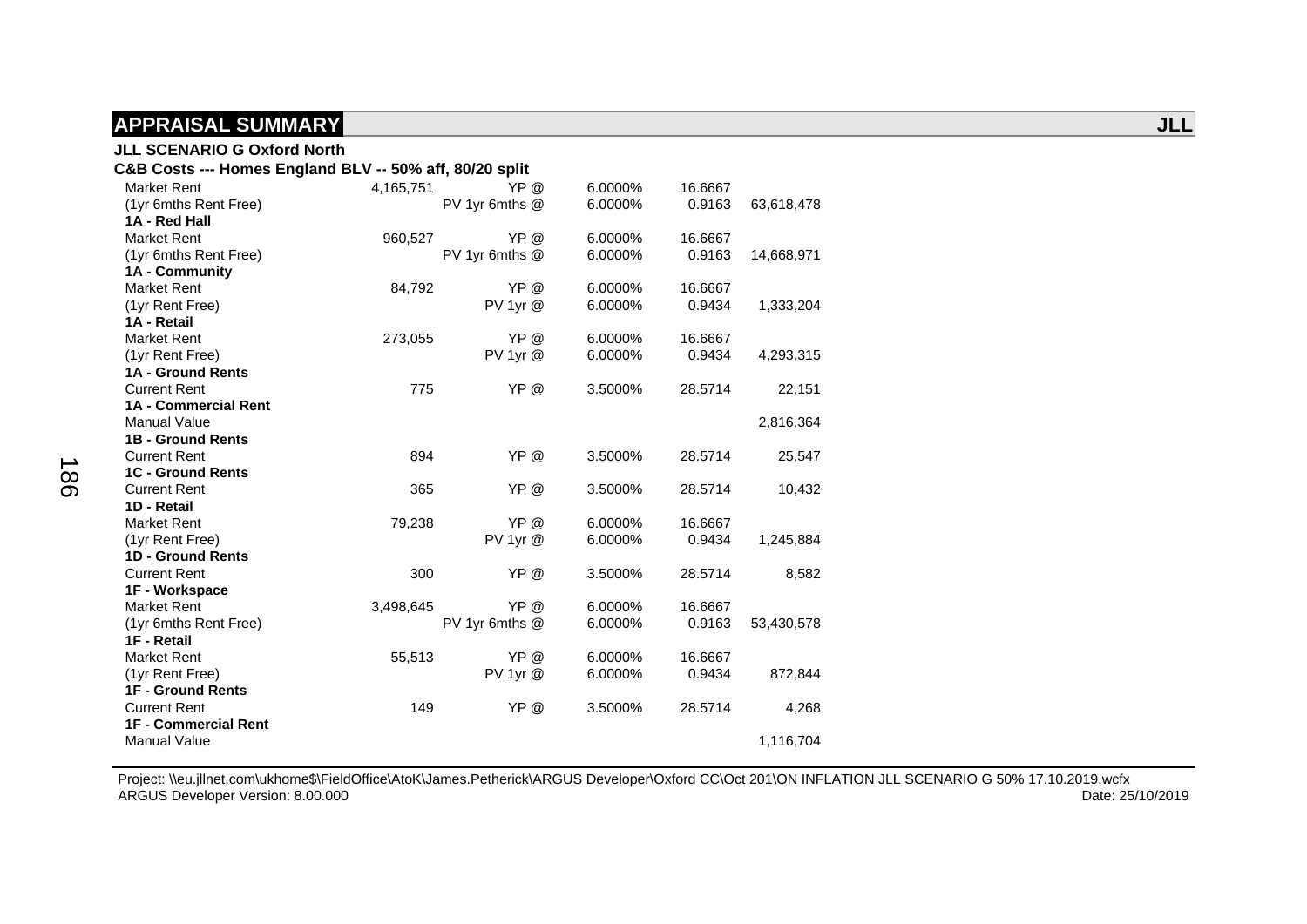#### **JLL SCENARIO G Oxford North**

#### **C&B Costs --- Homes England BLV -- 50% aff, 80/20 split**

| 2A - Workspace              |           |                |         |         |            |
|-----------------------------|-----------|----------------|---------|---------|------------|
| <b>Market Rent</b>          | 3,671,080 | YP @           | 6.0000% | 16.6667 |            |
| (1yr 6mths Rent Free)       |           | PV 1yr 6mths @ | 6.0000% | 0.9163  | 56,063,969 |
| <b>2A - Ground Rents</b>    |           |                |         |         |            |
| <b>Current Rent</b>         | 170       | YP @           | 3.5000% | 28.5714 | 4,853      |
| <b>2A - Commercial Rent</b> |           |                |         |         |            |
| <b>Manual Value</b>         |           |                |         |         | 1,140,220  |
| 2B - Workspace              |           |                |         |         |            |
| <b>Market Rent</b>          | 6,322,320 | YP @           | 6.0000% | 16.6667 |            |
| (1yr 6mths Rent Free)       |           | PV 1yr 6mths @ | 6.0000% | 0.9163  | 96,553,149 |
| 2B - Retail                 |           |                |         |         |            |
| <b>Market Rent</b>          | 81,322    | YP @           | 6.0000% | 16.6667 |            |
| (1yr Rent Free)             |           | PV 1yr @       | 6.0000% | 0.9434  | 1,278,643  |
| 2B - Ground Rents           |           |                |         |         |            |
| <b>Current Rent</b>         | 173       | YP @           | 3.5000% | 28.5714 | 4,943      |
| 2B - Commercial Rent        |           |                |         |         |            |
| <b>Manual Value</b>         |           |                |         |         | 4,393,690  |
| 3A - Workspace              |           |                |         |         |            |
| <b>Market Rent</b>          | 5,633,769 | YP @           | 6.0000% | 16.6667 |            |
| (1yr 6mths Rent Free)       |           | PV 1yr 6mths @ | 6.0000% | 0.9163  | 86,037,744 |
| 3A - Retail                 |           |                |         |         |            |
| <b>Market Rent</b>          | 85,464    | YP @           | 6.0000% | 16.6667 |            |
| (1yr Rent Free)             |           | PV 1yr @       | 6.0000% | 0.9434  | 1,343,778  |
| <b>3A - Commercial Rent</b> |           |                |         |         |            |
| <b>Manual Value</b>         |           |                |         |         | 3,224,702  |
| 3B - Workspace              |           |                |         |         |            |
| <b>Market Rent</b>          | 3,015,194 | YP @           | 6.0000% | 16.6667 |            |
| (1yr 6mths Rent Free)       |           | PV 1yr 6mths @ | 6.0000% | 0.9163  | 46,047,410 |
| <b>3B - Commercial Rent</b> |           |                |         |         |            |
| <b>Manual Value</b>         |           |                |         |         | 285,512    |
| 4A - Workspace              |           |                |         |         |            |
| <b>Market Rent</b>          | 5,412,222 | YP @           | 6.0000% | 16.6667 |            |
| (1yr 6mths Rent Free)       |           | PV 1yr 6mths @ | 6.0000% | 0.9163  | 82,654,324 |
| 4A - Retail                 |           |                |         |         |            |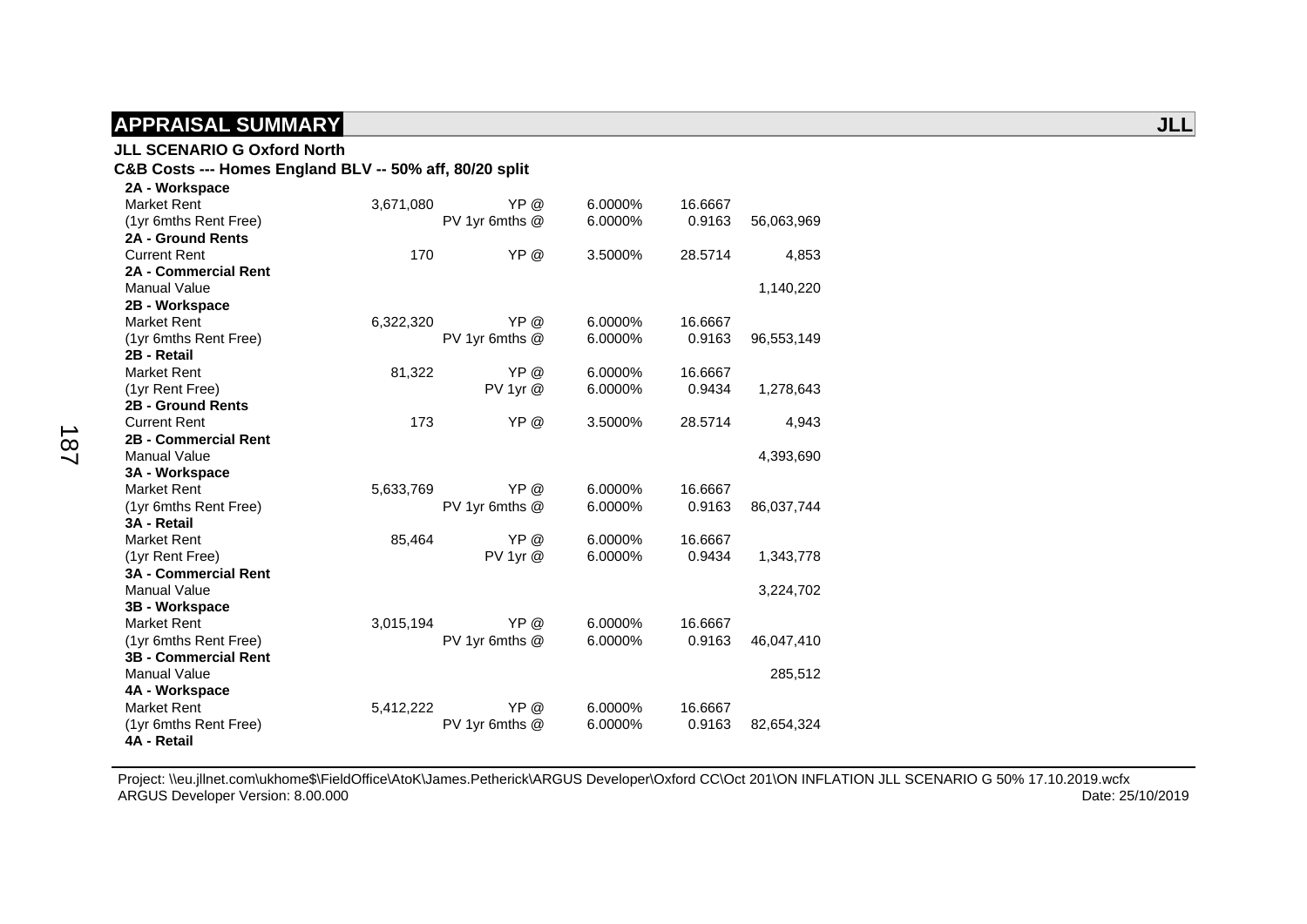| <b>JLL SCENARIO G Oxford North</b>                      |        |              |              |              |             |
|---------------------------------------------------------|--------|--------------|--------------|--------------|-------------|
| C&B Costs --- Homes England BLV -- 50% aff, 80/20 split |        |              |              |              |             |
| <b>Market Rent</b>                                      | 66,587 | YP @         | 6.0000%      | 16.6667      |             |
| (1yr Rent Free)                                         |        | $PV$ 1yr $@$ | 6.0000%      | 0.9434       | 1,046,965   |
| 4A - Commercial Rent                                    |        |              |              |              |             |
| <b>Manual Value</b>                                     |        |              |              |              | 2,962,674   |
| <b>4A - Ground Rents</b>                                |        |              |              |              |             |
| <b>Current Rent</b>                                     | 400    | YP @         | 3.5000%      | 28.5714      | 11,421      |
|                                                         |        |              |              |              | 526,521,318 |
| <b>GROSS DEVELOPMENT VALUE</b>                          |        |              |              | 749,002,836  |             |
|                                                         |        |              |              |              |             |
| <b>Purchaser's Costs</b>                                |        |              | (34,713,269) |              |             |
| <b>Effective Purchaser's Costs Rate</b>                 |        | 6.59%        |              | (34,713,269) |             |
|                                                         |        |              |              |              |             |
| <b>NET DEVELOPMENT VALUE</b>                            |        |              |              | 714,289,566  |             |
| <b>Additional Revenue</b>                               |        |              |              |              |             |
| <b>Energy Loop</b>                                      |        |              | 3,612,025    |              |             |
| Energy Loop                                             |        |              | 1,369,304    |              |             |
| Energy Loop                                             |        |              | 616,437      |              |             |
| Energy Loop                                             |        |              | 412.241      |              |             |
| Energy Loop                                             |        |              | 431,792      |              |             |
| Energy Loop                                             |        |              | 1,666,611    |              |             |
| Energy Loop                                             |        |              | 2,523,307    |              |             |
| Energy Loop                                             |        |              | 2,547,718    |              |             |
| Energy Loop                                             |        |              | 1,924,462    |              |             |
| Energy Loop                                             |        |              | 1,905,441    |              |             |
| <b>Energy Loop</b>                                      |        |              | 3,711,142    |              |             |
| <b>HIF Funding</b>                                      |        |              | 10,000,000   |              |             |
|                                                         |        |              |              | 30,720,480   |             |
| <b>NET REALISATION</b>                                  |        |              |              | 745,010,046  |             |

#### **OUTLAY**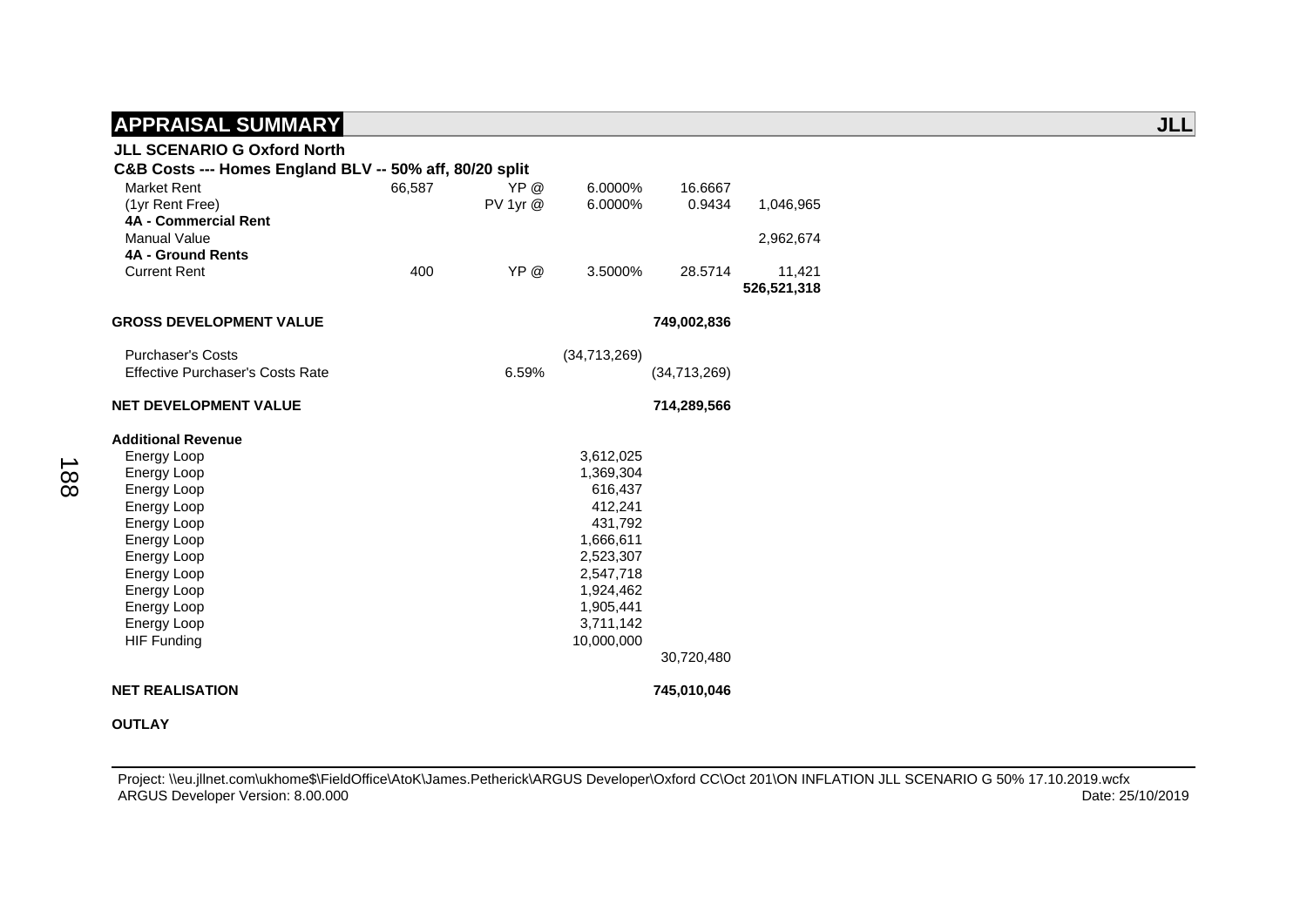### **JLL SCENARIO G Oxford North**

#### **C&B Costs --- Homes England BLV -- 50% aff, 80/20 split**

| <b>ACQUISITION COSTS</b>    |                 |                                  |            |         |
|-----------------------------|-----------------|----------------------------------|------------|---------|
| <b>Fixed Price</b>          |                 |                                  | 628,800    |         |
|                             |                 |                                  |            | 628,800 |
| <b>Stamp Duty</b>           |                 |                                  | 20,940     |         |
| <b>Agent Fee</b>            |                 | 1.00%                            | 6,288      |         |
| Legal Fee                   |                 | 0.25%                            | 1,572      |         |
|                             |                 |                                  |            | 28,800  |
| <b>CONSTRUCTION COSTS</b>   |                 |                                  |            |         |
| <b>Construction</b>         | <b>Units</b>    | <b>Unit Amount</b>               | Cost       |         |
| ‡ 1A - Temp Car Parking     | 422 un          | 2,575                            | 1,215,030  |         |
| ‡ 1F - Car Parking          | 1 un            | 1,056,700                        | 1,265,792  |         |
| ‡ 2A - Car Parking          | $1$ un          | 6,176,700                        | 7,698,613  |         |
| ‡ 2B - Car Parking          | $1$ un          | 3,639,800                        | 4,685,945  |         |
| ‡ 3A - Car Parking          | 1 un            | 1,025,700                        | 1,407,642  |         |
| ‡ 3B - Car Parking          | 1 un            | 1,170,600                        | 1,715,565  |         |
| ‡4A - Car Parking           | $1$ un          | 4,889,400                        | 7,160,742  |         |
| 1E - Car Parking            | 1 un            | 1,054,900                        | 1,054,900  |         |
| <b>Totals</b>               |                 |                                  | 26,204,229 |         |
|                             |                 |                                  |            |         |
|                             | ft <sup>2</sup> | <b>Build Rate ft<sup>2</sup></b> | Cost       |         |
| ‡ 1A - Workspace            | 138,058         | 213.20                           | 32,907,334 |         |
| ± 1A - Red Hall             | 32,549          | 214.05                           | 7,789,029  |         |
| #1A - Community             | 5,400           | 7.15                             | 43,154     |         |
| ± 1A - Retail               | 9,877           | 0.00                             | 1          |         |
| ‡ 1A - Basement Car Parking | 7,696           | 167.36                           | 1,439,970  |         |
| ‡ 1A - Bike Store           | 3,386           | 122.65                           | 464,301    |         |
| ± 1D - Retail               | 3,352           | 114.68                           | 440,870    |         |
| ‡ 1F - Workspace            | 106,163         | 204.65                           | 26,025,216 |         |
| ‡ 1F - Retail               | 2,224           | 114.79                           | 305,817    |         |
| ‡ 2A - Workspace            | 108,399         | 204.67                           | 27,652,785 |         |
| ‡ 2B - Workspace            | 178,980         | 204.64                           | 47,153,367 |         |
| ± 2B - Retail               | 2,662           | 114.95                           | 393,950    |         |
| ‡ 3A - Workspace            | 153,284         | 204.65                           | 43,050,634 |         |
| ± 3A - Retail               | 3,070           | 114.63                           | 482,938    |         |

Project: \\eu.jllnet.com\ukhome\$\FieldOffice\AtoK\James.Petherick\ARGUS Developer\Oxford CC\Oct 201\ON INFLATION JLL SCENARIO G 50% 17.10.2019.wcfx<br>Date: 25/10/2019 Date: 25/10/2019 ARGUS Developer Version: 8.00.000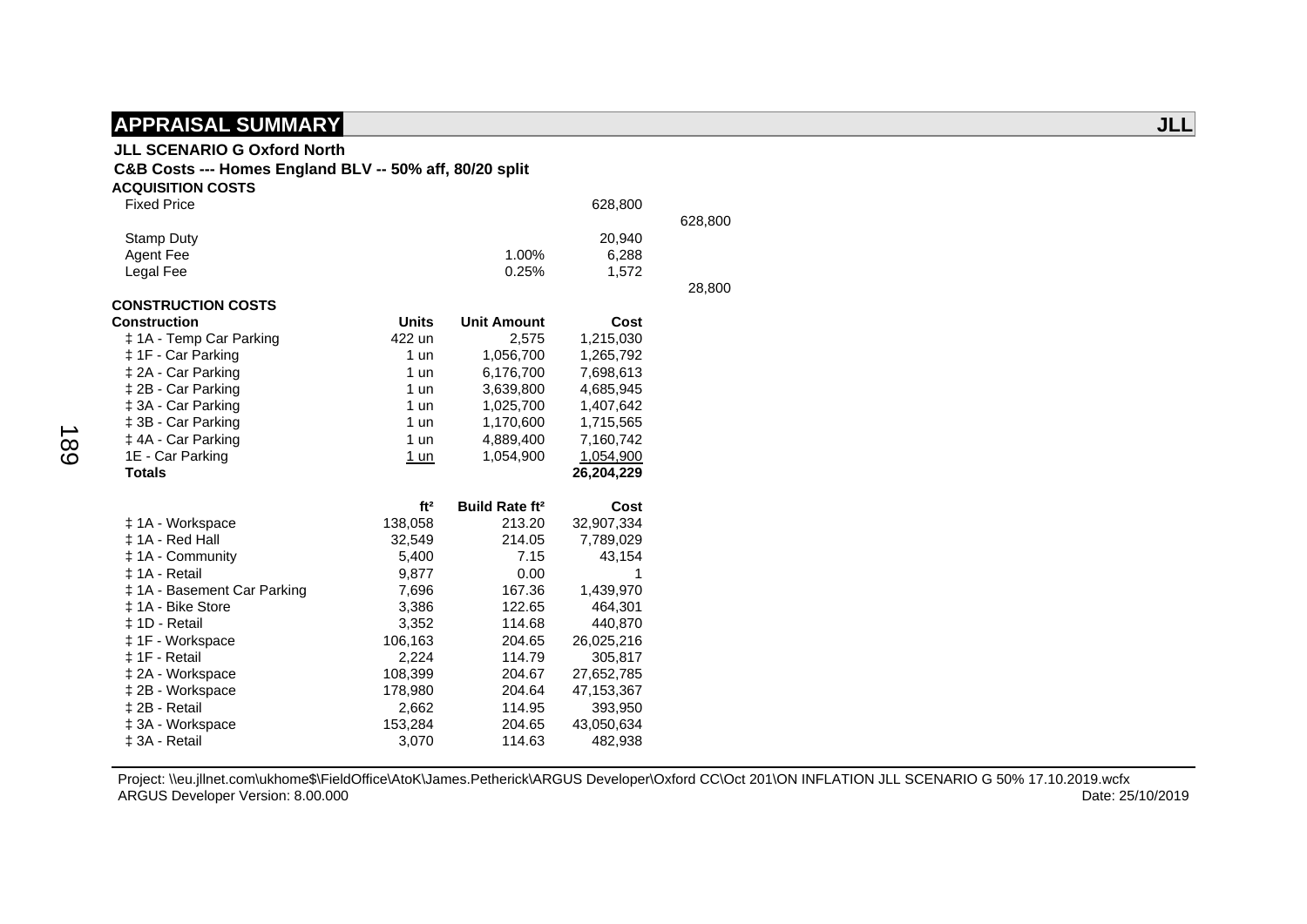|                                                         | <b>JLL SCENARIO G Oxford North</b> |        |                         |  |  |  |
|---------------------------------------------------------|------------------------------------|--------|-------------------------|--|--|--|
| C&B Costs --- Homes England BLV -- 50% aff, 80/20 split |                                    |        |                         |  |  |  |
| ‡ 3B - Workspace                                        | 81,429                             | 204.65 | 24,422,548              |  |  |  |
| ‡4A - Workspace                                         | 140,829                            | 204.67 | 42,212,408              |  |  |  |
| ‡4A - Retail                                            | 2,287                              | 112.90 | 378,145                 |  |  |  |
| ‡ 1A - Apartments                                       | 40,241                             | 251.72 | 11,324,334              |  |  |  |
| ‡ 1A - Affordable Apartments                            | 40,241                             | 251.71 | 11,324,334              |  |  |  |
| ‡1B - Houses                                            | 31,745                             | 211.66 | 7,670,362               |  |  |  |
| #1B - Apartments                                        | 65,390                             | 211.04 | 15,753,557              |  |  |  |
| ‡ 1B - Affordable Houses                                | 30,612                             | 206.62 | 7,220,242               |  |  |  |
| ‡ 1B - Affordable Apartments                            | 66,622                             | 208.45 | 15,852,712              |  |  |  |
| ± 1C - Houses                                           | 9,070                              | 210.34 | 2,350,130               |  |  |  |
| ‡ 1C - Apartments                                       | 25,909                             | 213.78 | 6,823,053               |  |  |  |
| ‡ 1C - Affordable Houses                                | 9,070                              | 210.34 | 2,350,130               |  |  |  |
| ‡ 1C - Affordable Apartments                            | 25,908                             | 200.83 | 6,409,613               |  |  |  |
| #1D - Apartments                                        | 22,208                             | 210.40 | 5,358,876               |  |  |  |
| <b>‡1D</b> - Affordable Apartments                      | 22,206                             | 210.41 | 5,358,799               |  |  |  |
| 1E - Hotel                                              | 71,322                             | 248.64 | 17,733,600              |  |  |  |
| ‡ 1F - Apartments                                       | 7,800                              | 202.88 | 1,895,505               |  |  |  |
| ‡ 1F - Affordable Apartments                            | 7,799                              | 236.72 | 2,211,422               |  |  |  |
| ‡ 2A - Apartments                                       | 8,666                              | 210.22 | 2,270,601               |  |  |  |
| ‡ 2A - Affordable Apartments                            | 8,665                              | 210.24 | 2,270,684               |  |  |  |
| ‡ 2B - Apartments                                       | 8,666                              | 210.22 | 2,345,333               |  |  |  |
| ‡ 2B - Affordable Apartments                            | 8,665                              | 210.24 | 2,345,419               |  |  |  |
| ‡4A - Houses                                            | 18,052                             | 210.31 | 5,560,190               |  |  |  |
| ‡4A - Apartments                                        | 25,909                             | 207.10 | 7,858,396               |  |  |  |
| ‡ 4A - Affordable Houses                                | 18,052                             | 210.31 | 5,560,288               |  |  |  |
| ‡ 4A - Affordable Apartments                            | 25,909                             | 220.91 | 8,382,391               |  |  |  |
| <b>Totals</b>                                           | 1,578,372                          |        | 411,392,434 437,596,663 |  |  |  |
| Contingency                                             |                                    |        | 25,028,300              |  |  |  |
| 1A - Infrastructure                                     |                                    |        | 15,464,142              |  |  |  |
| 1B - Infrastructure                                     |                                    |        | 8,166,049               |  |  |  |
| 1B - Logistics                                          |                                    |        | 698,387                 |  |  |  |
| 1C - Infrastructure                                     |                                    |        | 4,890,922               |  |  |  |
| 1C - Logistics                                          |                                    |        | 270,612                 |  |  |  |
|                                                         |                                    |        |                         |  |  |  |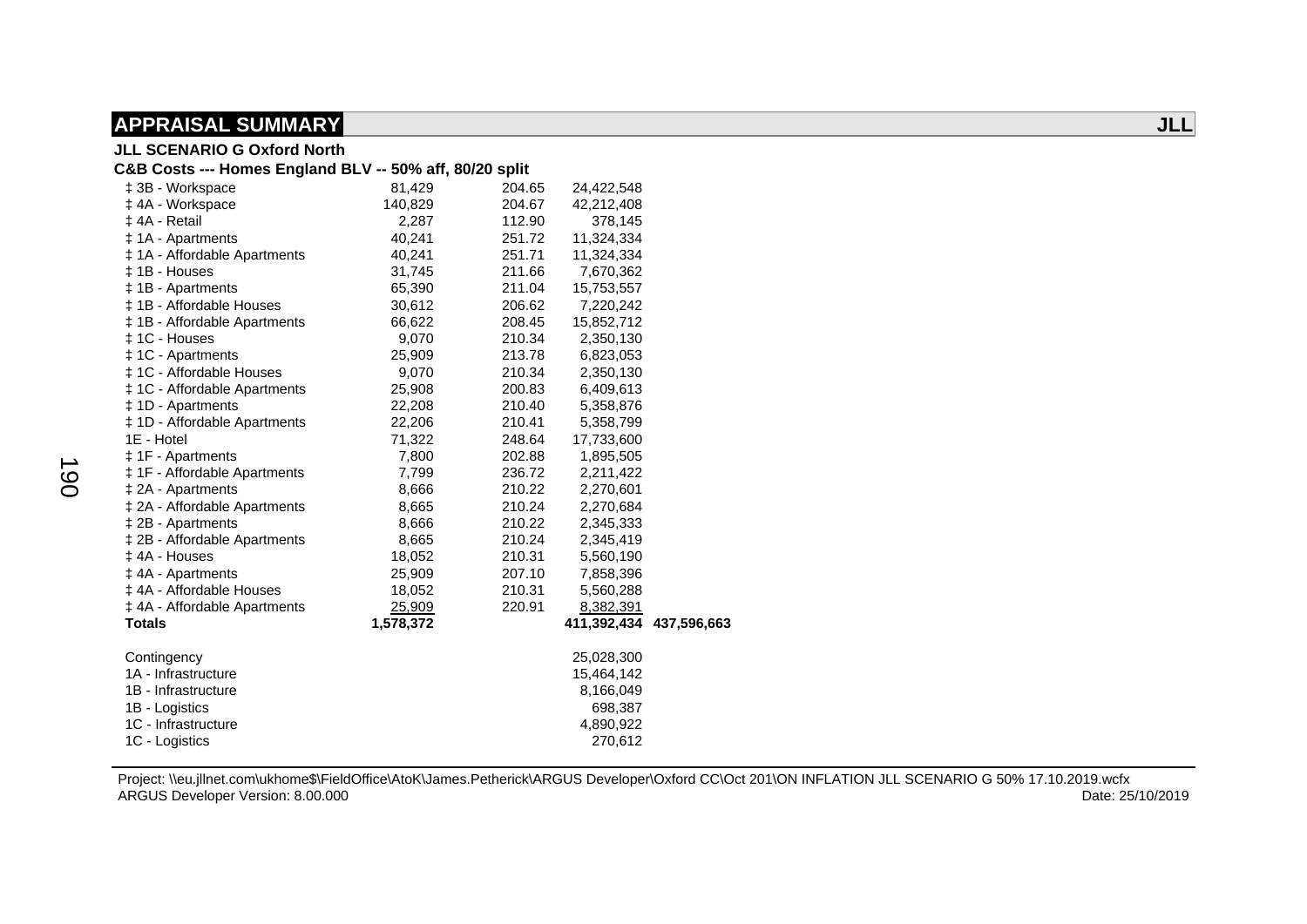## **JLL SCENARIO G Oxford North**

| C&B Costs --- Homes England BLV -- 50% aff, 80/20 split |        |            |             |
|---------------------------------------------------------|--------|------------|-------------|
| 1D - Infrastructure                                     |        | 2,294,873  |             |
| 1D - Logistics                                          |        | 167,593    |             |
| 1E - Infrastructure                                     |        | 1,464,472  |             |
| 1E - Logistics                                          |        | 326,199    |             |
| 1F - Infrastructure                                     |        | 5,865,092  |             |
| 1F - Logistics                                          |        | 469,086    |             |
| 2A - Infrastructure                                     |        | 8,548,004  |             |
| 2A - Logistics                                          |        | 595,213    |             |
| 2B - Infrastructure                                     |        | 8,827,005  |             |
| 2B - Logistics                                          |        | 848,054    |             |
| 3A - Infrastructure                                     |        | 14,561,067 |             |
| 3A - Logistics                                          |        | 673,541    |             |
| 3B - Infrastructure                                     |        | 15,553,786 |             |
| 3B - Logistics                                          |        | 392,007    |             |
| 4A - Infrastructure                                     |        | 18,960,289 |             |
| 4A - Logistics                                          |        | 1,146,029  |             |
| <b>CIL</b>                                              |        | 5,283,913  |             |
|                                                         |        |            | 140,494,637 |
| <b>PROFESSIONAL FEES</b>                                |        |            |             |
| <b>Other Professionals</b>                              | 10.00% | 8,197,163  |             |
| <b>Other Professionals</b>                              | 10.00% | 5,536,131  |             |
| <b>Other Professionals</b>                              | 10.00% | 2,309,446  |             |
| <b>Other Professionals</b>                              | 10.00% | 1,362,101  |             |
| <b>Other Professionals</b>                              | 10.00% | 2,057,917  |             |
| <b>Other Professionals</b>                              | 10.00% | 3,803,793  |             |
| <b>Other Professionals</b>                              | 10.00% | 4,903,590  |             |
| <b>Other Professionals</b>                              | 10.00% | 6,659,907  |             |
| <b>Other Professionals</b>                              | 10.00% | 6,017,582  |             |
| <b>Other Professionals</b>                              | 10.00% | 4,208,391  |             |
| <b>Other Professionals</b>                              | 10.00% | 9,721,888  |             |
|                                                         |        |            | 54,777,909  |
| <b>MARKETING &amp; LETTING</b>                          |        |            |             |
| <b>Residential Marketing</b>                            | 1.00%  | 1,493,896  |             |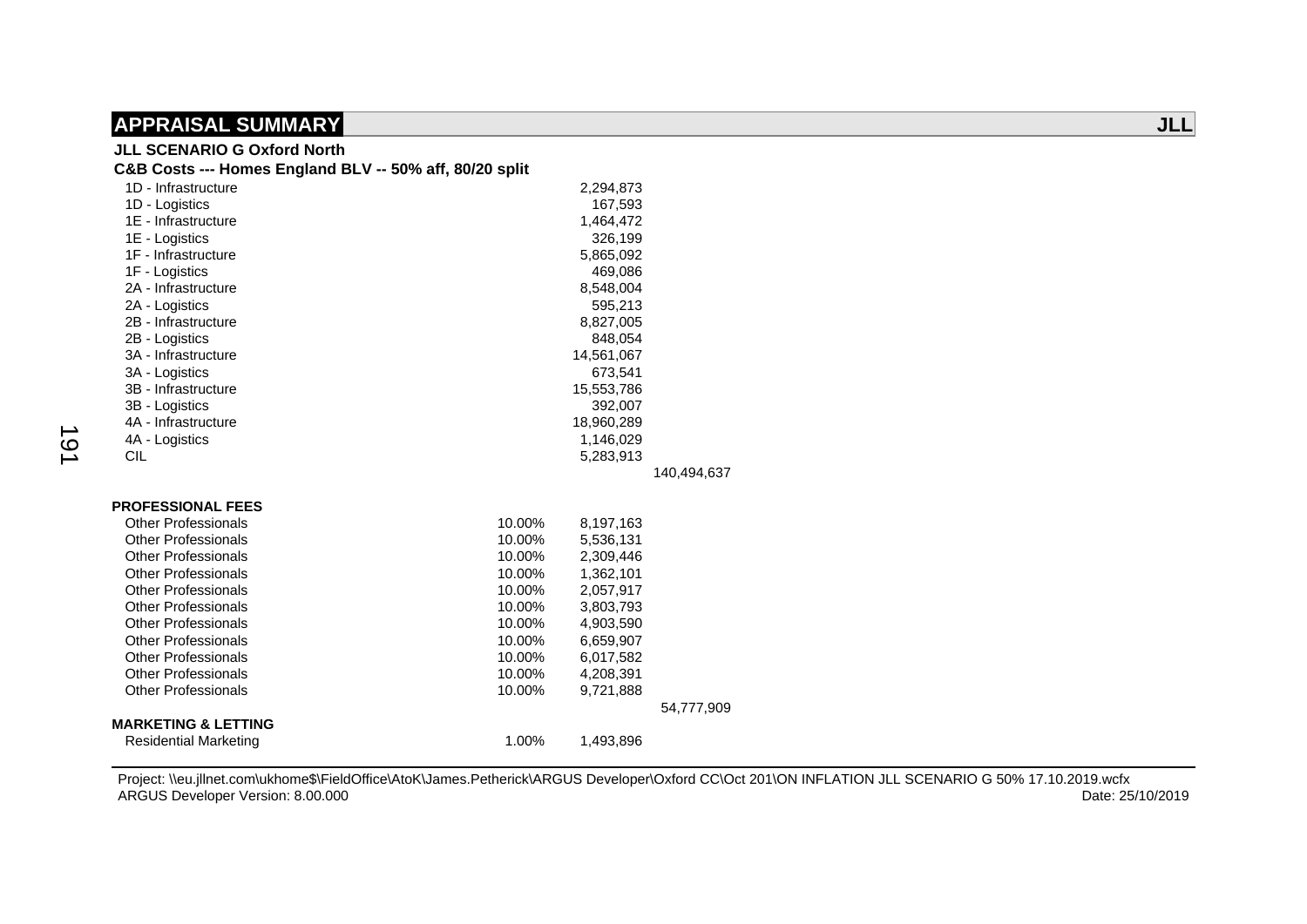### **JLL SCENARIO G Oxford North**

#### **C&B Costs --- Homes England BLV -- 50% aff, 80/20 split**  Commercial Marketing 151,121 ft² 1.00 /ft² 151,121 Commercial Marketing 571,504 ft² 1.00 /ft² 571,504 Commercail Marketing 154,715 ft<sup>2</sup> 1.00 /ft<sup>2</sup> 154,715 Letting Agent Fee 10.00% 3,340,548<br>
Letting Legal Fee 3,000 5.00% 1.670.274 Letting Legal Fee 7,382,059  **DISPOSAL FEES**  Sales Agent Fee 2.00% 6,983,497 Resi Sales Legal Fee  $0.25\%$  502,454 Commercial Sales Legal Fee 0.50% 2,379,341 Commercial Sales Legal Fee 0.25% 53,750 9,919,042  **Additional Costs**  Bus Subsidy 2,880,000 Travel Monitoring 6,000<br>TRO 5,000 TRO 5,000 2,891,000  **FINANCE**  Debit Rate 6.750%, Credit Rate 0.000% (Nominal) Total Finance Cost 41,442,839  **TOTAL COSTS 695,161,748 PROFIT 49,848,299 Performance Measures**  Profit on Cost% 7.17% Profit on GDV% 6.66% Profit on NDV% 6.98% Development Yield% (on Rent) 4.81% Equivalent Yield% (Nominal) 6.00%

Equivalent Yield% (True) 6.23%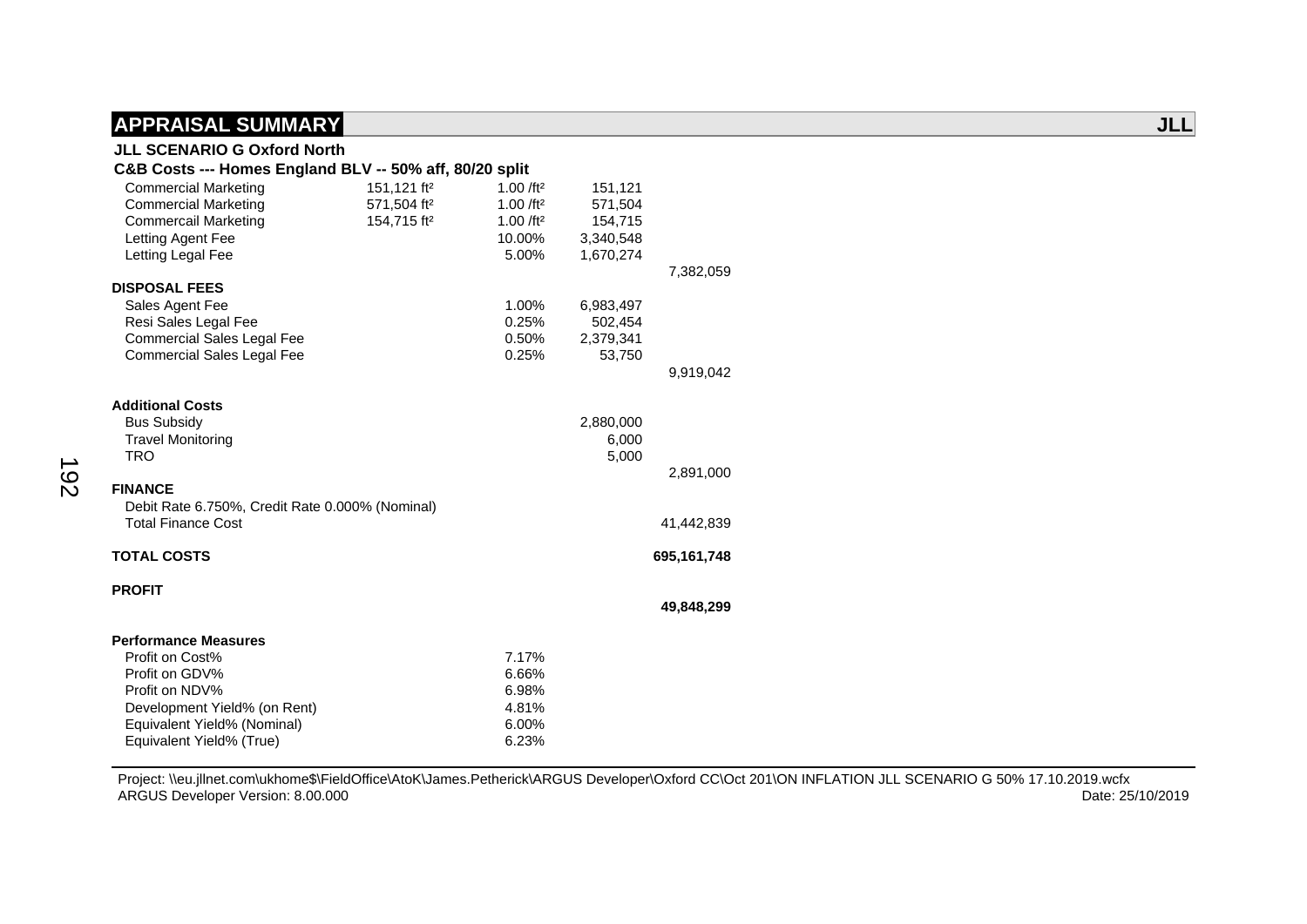#### **JLL SCENARIO G Oxford North**

### **C&B Costs --- Homes England BLV -- 50% aff, 80/20 split**

| Rent Cover                          | 1 yr 6 mths |
|-------------------------------------|-------------|
| Profit Erosion (finance rate 6.750) | 1 vr        |

‡ Inflation/Growth applied

| <b>Growth on Sales</b>     |                        | <b>Ungrown</b> | Growth    | <b>Total</b> |
|----------------------------|------------------------|----------------|-----------|--------------|
| 1A - Apartments            | Growth Set 1 at 2.250% | 19,980,000     | 1,634,434 | 21,614,434   |
| 1A - Affordable Apartments | Growth Set 1 at 2.250% | 6,594,840      | 330,770   | 6,925,610    |
| 1B - Houses                | Growth Set 1 at 2.250% | 20,681,818     | 2,136,430 | 22,818,248   |
| 1B - Apartments            | Growth Set 1 at 2.250% | 29,147,523     | 2,862,464 | 32,009,988   |
| 1B - Residential Parking   | Growth Set 1 at 2.250% | 810,000        | 72,120    | 882,120      |
| 1B - Affordable Houses     | Growth Set 1 at 2.250% | 6,428,565      | 389,788   | 6,818,353    |
| 1B - Affordable Apartments | Growth Set 1 at 2.250% | 10,817,520     | 655,907   | 11,473,427   |
| 1C - Houses                | Growth Set 1 at 2.250% | 5,642,500      | 705,087   | 6,347,587    |
| 1C - Apartments            | Growth Set 1 at 2.250% | 11,715,000     | 1,446,826 | 13,161,826   |
| 1C - Residential Parking   | Growth Set 1 at 2.250% | 315,000        | 37,722    | 352,722      |
| 1C - Affordable Houses     | Growth Set 1 at 2.250% | 1,904,700      | 200,046   | 2,104,746    |
| 1C - Affordable Apartments | Growth Set 1 at 2.250% | 4,206,739      | 441,824   | 4,648,564    |
| 1D - Apartments            | Growth Set 1 at 2.250% | 10,007,500     | 854.751   | 10,862,251   |
| 1D - Residential Revenue   | Growth Set 1 at 2.250% | 270,000        | 22,409    | 292,409      |
| 1D - Affordable Apartments | Growth Set 1 at 2.250% | 3,605,700      | 238,666   | 3,844,366    |
| 1F - Apartments            | Growth Set 1 at 2.250% | 3,945,000      | 427,603   | 4,372,603    |
| 1F - Affordable Apartments | Growth Set 1 at 2.250% | 1,266,300      | 112,540   | 1,378,840    |
| 2A - Apartments            | Growth Set 1 at 2.250% | 4,365,000      | 572,821   | 4,937,821    |
| 2A - Residential Parking   | Growth Set 1 at 2.250% | 60,000         | 7,811     | 67,811       |
| 2A - Affordable Apartments | Growth Set 1 at 2.250% | 1,407,000      | 154,738   | 1,561,738    |
| 2B - Apartments            | Growth Set 1 at 2.250% | 4,365,000      | 665,233   | 5,030,233    |
| 2B - Affordable Apartments | Growth Set 1 at 2.250% | 1,407,000      | 178,253   | 1,585,253    |
| 4A - Houses                | Growth Set 1 at 2.250% | 11,270,000     | 2,717,578 | 13,987,578   |
| 4A - Apartments            | Growth Set 1 at 2.250% | 11,502,500     | 2,744,578 | 14,247,078   |
| 4A - Residential Parking   | Growth Set 1 at 2.250% | 60,000         | 13,986    | 73,986       |
| 4A - Affordable Houses     | Growth Set 1 at 2.250% | 3,790,920      | 750,840   | 4,541,760    |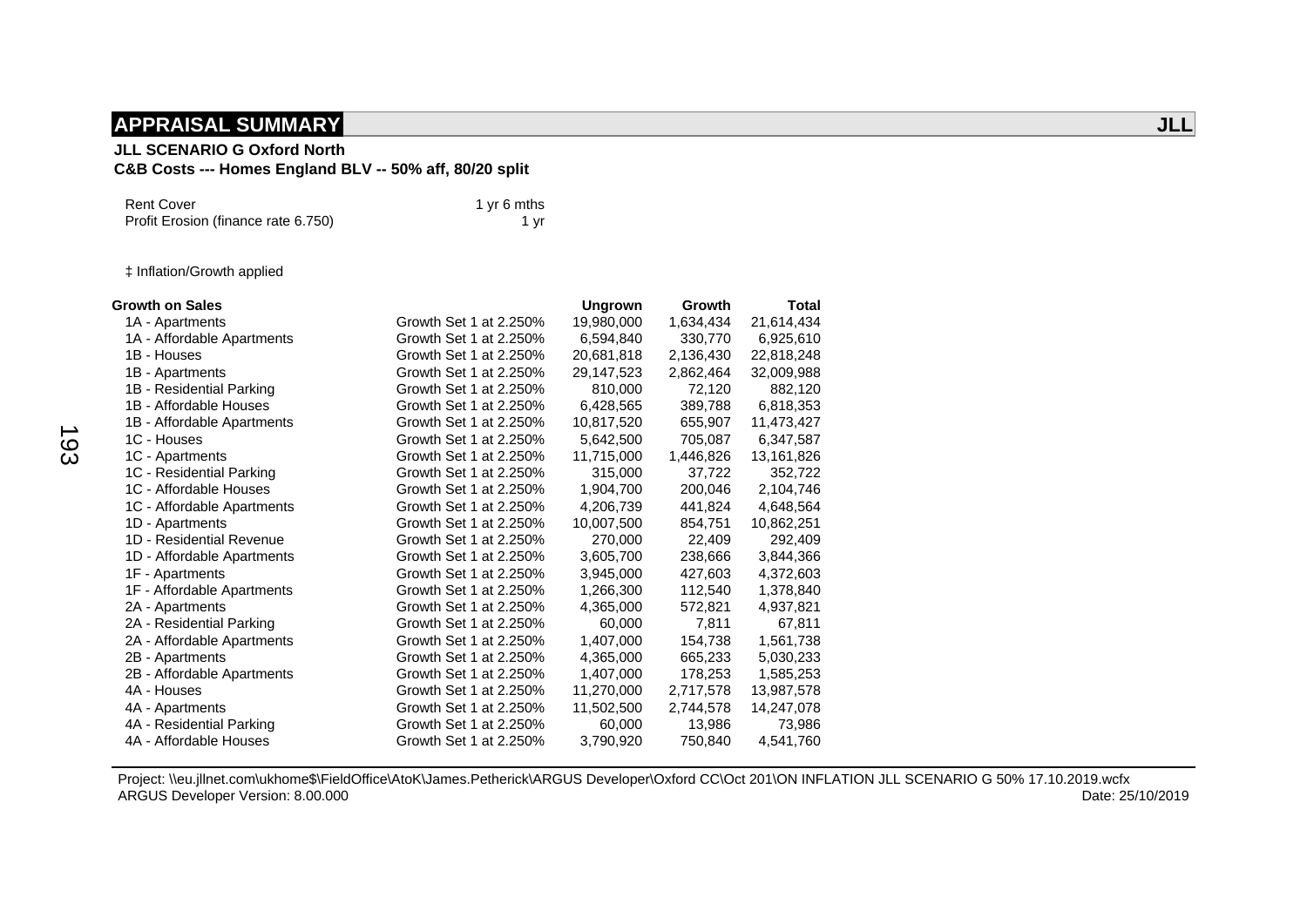#### **JLL SCENARIO G Oxford North**

#### **C&B Costs --- Homes England BLV -- 50% aff, 80/20 split**

| 4A - Affordable Apartments             | Growth Set 1 at 2.250%    | 4,206,930         | 833,236       | 5,040,166    |
|----------------------------------------|---------------------------|-------------------|---------------|--------------|
| <b>Growth on Capitalised Rent</b>      |                           | <b>Ungrown</b>    | <b>Growth</b> | <b>Total</b> |
| 1A - Workspace                         | Growth Set 2 at 3.020%    | 55,922,929        | 7,695,549     | 63,618,478   |
| 1A - Red Hall                          | Growth Set 2 at 3.020%    | 12,894,553        | 1,774,418     | 14,668,971   |
| 1A - Community                         | Growth Set 2 at 3.020%    | 1,171,934         | 161,270       | 1,333,204    |
| 1A - Retail                            | Growth Set 2 at 3.020%    | 3,773,978         | 519,337       | 4,293,315    |
| 1A - Ground Rents                      | Growth Set 2 at 3.020%    | 19,714            | 2,437         | 22,151       |
| 1B - Ground Rents                      | Growth Set 1 at 2.250%    | 22,857            | 2,690         | 25,547       |
| 1C - Ground Rents                      | Growth Set 2 at 3.020%    | 8,857             | 1,575         | 10,432       |
| 1D - Retail                            | Growth Set 2 at 3.020%    | 1,119,890         | 125,994       | 1,245,884    |
| 1D - Ground Rents                      | Growth Set 2 at 3.020%    | 7,714             | 868           | 8,582        |
| 1F - Workspace                         | Growth Set 2 at 3.020%    | 45,477,666        | 7,952,912     | 53,430,578   |
| 1F - Retail                            | Growth Set 2 at 3.020%    | 742,925           | 129,919       | 872,844      |
| 1F - Ground Rents                      | Growth Set 2 at 3.020%    | 3,714             | 553           | 4,268        |
| 2A - Workspace                         | Growth Set 2 at 3.020%    | 46,435,207        | 9,628,762     | 56,063,969   |
| 2A - Ground Rents                      | Growth Set 1 at 2.250%    | 4,286             | 567           | 4,853        |
| 2B - Workspace                         | Growth Set 2 at 3.020%    | 76,669,824        | 19,883,325    | 96,553,149   |
| 2B - Retail                            | Growth Set 2 at 3.020%    | 1,015,330         | 263,313       | 1,278,643    |
| 2B - Ground Rents                      | Growth Set 1 at 2.250%    | 4,286             | 658           | 4,943        |
| 2B - Commercial Rent                   |                           | 4,393,690         | 0             | 4,393,690    |
| 3A - Workspace                         | Growth Set 2 at 3.020%    | 65,662,635        | 20,375,109    | 86,037,744   |
| 3A - Retail                            | Growth Set 2 at 3.020%    | 1,025,550         | 318,228       | 1,343,778    |
| 3B - Workspace                         | Growth Set 2 at 3.020%    | 34,882,220        | 11,165,190    | 46,047,410   |
| 4A - Workspace                         | Growth Set 2 at 3.020%    | 60,327,115        | 22,327,209    | 82,654,324   |
| 4A - Retail                            | Growth Set 2 at 3.020%    | 764,151           | 282,814       | 1,046,965    |
| 4A - Ground Rents                      | Growth Set 1 at 2.250%    | 9,143             | 2,278         | 11,421       |
| <b>Inflation on Construction Costs</b> |                           | <b>Uninflated</b> | Inflation     | <b>Total</b> |
| 1A - Apartments                        | Inflation Set 1 at 4.630% | 10,129,200        | 1,195,134     | 11,324,334   |
| 1A - Affordable Apartments             | Inflation Set 1 at 4.630% | 10,129,200        | 1,195,134     | 11,324,334   |
| 1B - Houses                            | Inflation Set 1 at 4.630% | 6,719,249         | 951,113       | 7,670,362    |
| 1B - Apartments                        | Inflation Set 1 at 4.630% | 13,800,140        | 1,953,417     | 15,753,557   |
| 1B - Affordable Houses                 | Inflation Set 1 at 4.630% | 6,324,943         | 895,299       | 7,220,242    |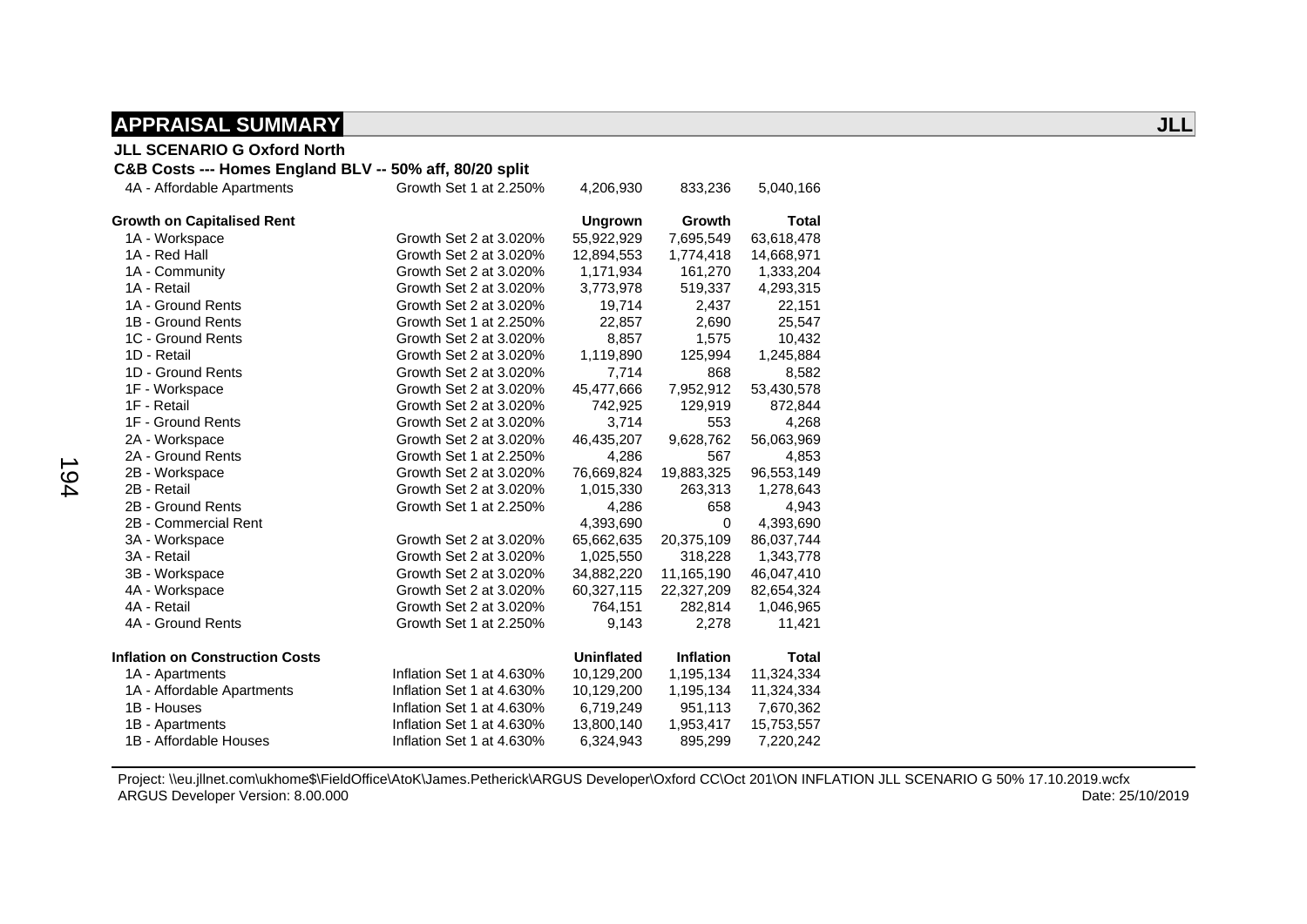**JLL SCENARIO G Oxford North** 

#### **C&B Costs --- Homes England BLV -- 50% aff, 80/20 split**

| 1B - Affordable Apartments | Inflation Set 1 at 4.630% | 13,887,000 | 1,965,712  | 15,852,712 |
|----------------------------|---------------------------|------------|------------|------------|
| 1C - Houses                | Inflation Set 1 at 4.630% | 1,907,800  | 442,330    | 2,350,130  |
| 1C - Apartments            | Inflation Set 1 at 4.630% | 5,538,852  | 1,284,201  | 6,823,053  |
| 1C - Affordable Houses     | Inflation Set 1 at 4.630% | 1,907,800  | 442,330    | 2,350,130  |
| 1C - Affordable Apartments | Inflation Set 1 at 4.630% | 5,203,227  | 1,206,385  | 6,409,613  |
| 1D - Apartments            | Inflation Set 1 at 4.630% | 4,672,467  | 686,409    | 5,358,876  |
| 1D - Affordable Apartments | Inflation Set 1 at 4.630% | 4,672,400  | 686,399    | 5,358,799  |
| 1F - Apartments            | Inflation Set 1 at 4.630% | 1,582,393  | 313,112    | 1,895,505  |
| 1F - Affordable Apartments | Inflation Set 1 at 4.630% | 1,846,125  | 365,297    | 2,211,422  |
| 2A - Apartments            | Inflation Set 1 at 4.630% | 1,821,733  | 448,867    | 2,270,601  |
| 2A - Affordable Apartments | Inflation Set 1 at 4.630% | 1,821,800  | 448,884    | 2,270,684  |
| 2B - Apartments            | Inflation Set 1 at 4.630% | 1,821,733  | 523,599    | 2,345,333  |
| 2B - Affordable Apartments | Inflation Set 1 at 4.630% | 1,821,800  | 523,619    | 2,345,419  |
| 4A - Houses                | Inflation Set 1 at 4.630% | 3,796,533  | 1,763,657  | 5,560,190  |
| 4A - Apartments            | Inflation Set 1 at 4.630% | 5,365,762  | 2,492,633  | 7,858,396  |
| 4A - Affordable Houses     | Inflation Set 1 at 4.630% | 3,796,600  | 1,763,688  | 5,560,288  |
| 4A - Affordable Apartments | Inflation Set 1 at 4.630% | 5,723,550  | 2,658,841  | 8,382,391  |
| 1A - Workspace             | Inflation Set 1 at 4.630% | 29,434,400 | 3,472,934  | 32,907,334 |
| 1A - Red Hall              | Inflation Set 1 at 4.630% | 6,967,000  | 822,029    | 7,789,029  |
| 1A - Community             | Inflation Set 1 at 4.630% | 38,600     | 4,554      | 43,154     |
| 1A - Retail                | Inflation Set 1 at 4.630% | 1          | 0          |            |
| 1A - Temp Car Parking      | Inflation Set 1 at 4.630% | 1,086,800  | 128,230    | 1,215,030  |
| 1A - Basement Car Parking  | Inflation Set 1 at 4.630% | 1,288,000  | 151,970    | 1,439,970  |
| 1A - Bike Store            | Inflation Set 1 at 4.630% | 415,300    | 49,001     | 464,301    |
| 1D - Retail                | Inflation Set 1 at 4.630% | 384,400    | 56,470     | 440,870    |
| 1F - Workspace             | Inflation Set 1 at 4.630% | 21,726,200 | 4,299,016  | 26,025,216 |
| 1F - Retail                | Inflation Set 1 at 4.630% | 255,300    | 50,517     | 305,817    |
| 1F - Car Parking           | Inflation Set 1 at 4.630% | 1,056,700  | 209,092    | 1,265,792  |
| 2A - Workspace             | Inflation Set 1 at 4.630% | 22,186,200 | 5,466,585  | 27,652,785 |
| 2A - Car Parking           | Inflation Set 1 at 4.630% | 6,176,700  | 1,521,913  | 7,698,613  |
| 2B - Workspace             | Inflation Set 1 at 4.630% | 36,626,300 | 10,527,067 | 47,153,367 |
| 2B - Retail                | Inflation Set 1 at 4.630% | 306,000    | 87,950     | 393,950    |
| 2B - Car Parking           | Inflation Set 1 at 4.630% | 3,639,800  | 1,046,145  | 4,685,945  |
| 3A - Workspace             | Inflation Set 1 at 4.630% | 31,369,500 | 11,681,134 | 43,050,634 |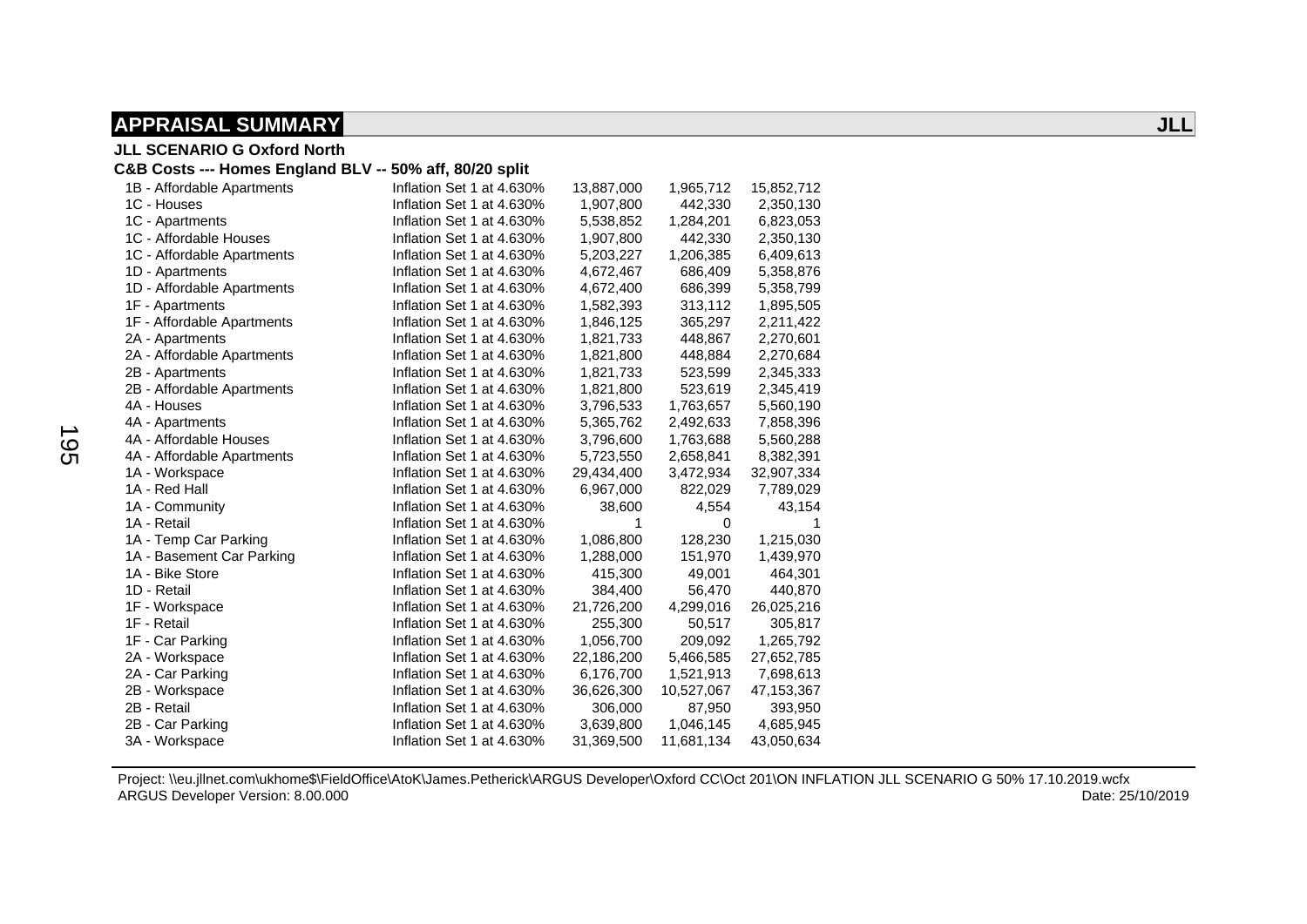**JLL SCENARIO G Oxford North** 

#### **C&B Costs --- Homes England BLV -- 50% aff, 80/20 split**

| 3A - Retail      | Inflation Set 1 at 4.630% | 351.900    | 131.038    | 482.938    |
|------------------|---------------------------|------------|------------|------------|
| 3A - Car Parking | Inflation Set 1 at 4.630% | 1,025,700  | 381.942    | 1.407.642  |
| 3B - Workspace   | Inflation Set 1 at 4.630% | 16.664.500 | 7.758.048  | 24.422.548 |
| 3B - Car Parking | Inflation Set 1 at 4.630% | 1.170.600  | 544.965    | 1.715.565  |
| 4A - Workspace   | Inflation Set 1 at 4.630% | 28.822.900 | 13.389.508 | 42.212.408 |
| 4A - Retail      | Inflation Set 1 at 4.630% | 258.200    | 119.945    | 378.145    |
| 4A - Car Parking | Inflation Set 1 at 4.630% | 4.889.400  | 2,271,342  | 7,160,742  |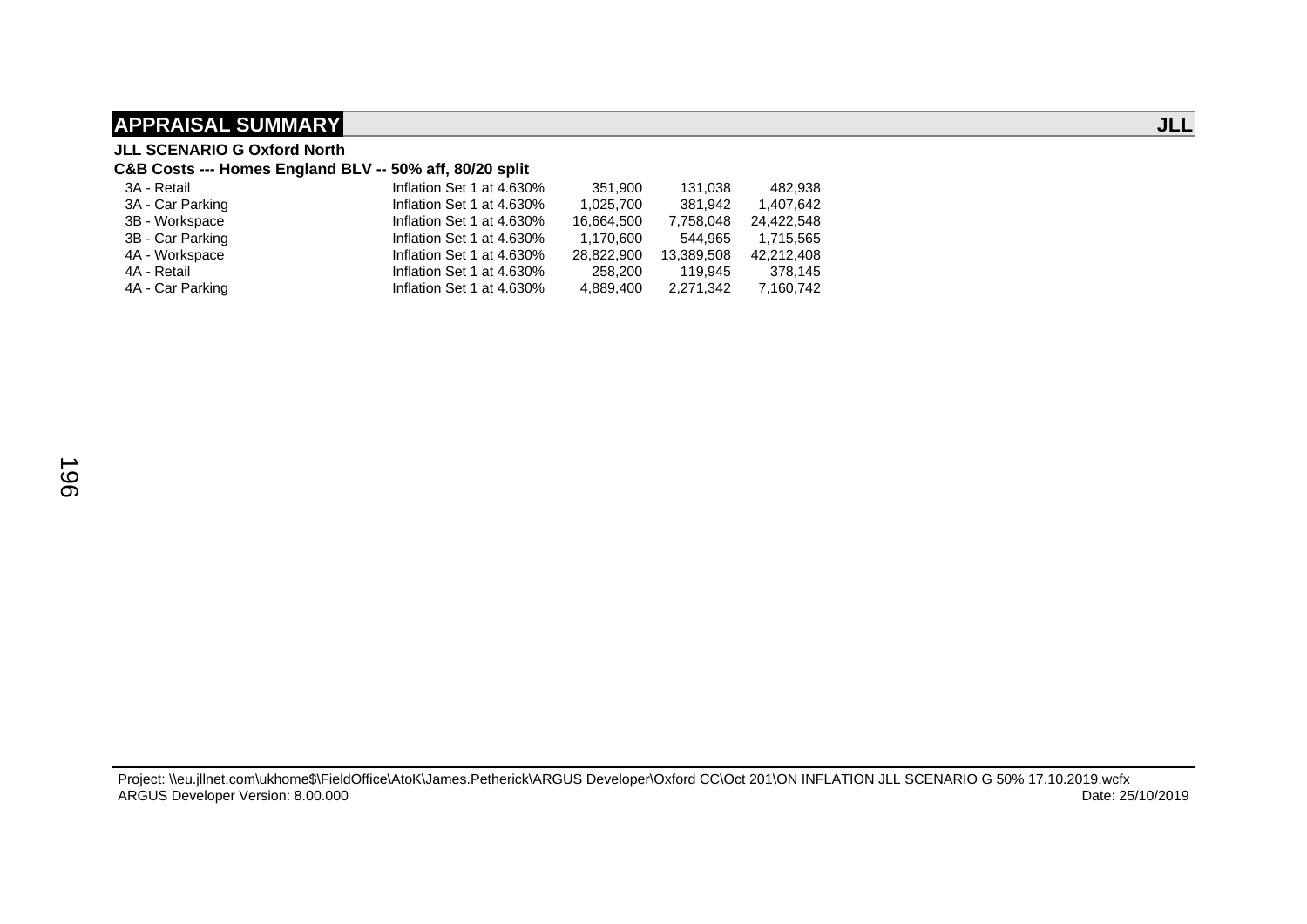## JLL SCENARIO E Oxford North C&B Costs --- Homes England BLV -- 35% aff, 80/20 split Inflation Test

 Development Appraisal JLL 25 October 2019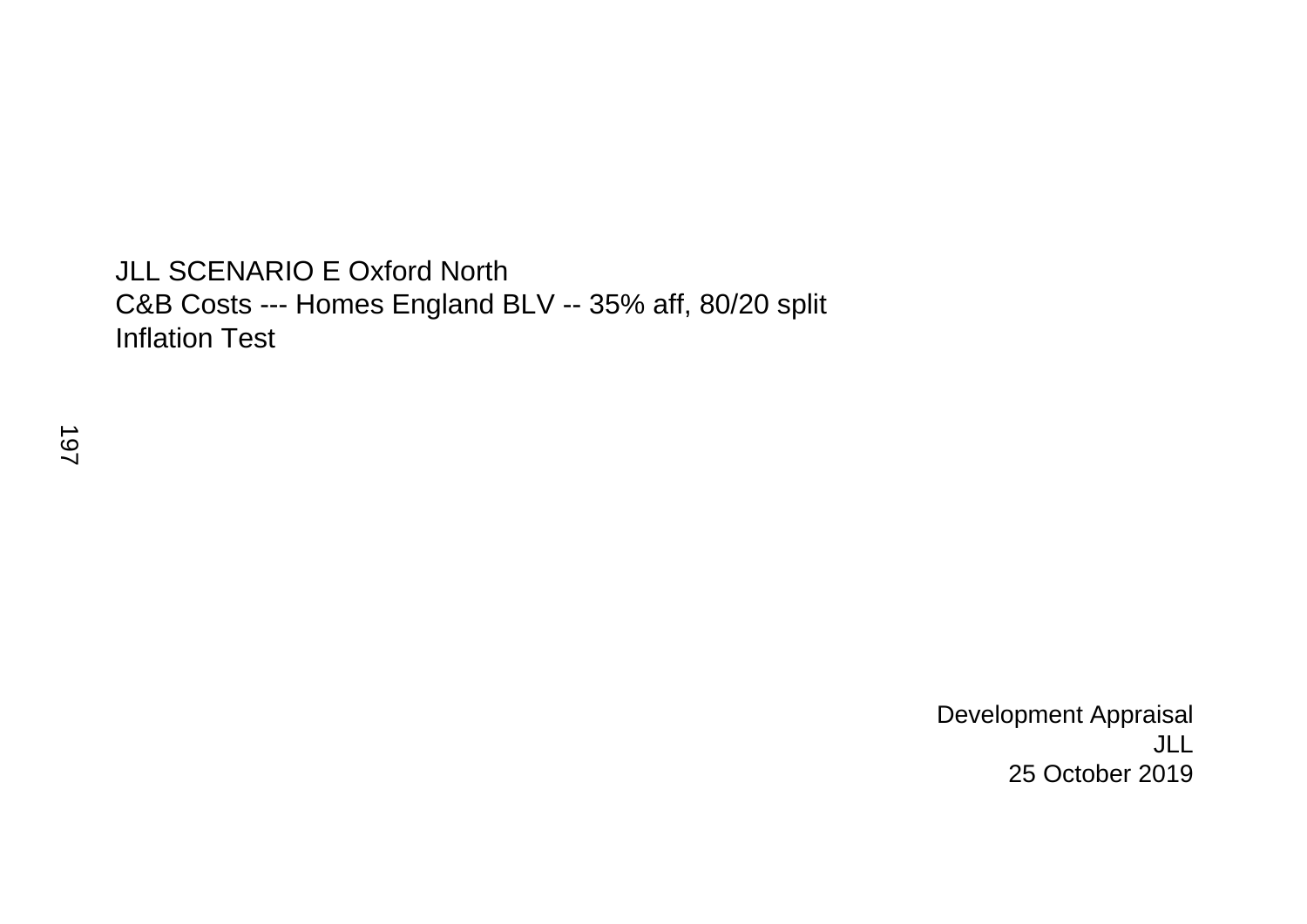**JLL SCENARIO E Oxford North C&B Costs --- Homes England BLV -- 35% aff, 80/20 split** 

#### **Summary Appraisal for Merged Phases 1 2 3 4 5 6 7 8 9 10 11 12 13**

 **Currency in £** 

 **REVENUE** 

| <b>Sales Valuation</b>           | <b>Units</b> | ft <sup>2</sup> | Sales Rate ft <sup>2</sup> |            | Unit Price Gross Sales Adjustment |           | <b>Net Sales</b> |
|----------------------------------|--------------|-----------------|----------------------------|------------|-----------------------------------|-----------|------------------|
| ‡ 1A - Apartments                | 50           | 34,134          | 636.23                     | 434,348    | 21,717,391                        | 1,776,559 | 23,493,950       |
| ‡ 1A - Affordable Apartments     | 42           | 28,673          | 210.00                     | 143,366    | 6,021,376                         | 302,007   | 6,323,383        |
| ± 1B - Houses                    | 41           | 46,484          | 651.49                     | 738,636    | 30,284,091                        | 3,128,344 | 33,412,435       |
| ‡ 1B - Apartments                | 70           | 66,776          | 576.50                     | 549,953    | 38,496,729                        | 3,780,613 | 42,277,342       |
| ‡ 1B - Residential Parking       | 54           | 0               | 0.00                       | 15,000     | 810,000                           | 72,120    | 882,120          |
| ‡ 1B - Affordable Houses         | 14           | 15,873          | 210.00                     | 238,095    | 3,333,330                         | 202,112   | 3,535,442        |
| ‡ 1B - Affordable Apartments     | 37           | 35,295          | 210.00                     | 200,324    | 7,412,004                         | 449,418   | 7,861,422        |
| ± 1C - Houses                    | 10           | 11,338          | 622.11                     | 705,313    | 7,053,125                         | 881,358   | 7,934,483        |
| ‡ 1C - Apartments                | 25           | 23,849          | 584.79                     | 557,857    | 13,946,429                        | 1,722,412 | 15,668,841       |
| ‡ 1C - Residential Parking       | 21           | 0               | 0.00                       | 15,000     | 315,000                           | 37,722    | 352,722          |
| ‡ 1C - Affordable Houses         | 6            | 6,803           | 210.00                     | 238,088    | 1,428,525                         | 150,035   | 1,578,560        |
| ‡ 1C - Affordable Apartments     | 17           | 16,216          | 210.00                     | 200,321    | 3,405,455                         | 357,667   | 3,763,123        |
| ‡ 1D - Apartments                | 27           | 25,757          | 582.81                     | 555,972    | 15,011,250                        | 1,282,126 | 16,293,376       |
| ‡ 1D - Residential Revenue       | 18           | 0               | 0.00                       | 15,000     | 270,000                           | 22,409    | 292,409          |
| ‡ 1D - Affordable Apartments     | 9            | 8,585           | 210.00                     | 200,317    | 1,802,850                         | 119,333   | 1,922,183        |
| 1E - Hotel                       |              | 60,624          | 354.65                     | 21,500,000 | 21,500,000                        | 0         | 21,500,000       |
| ‡ 1F - Apartments                | 14           | 9,381           | 654.17                     | 438,333    | 6,136,667                         | 665,160   | 6,801,827        |
| ‡ 1F - Affordable Apartments     | 4            | 2,680           | 210.00                     | 140,700    | 562,800                           | 50,018    | 612,818          |
| ‡ 2A - Apartments                | 15           | 10,051          | 651.44                     | 436,500    | 6,547,500                         | 859,231   | 7,406,731        |
| ‡ 2A - Residential Parking       | 4            | 0               | 0.00                       | 15,000     | 60,000                            | 7,811     | 67,811           |
| ‡ 2A - Affordable Apartments     | 5            | 3,350           | 210.00                     | 140,700    | 703,500                           | 77,369    | 780,869          |
| ‡ 2B - Apartments                | 10           | 6,701           | 651.44                     | 436,500    | 4,365,000                         | 665,233   | 5,030,233        |
| ‡ 2B - Affordable Apartments     | 10           | 6,700           | 210.00                     | 140,700    | 1,407,000                         | 178,253   | 1,585,253        |
| ‡4A - Houses                     | 20           | 22,565          | 624.31                     | 704,375    | 14,087,500                        | 3,396,973 | 17,484,473       |
| ‡ 4A - Apartments                | 30           | 28,619          | 574.18                     | 547,738    | 16,432,143                        | 3,920,826 | 20,352,968       |
| <b>‡4A - Residential Parking</b> | 4            | 0               | 0.00                       | 15,000     | 60,000                            | 13,986    | 73,986           |
| ‡ 4A - Affordable Houses         | 12           | 13,539          | 210.00                     | 236,933    | 2,843,190                         | 563,130   | 3,406,320        |
|                                  |              |                 |                            |            |                                   |           |                  |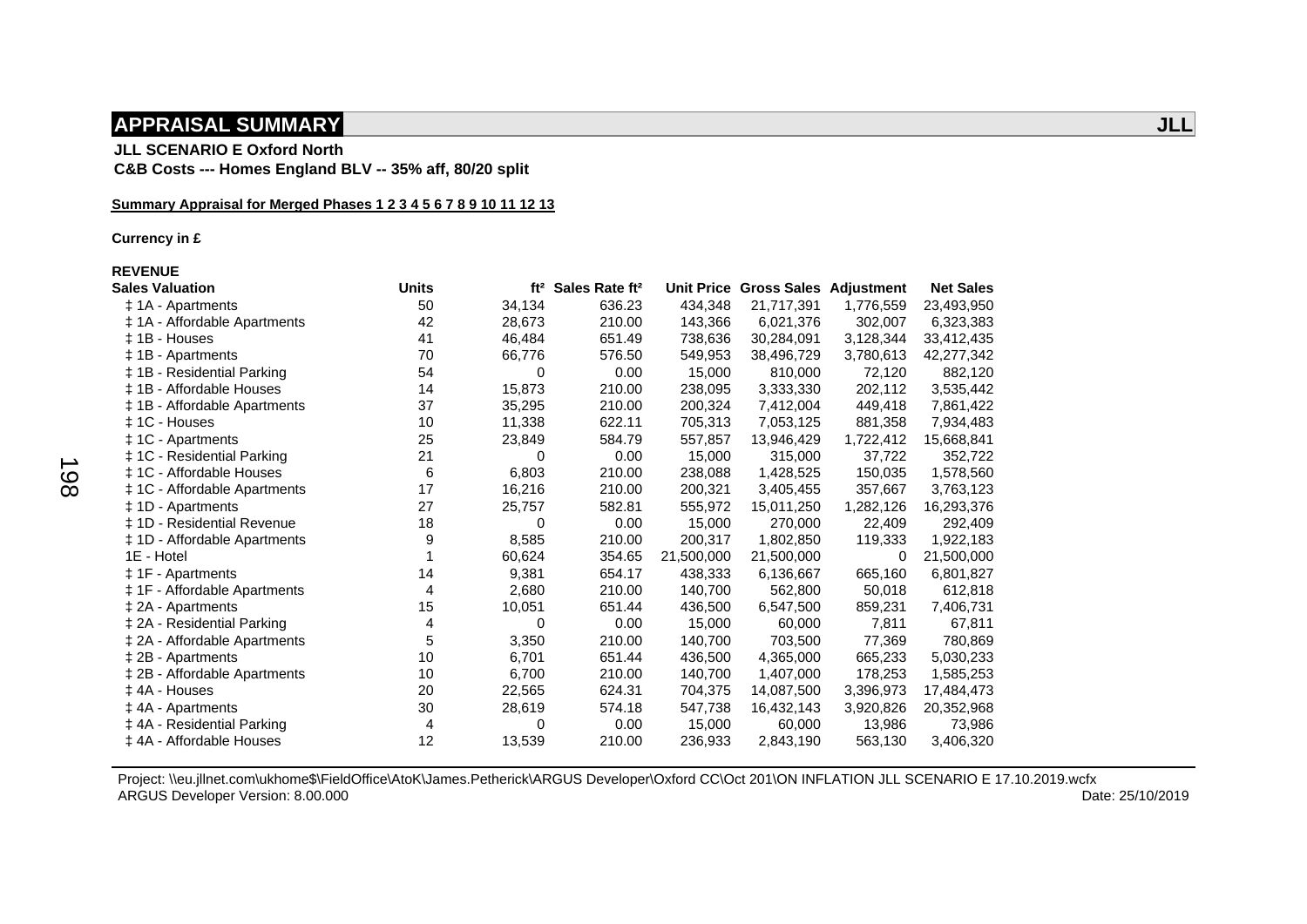#### **JLL SCENARIO E Oxford North**

 **C&B Costs --- Homes England BLV -- 35% aff, 80/20 split** 

| ‡4A - Affordable Apartments<br><b>Totals</b> | 12<br>582      | <u>11,447</u><br>495,439 | 210.00                    | 200,330         | 2,403,960<br>228,416,815 | 476,135        | 2,880,095<br>25,158,361 253,575,176 |
|----------------------------------------------|----------------|--------------------------|---------------------------|-----------------|--------------------------|----------------|-------------------------------------|
| <b>Rental Area Summary</b>                   |                |                          |                           | <b>Initial</b>  | <b>Net Rent</b>          | <b>Initial</b> |                                     |
|                                              | <b>Units</b>   | ft <sup>2</sup>          | Rent Rate ft <sup>2</sup> | <b>MRV/Unit</b> | at Sale                  | <b>MRV</b>     |                                     |
| ‡ 1A - Workspace                             |                | 110,965                  | 33.00                     | 3,661,845       | 4,165,751                | 3,661,845      | 4,165,751                           |
| ± 1A - Red Hall                              |                | 25,586                   | 33.00                     | 844,338         | 960,527                  | 844,338        | 960,527                             |
| #1A - Community                              |                | 4,969                    | 15.00                     | 74,535          | 84,792                   | 74,535         | 84,792                              |
| ‡ 1A - Retail                                |                | 9,601                    | 25.00                     | 240,025         | 273,055                  | 240,025        | 273,055                             |
| ‡ 1A - Ground Rents                          | 69             |                          |                           | 10              | 775                      | 690            | 775                                 |
| 1A - Basement Car Parking                    |                | 7,696                    |                           | 0               | 0                        |                |                                     |
| 1A - Bike Store                              |                | 3,386                    |                           | $\Omega$        | 0                        |                |                                     |
| ‡ 1B - Ground Rents                          | 80             |                          |                           | 10              | 894                      | 800            | 894                                 |
| ± 1C - Ground Rents                          | 31             |                          |                           | 10              | 350                      | 310            | 350                                 |
| ‡ 1D - Retail                                |                | 2,849                    | 25.00                     | 71,225          | 79,238                   | 71,225         | 79,238                              |
| ± 1D - Ground Rents                          | 27             |                          |                           | 10              | 292                      | 270            | 292                                 |
| ‡ 1F - Workspace                             |                | 90,239                   | 33.00                     | 2,977,887       | 3,498,645                | 2,977,887      | 3,498,645                           |
| ± 1F - Retail                                |                | 1,890                    | 25.00                     | 47,250          | 55,513                   | 47,250         | 55,513                              |
| <b>‡1F - Ground Rents</b>                    | 13             |                          |                           | 10              | 149                      | 130            | 149                                 |
| ‡ 2A - Workspace                             |                | 92,139                   | 33.00                     | 3,040,587       | 3,671,080                | 3,040,587      | 3,671,080                           |
| ± 2A - Ground Rents                          | 15             |                          |                           | 10              | 170                      | 150            | 170                                 |
| ‡ 2B - Workspace                             |                | 152,132                  | 33.00                     | 5,020,356       | 6,322,320                | 5,020,356      | 6,322,320                           |
| ‡ 2B - Retail                                |                | 2,583                    | 25.00                     | 64,575          | 81,322                   | 64,575         | 81,322                              |
| ‡ 2B - Ground Rents                          | 15             |                          |                           | 10              | 173                      | 150            | 173                                 |
| ‡ 3A - Workspace                             |                | 130,291                  | 33.00                     | 4,299,603       | 5,633,769                | 4,299,603      | 5,633,769                           |
| ‡ 3A - Retail                                |                | 2,609                    | 25.00                     | 65,225          | 85,464                   | 65,225         | 85,464                              |
| ‡ 3B - Workspace                             |                | 69,215                   | 33.00                     | 2,284,095       | 3,015,194                | 2,284,095      | 3,015,194                           |
| ‡4A - Workspace                              |                | 119,704                  | 33.00                     | 3,950,232       | 5,412,222                | 3,950,232      | 5,412,222                           |
| ‡4A - Retail                                 |                | 1,944                    | 25.00                     | 48,600          | 66,587                   | 48,600         | 66,587                              |
| ‡ 4A - Ground Rents                          | $\frac{32}{2}$ |                          |                           | 10              | 400                      | 320            | 400                                 |
| <b>Totals</b>                                | 299            | 827,798                  |                           |                 | 33,408,685               | 26,693,198     |                                     |

#### **Investment Valuation**

 **1A - Workspace**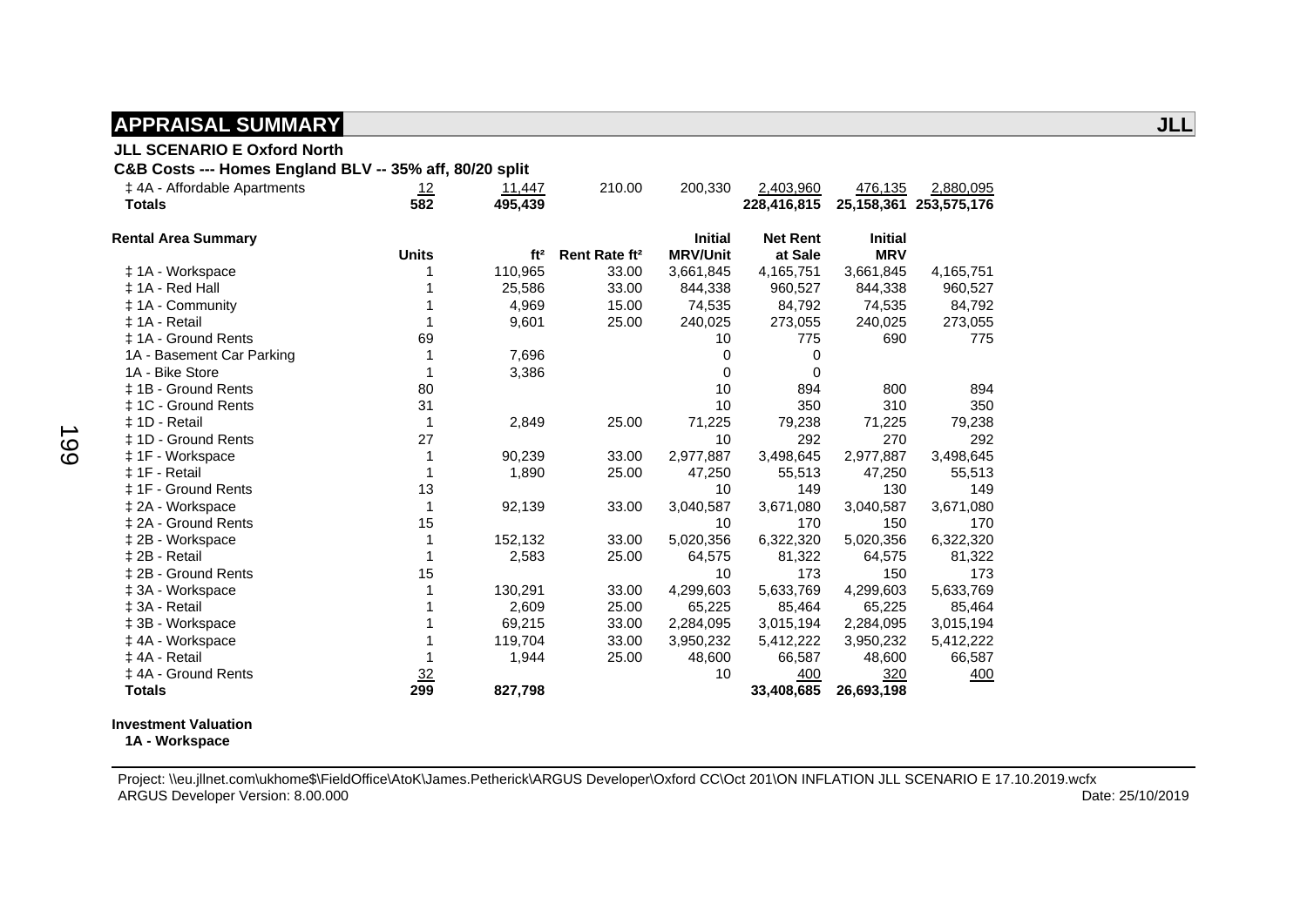| <b>JLL SCENARIO E Oxford North</b>                      |           |                |         |         |            |  |
|---------------------------------------------------------|-----------|----------------|---------|---------|------------|--|
| C&B Costs --- Homes England BLV -- 35% aff, 80/20 split |           |                |         |         |            |  |
| <b>Market Rent</b>                                      | 4,165,751 | YP @           | 6.0000% | 16.6667 |            |  |
| (1yr 6mths Rent Free)                                   |           | PV 1yr 6mths @ | 6.0000% | 0.9163  | 63,618,478 |  |
| 1A - Red Hall                                           |           |                |         |         |            |  |
| <b>Market Rent</b>                                      | 960,527   | YP @           | 6.0000% | 16.6667 |            |  |
| (1yr 6mths Rent Free)                                   |           | PV 1yr 6mths @ | 6.0000% | 0.9163  | 14,668,971 |  |
| 1A - Community                                          |           |                |         |         |            |  |
| <b>Market Rent</b>                                      | 84,792    | YP @           | 6.0000% | 16.6667 |            |  |
| (1yr Rent Free)                                         |           | $PV$ 1yr $@$   | 6.0000% | 0.9434  | 1,333,204  |  |
| 1A - Retail                                             |           |                |         |         |            |  |
| <b>Market Rent</b>                                      | 273,055   | YP @           | 6.0000% | 16.6667 |            |  |
| (1yr Rent Free)                                         |           | PV 1yr @       | 6.0000% | 0.9434  | 4,293,315  |  |
| 1A - Ground Rents                                       |           |                |         |         |            |  |
| <b>Current Rent</b>                                     | 775       | YP @           | 3.5000% | 28.5714 | 22,151     |  |
| <b>1A - Commercial Rent</b>                             |           |                |         |         |            |  |
| <b>Manual Value</b>                                     |           |                |         |         | 2,816,364  |  |
| <b>1B - Ground Rents</b>                                |           |                |         |         |            |  |
| <b>Current Rent</b>                                     | 894       | YP @           | 3.5000% | 28.5714 | 25,547     |  |
| <b>1C - Ground Rents</b>                                |           |                |         |         |            |  |
| <b>Current Rent</b>                                     | 350       | YP @           | 3.5000% | 28.5714 | 10,010     |  |
| 1D - Retail                                             |           |                |         |         |            |  |
| <b>Market Rent</b>                                      | 79,238    | YP @           | 6.0000% | 16.6667 |            |  |
| (1yr Rent Free)                                         |           | PV 1yr @       | 6.0000% | 0.9434  | 1,245,884  |  |
| 1D - Ground Rents                                       |           |                |         |         |            |  |
| <b>Current Rent</b>                                     | 292       | YP @           | 3.5000% | 28.5714 | 8,355      |  |
| 1F - Workspace                                          |           |                |         |         |            |  |
| <b>Market Rent</b>                                      | 3,498,645 | YP @           | 6.0000% | 16.6667 |            |  |
| (1yr 6mths Rent Free)                                   |           | PV 1yr 6mths @ | 6.0000% | 0.9163  | 53,430,578 |  |
| 1F - Retail                                             |           |                |         |         |            |  |
| <b>Market Rent</b>                                      | 55,513    | YP @           | 6.0000% | 16.6667 |            |  |
| (1yr Rent Free)                                         |           | PV 1yr @       | 6.0000% | 0.9434  | 872,844    |  |
| <b>1F - Ground Rents</b>                                |           |                |         |         |            |  |
| <b>Current Rent</b>                                     | 149       | YP @           | 3.5000% | 28.5714 | 4,268      |  |
| <b>1F - Commercial Rent</b>                             |           |                |         |         |            |  |
| <b>Manual Value</b>                                     |           |                |         |         | 1,116,704  |  |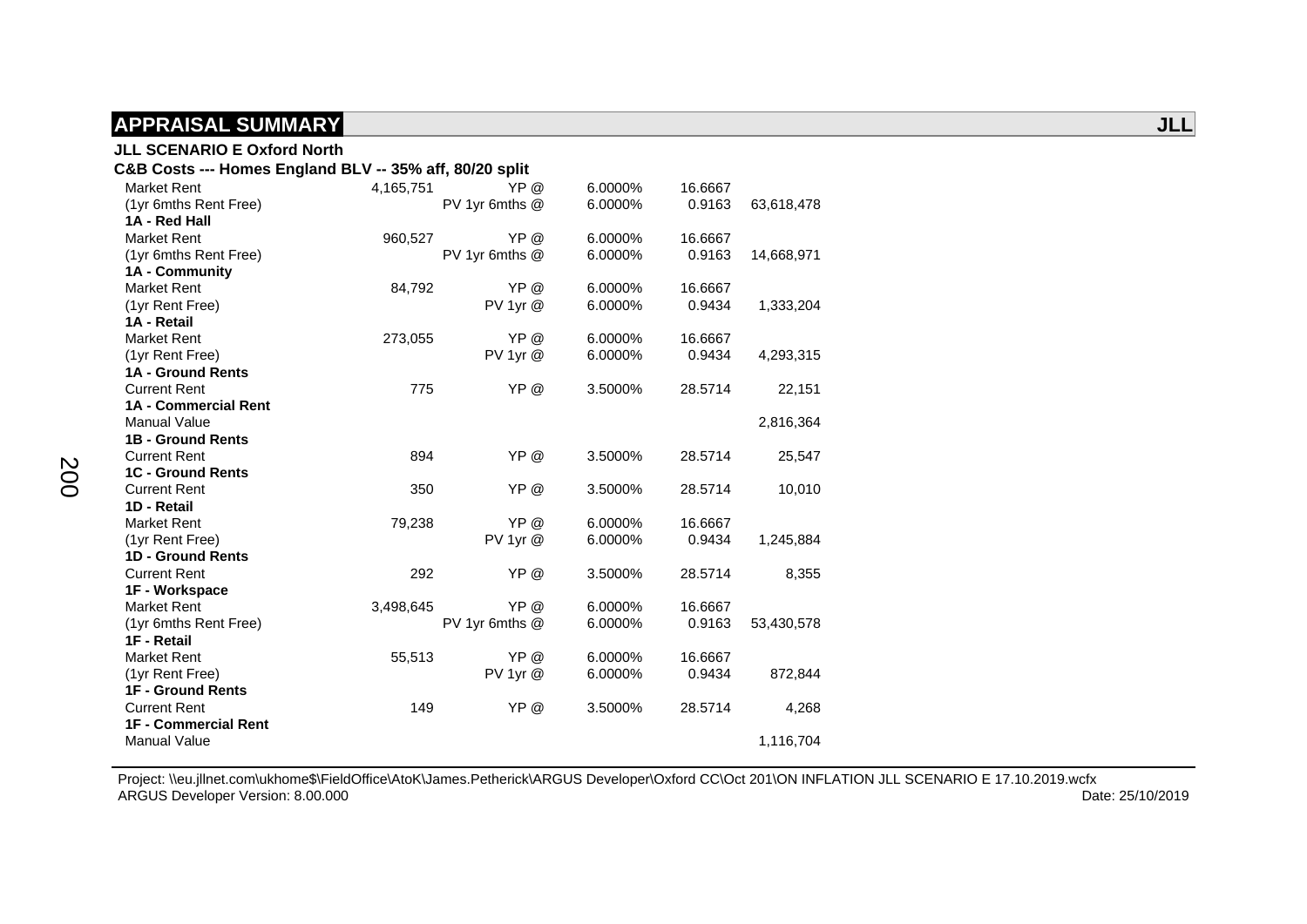#### **JLL SCENARIO E Oxford North**

### **C&B Costs --- Homes England BLV -- 35% aff, 80/20 split**

| 2A - Workspace              |           |                |         |         |            |
|-----------------------------|-----------|----------------|---------|---------|------------|
| <b>Market Rent</b>          | 3,671,080 | YP @           | 6.0000% | 16.6667 |            |
| (1yr 6mths Rent Free)       |           | PV 1yr 6mths @ | 6.0000% | 0.9163  | 56,063,969 |
| <b>2A - Ground Rents</b>    |           |                |         |         |            |
| <b>Current Rent</b>         | 170       | YP @           | 3.5000% | 28.5714 | 4,853      |
| <b>2A - Commercial Rent</b> |           |                |         |         |            |
| <b>Manual Value</b>         |           |                |         |         | 1,140,220  |
| 2B - Workspace              |           |                |         |         |            |
| <b>Market Rent</b>          | 6,322,320 | YP @           | 6.0000% | 16.6667 |            |
| (1yr 6mths Rent Free)       |           | PV 1yr 6mths @ | 6.0000% | 0.9163  | 96,553,149 |
| 2B - Retail                 |           |                |         |         |            |
| <b>Market Rent</b>          | 81,322    | YP @           | 6.0000% | 16.6667 |            |
| (1yr Rent Free)             |           | PV 1yr @       | 6.0000% | 0.9434  | 1,278,643  |
| 2B - Ground Rents           |           |                |         |         |            |
| <b>Current Rent</b>         | 173       | YP @           | 3.5000% | 28.5714 | 4,943      |
| 2B - Commercial Rent        |           |                |         |         |            |
| <b>Manual Value</b>         |           |                |         |         | 4,393,690  |
| 3A - Workspace              |           |                |         |         |            |
| <b>Market Rent</b>          | 5,633,769 | YP @           | 6.0000% | 16.6667 |            |
| (1yr 6mths Rent Free)       |           | PV 1yr 6mths @ | 6.0000% | 0.9163  | 86,037,744 |
| 3A - Retail                 |           |                |         |         |            |
| <b>Market Rent</b>          | 85,464    | YP @           | 6.0000% | 16.6667 |            |
| (1yr Rent Free)             |           | PV 1yr @       | 6.0000% | 0.9434  | 1,343,778  |
| <b>3A - Commercial Rent</b> |           |                |         |         |            |
| <b>Manual Value</b>         |           |                |         |         | 3,224,702  |
| 3B - Workspace              |           |                |         |         |            |
| <b>Market Rent</b>          | 3,015,194 | YP @           | 6.0000% | 16.6667 |            |
| (1yr 6mths Rent Free)       |           | PV 1yr 6mths @ | 6.0000% | 0.9163  | 46,047,410 |
| <b>3B - Commercial Rent</b> |           |                |         |         |            |
| <b>Manual Value</b>         |           |                |         |         | 285,512    |
| 4A - Workspace              |           |                |         |         |            |
| <b>Market Rent</b>          | 5,412,222 | YP @           | 6.0000% | 16.6667 |            |
| (1yr 6mths Rent Free)       |           | PV 1yr 6mths @ | 6.0000% | 0.9163  | 82,654,324 |
| 4A - Retail                 |           |                |         |         |            |

201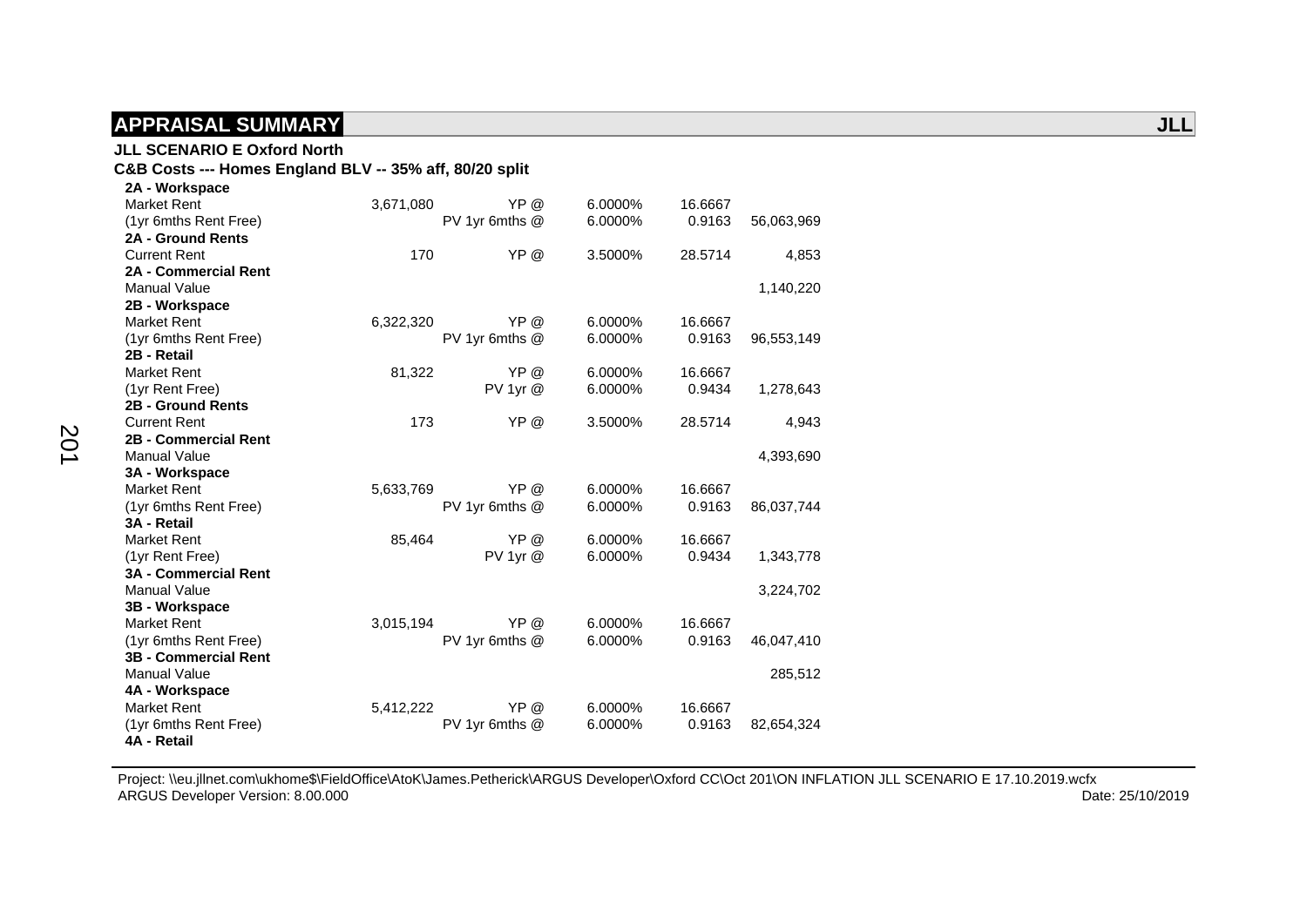| <b>JLL SCENARIO E Oxford North</b>                      |        |              |              |              |             |
|---------------------------------------------------------|--------|--------------|--------------|--------------|-------------|
| C&B Costs --- Homes England BLV -- 35% aff, 80/20 split |        |              |              |              |             |
| <b>Market Rent</b>                                      | 66,587 | YP @         | 6.0000%      | 16.6667      |             |
| (1yr Rent Free)                                         |        | $PV$ 1yr $@$ | 6.0000%      | 0.9434       | 1,046,965   |
| 4A - Commercial Rent                                    |        |              |              |              |             |
| Manual Value                                            |        |              |              |              | 2,962,674   |
| <b>4A - Ground Rents</b>                                |        |              |              |              |             |
| <b>Current Rent</b>                                     | 400    | YP @         | 3.5000%      | 28.5714      | 11,421      |
|                                                         |        |              |              |              | 526,520,669 |
| <b>GROSS DEVELOPMENT VALUE</b>                          |        |              |              | 780,095,844  |             |
|                                                         |        |              |              |              |             |
| <b>Purchaser's Costs</b>                                |        |              | (34,713,269) |              |             |
| <b>Effective Purchaser's Costs Rate</b>                 |        | 6.59%        |              | (34,713,269) |             |
|                                                         |        |              |              |              |             |
| <b>NET DEVELOPMENT VALUE</b>                            |        |              |              | 745,382,575  |             |
| <b>Additional Revenue</b>                               |        |              |              |              |             |
| Energy Loop                                             |        |              | 3,612,025    |              |             |
| Energy Loop                                             |        |              | 1,369,304    |              |             |
| Energy Loop                                             |        |              | 616,437      |              |             |
| Energy Loop                                             |        |              | 412,241      |              |             |
| Energy Loop                                             |        |              | 431,792      |              |             |
| Energy Loop                                             |        |              | 1,666,611    |              |             |
| Energy Loop                                             |        |              | 2,523,307    |              |             |
| Energy Loop                                             |        |              | 2,547,718    |              |             |
| Energy Loop                                             |        |              | 1,924,462    |              |             |
| Energy Loop                                             |        |              | 1,905,441    |              |             |
| <b>Energy Loop</b>                                      |        |              | 3,711,142    |              |             |
| <b>HIF Funding</b>                                      |        |              | 10,000,000   |              |             |
|                                                         |        |              |              | 30,720,480   |             |
| <b>NET REALISATION</b>                                  |        |              |              | 776,103,055  |             |

#### **OUTLAY**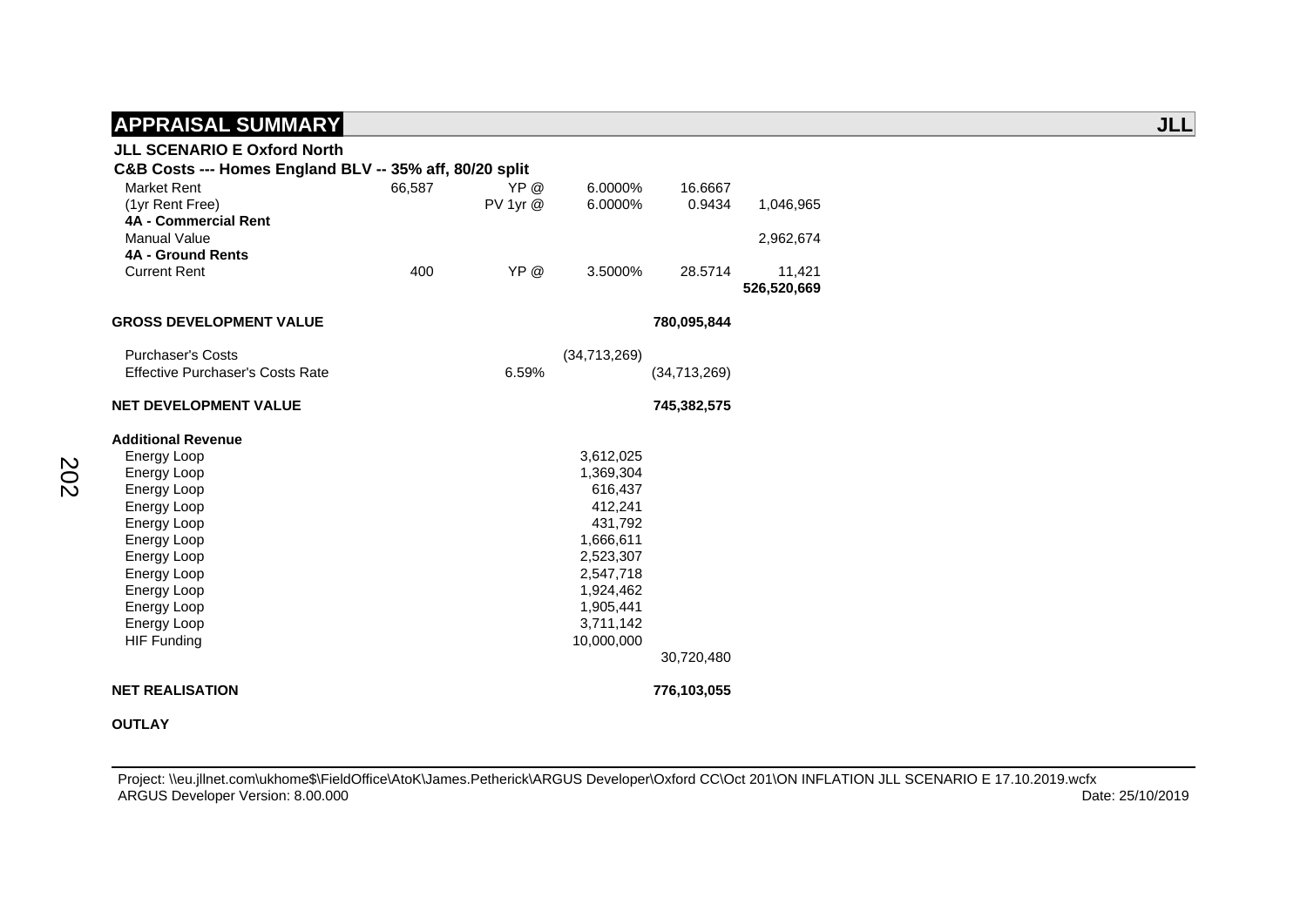### **JLL SCENARIO E Oxford North**

#### **C&B Costs --- Homes England BLV -- 35% aff, 80/20 split**

| <b>ACQUISITION COSTS</b>    |                 |                                  |            |         |
|-----------------------------|-----------------|----------------------------------|------------|---------|
| <b>Fixed Price</b>          |                 |                                  | 628,800    |         |
|                             |                 |                                  |            | 628,800 |
| <b>Stamp Duty</b>           |                 |                                  | 20,940     |         |
| <b>Agent Fee</b>            |                 | 1.00%                            | 6,288      |         |
| Legal Fee                   |                 | 0.25%                            | 1,572      |         |
|                             |                 |                                  |            | 28,800  |
| <b>CONSTRUCTION COSTS</b>   |                 |                                  |            |         |
| <b>Construction</b>         | <b>Units</b>    | <b>Unit Amount</b>               | Cost       |         |
| ‡ 1A - Temp Car Parking     | 422 un          | 2,575                            | 1,215,030  |         |
| ‡ 1F - Car Parking          | 1 un            | 1,056,700                        | 1,265,792  |         |
| ‡ 2A - Car Parking          | $1$ un          | 6,176,700                        | 7,698,613  |         |
| ‡ 2B - Car Parking          | $1$ un          | 3,639,800                        | 4,685,945  |         |
| ‡ 3A - Car Parking          | 1 un            | 1,025,700                        | 1,407,642  |         |
| ‡ 3B - Car Parking          | 1 un            | 1,170,600                        | 1,715,565  |         |
| ‡4A - Car Parking           | $1$ un          | 4,889,400                        | 7,160,742  |         |
| 1E - Car Parking            | 1 un            | 1,054,900                        | 1,054,900  |         |
| <b>Totals</b>               |                 |                                  | 26,204,229 |         |
|                             |                 | <b>Build Rate ft<sup>2</sup></b> |            |         |
|                             | ft <sup>2</sup> |                                  | Cost       |         |
| ‡ 1A - Workspace            | 138,058         | 213.20                           | 32,907,334 |         |
| ± 1A - Red Hall             | 32,549          | 214.05                           | 7,789,029  |         |
| #1A - Community             | 5,400           | 7.15                             | 43,154     |         |
| ± 1A - Retail               | 9,877           | 0.00                             | 1          |         |
| ‡ 1A - Basement Car Parking | 7,696           | 167.36                           | 1,439,970  |         |
| ‡ 1A - Bike Store           | 3,386           | 122.65                           | 464,301    |         |
| ± 1D - Retail               | 3,352           | 114.68                           | 440,870    |         |
| ‡ 1F - Workspace            | 106,163         | 204.65                           | 26,025,216 |         |
| ‡ 1F - Retail               | 2,224           | 114.79                           | 305,817    |         |
| ‡ 2A - Workspace            | 108,399         | 204.67                           | 27,652,785 |         |
| ‡ 2B - Workspace            | 178,980         | 204.64                           | 47,153,367 |         |
| ± 2B - Retail               | 2,662           | 114.95                           | 393,950    |         |
| ‡ 3A - Workspace            | 153,284         | 204.65                           | 43,050,634 |         |
| ± 3A - Retail               | 3,070           | 114.63                           | 482,938    |         |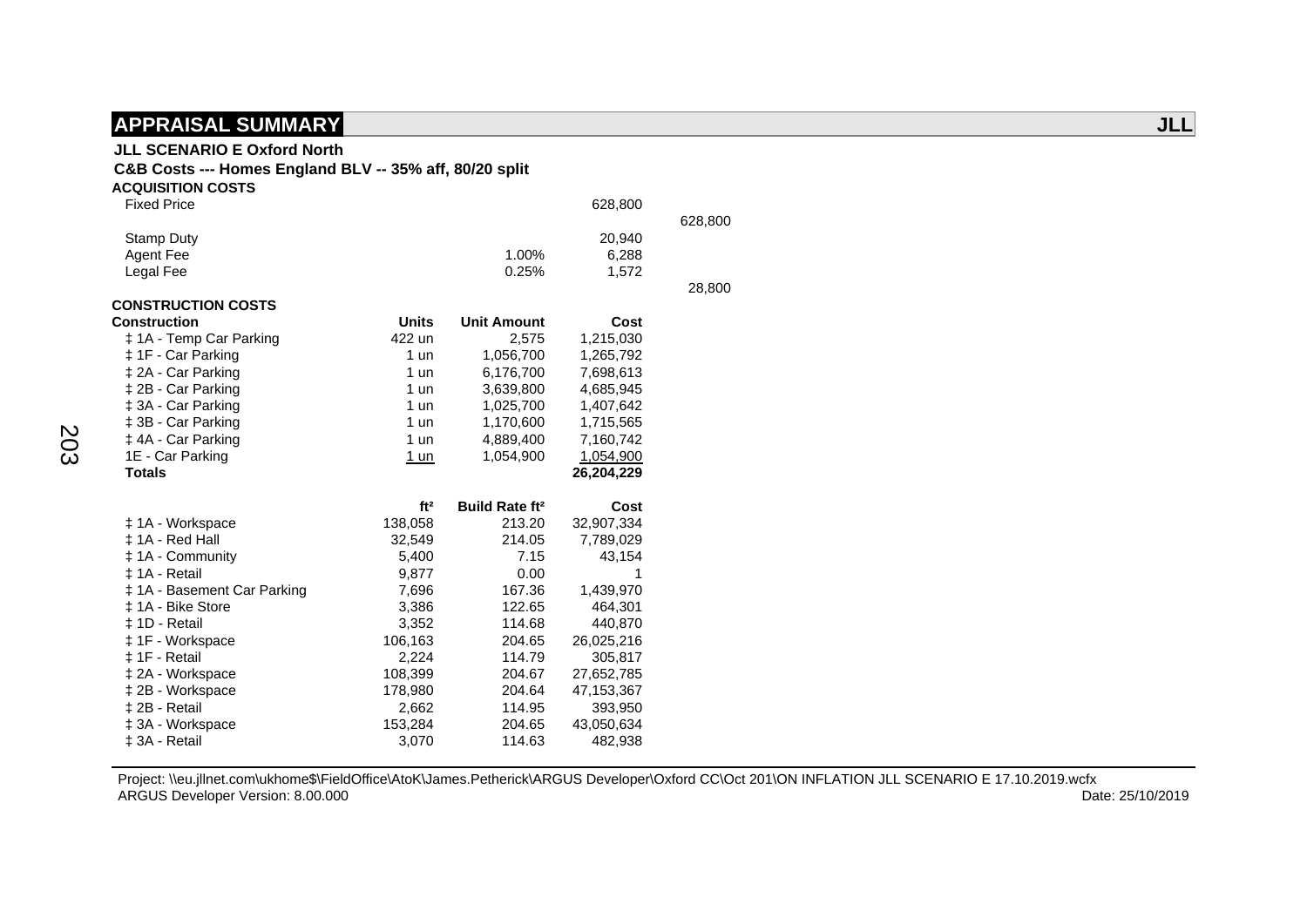| <b>JLL SCENARIO E Oxford North</b>                      |           |        |                         |  |
|---------------------------------------------------------|-----------|--------|-------------------------|--|
| C&B Costs --- Homes England BLV -- 35% aff, 80/20 split |           |        |                         |  |
| ‡ 3B - Workspace                                        | 81,429    | 204.65 | 24,422,548              |  |
| ‡4A - Workspace                                         | 140,829   | 204.67 | 42,212,408              |  |
| ‡4A - Retail                                            | 2,287     | 112.90 | 378,145                 |  |
| ‡ 1A - Apartments                                       | 43,740    | 251.72 | 12,309,058              |  |
| <b>‡1A - Affordable Apartments</b>                      | 36,742    | 251.71 | 10,339,609              |  |
| ± 1B - Houses                                           | 46,484    | 211.66 | 11,231,601              |  |
| ‡ 1B - Apartments                                       | 86,364    | 211.04 | 20,806,585              |  |
| ‡ 1B - Affordable Houses                                | 15,873    | 206.62 | 3,743,829               |  |
| ‡ 1B - Affordable Apartments                            | 45,648    | 208.45 | 10,862,043              |  |
| ‡ 1C - Houses                                           | 11,338    | 210.34 | 2,937,662               |  |
| ‡ 1C - Apartments                                       | 30,844    | 213.78 | 8,122,682               |  |
| ± 1C - Affordable Houses                                | 6,803     | 210.34 | 1,762,597               |  |
| <b>‡1C</b> - Affordable Apartments                      | 20,973    | 200.83 | 5,188,734               |  |
| ‡ 1D - Apartments                                       | 33,312    | 210.40 | 8,038,313               |  |
| ‡ 1D - Affordable Apartments                            | 11,103    | 210.41 | 2,679,400               |  |
| 1E - Hotel                                              | 71,322    | 248.64 | 17,733,600              |  |
| ‡ 1F - Apartments                                       | 12,133    | 202.88 | 2,948,563               |  |
| <b>‡ 1F - Affordable Apartments</b>                     | 3,466     | 236.72 | 982,854                 |  |
| ‡ 2A - Apartments                                       | 12,999    | 210.22 | 3,405,901               |  |
| ‡ 2A - Affordable Apartments                            | 4,333     | 210.24 | 1,135,342               |  |
| ‡ 2B - Apartments                                       | 8,666     | 210.22 | 2,345,333               |  |
| ‡ 2B - Affordable Apartments                            | 8,665     | 210.24 | 2,345,419               |  |
| ‡4A - Houses                                            | 22,565    | 210.31 | 6,950,238               |  |
| ‡4A - Apartments                                        | 37,014    | 207.10 | 11,226,280              |  |
| ‡4A - Affordable Houses                                 | 13,539    | 210.31 | 4,170,216               |  |
| ‡ 4A - Affordable Apartments                            | 14,805    | 220.91 | 4,789,938               |  |
| <b>Totals</b>                                           | 1,578,374 |        | 411,218,264 437,422,493 |  |
| Contingency                                             |           |        | 25,028,300              |  |
| 1A - Infrastructure                                     |           |        | 15,464,142              |  |
| 1B - Infrastructure                                     |           |        | 8,166,049               |  |
| 1B - Logistics                                          |           |        | 698,387                 |  |
| 1C - Infrastructure                                     |           |        | 4,890,922               |  |
| 1C - Logistics                                          |           |        | 270,612                 |  |
|                                                         |           |        |                         |  |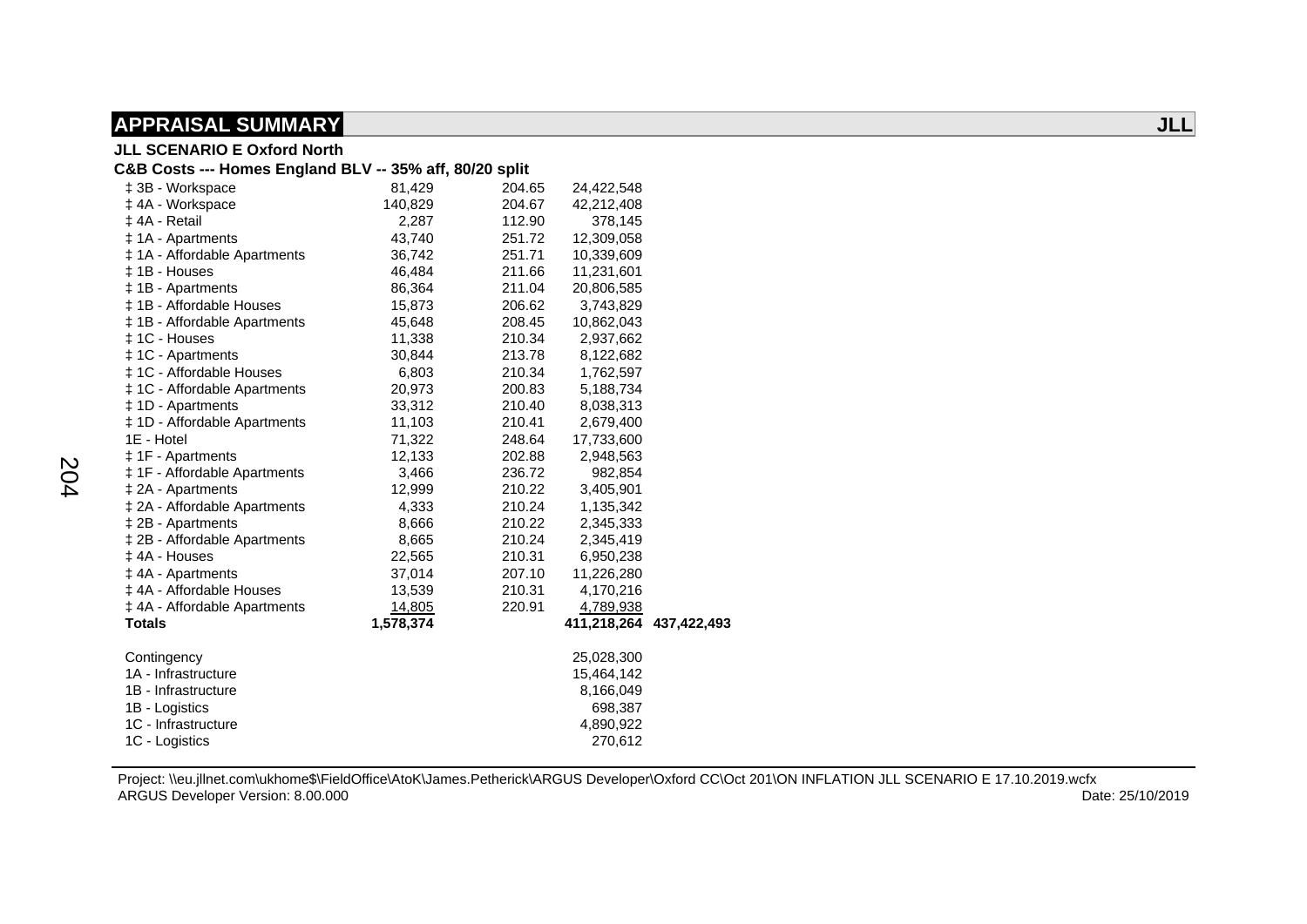#### **JLL SCENARIO E Oxford North**

| C&B Costs --- Homes England BLV -- 35% aff, 80/20 split |        |            |             |
|---------------------------------------------------------|--------|------------|-------------|
| 1D - Infrastructure                                     |        | 2,294,873  |             |
| 1D - Logistics                                          |        | 167,593    |             |
| 1E - Infrastructure                                     |        | 1,464,472  |             |
| 1E - Logistics                                          |        | 326,199    |             |
| 1F - Infrastructure                                     |        | 5,865,092  |             |
| 1F - Logistics                                          |        | 469.086    |             |
| 2A - Infrastructure                                     |        | 8,548,004  |             |
| 2A - Logistics                                          |        | 595,213    |             |
| 2B - Infrastructure                                     |        | 8,827,005  |             |
| 2B - Logistics                                          |        | 848.054    |             |
| 3A - Infrastructure                                     |        | 14,561,067 |             |
| 3A - Logistics                                          |        | 673,541    |             |
| 3B - Infrastructure                                     |        | 15,553,786 |             |
| 3B - Logistics                                          |        | 392,007    |             |
| 4A - Infrastructure                                     |        | 18,960,289 |             |
| 4A - Logistics                                          |        | 1,146,029  |             |
| <b>CIL</b>                                              |        | 5,283,913  |             |
|                                                         |        |            | 140,494,637 |
| <b>PROFESSIONAL FEES</b>                                |        |            |             |
| <b>Other Professionals</b>                              | 10.00% | 8,197,163  |             |
| <b>Other Professionals</b>                              | 10.00% | 5,550,850  |             |
| <b>Other Professionals</b>                              | 10.00% | 2,317,321  |             |
| <b>Other Professionals</b>                              | 10.00% | 1,362,105  |             |
| <b>Other Professionals</b>                              | 10.00% | 2,057,917  |             |
| <b>Other Professionals</b>                              | 10.00% | 3,786,242  |             |
| <b>Other Professionals</b>                              | 10.00% | 4,903,586  |             |
| <b>Other Professionals</b>                              | 10.00% | 6,659,907  |             |
| <b>Other Professionals</b>                              | 10.00% | 6,017,582  |             |
| <b>Other Professionals</b>                              | 10.00% | 4,208,391  |             |
| <b>Other Professionals</b>                              | 10.00% | 9,699,428  |             |
|                                                         |        |            | 54,760,492  |
| <b>MARKETING &amp; LETTING</b>                          |        |            |             |
| <b>Residential Marketing</b>                            | 1.00%  | 1,961,567  |             |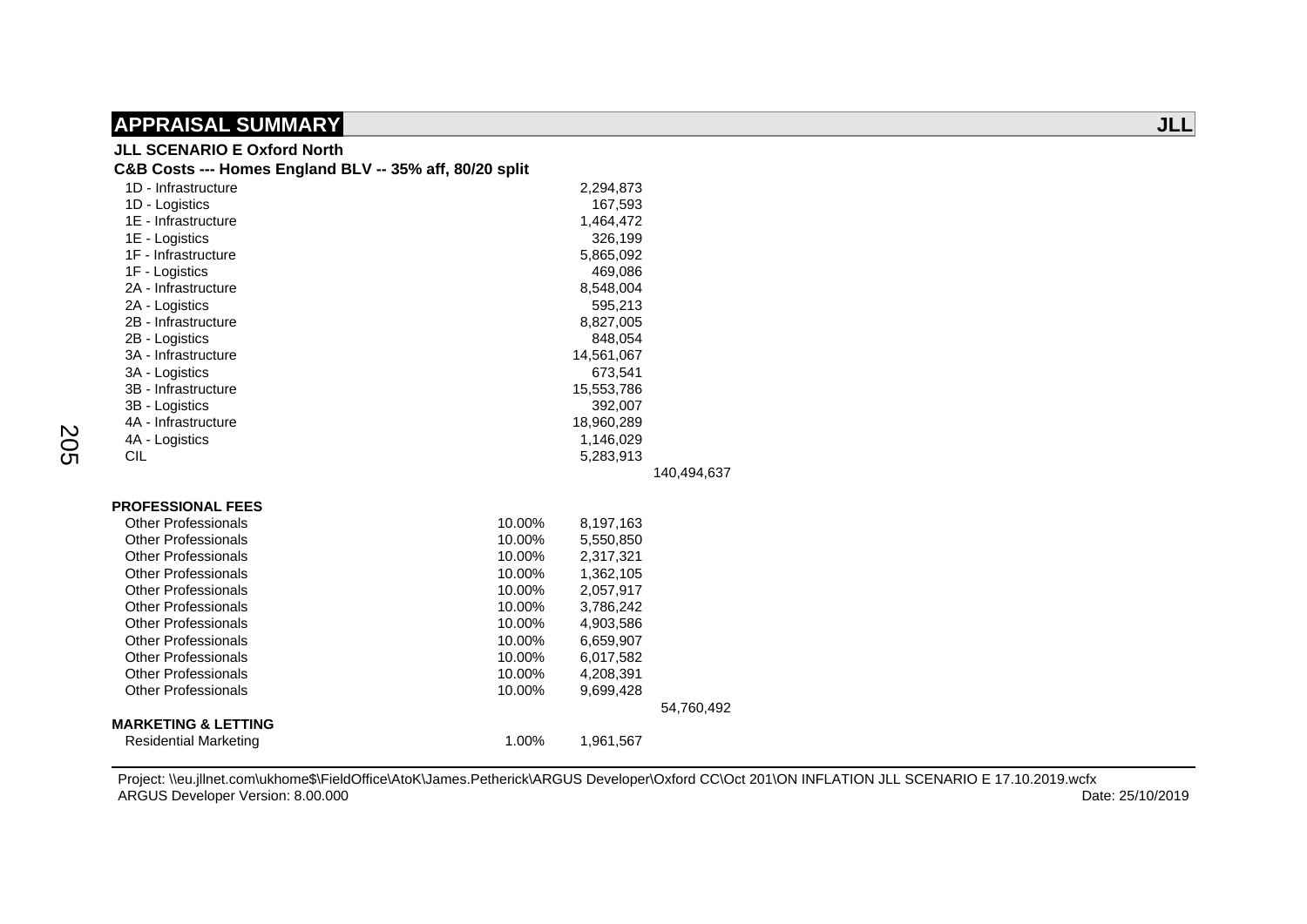### **JLL SCENARIO E Oxford North**

#### **C&B Costs --- Homes England BLV -- 35% aff, 80/20 split**  Commercial Marketing 151,121 ft² 1.00 /ft² 151,121 Commercial Marketing 571,504 ft² 1.00 /ft² 571,504 Commercail Marketing 154,715 ft<sup>2</sup> 1.00 /ft<sup>2</sup> 154,715 Letting Agent Fee 10.00% 3,340,548<br>
Letting Legal Fee 3,000 5.00% 1.670.274 Letting Legal Fee 7,849,729  **DISPOSAL FEES**  Sales Agent Fee 2.00% 7,294,427 Resi Sales Legal Fee 0.25% 580,188 Commercial Sales Legal Fee 0.50% 2,379,338 Commercial Sales Legal Fee 0.25% 53,750 10,307,703  **Additional Costs**  Bus Subsidy 2,880,000 Travel Monitoring 6,000<br>TRO 5,000 TRO 5,000 2,891,000  **FINANCE**  Debit Rate 6.750%, Credit Rate 0.000% (Nominal) Total Finance Cost 31,387,921  **TOTAL COSTS 685,771,573 PROFIT 90,331,482 Performance Measures**  Profit on Cost% 13.17% Profit on GDV% 11.58% Profit on NDV% 12.12% Development Yield% (on Rent) 4.87% Equivalent Yield% (Nominal) 6.00%

Equivalent Yield% (True) 6.23%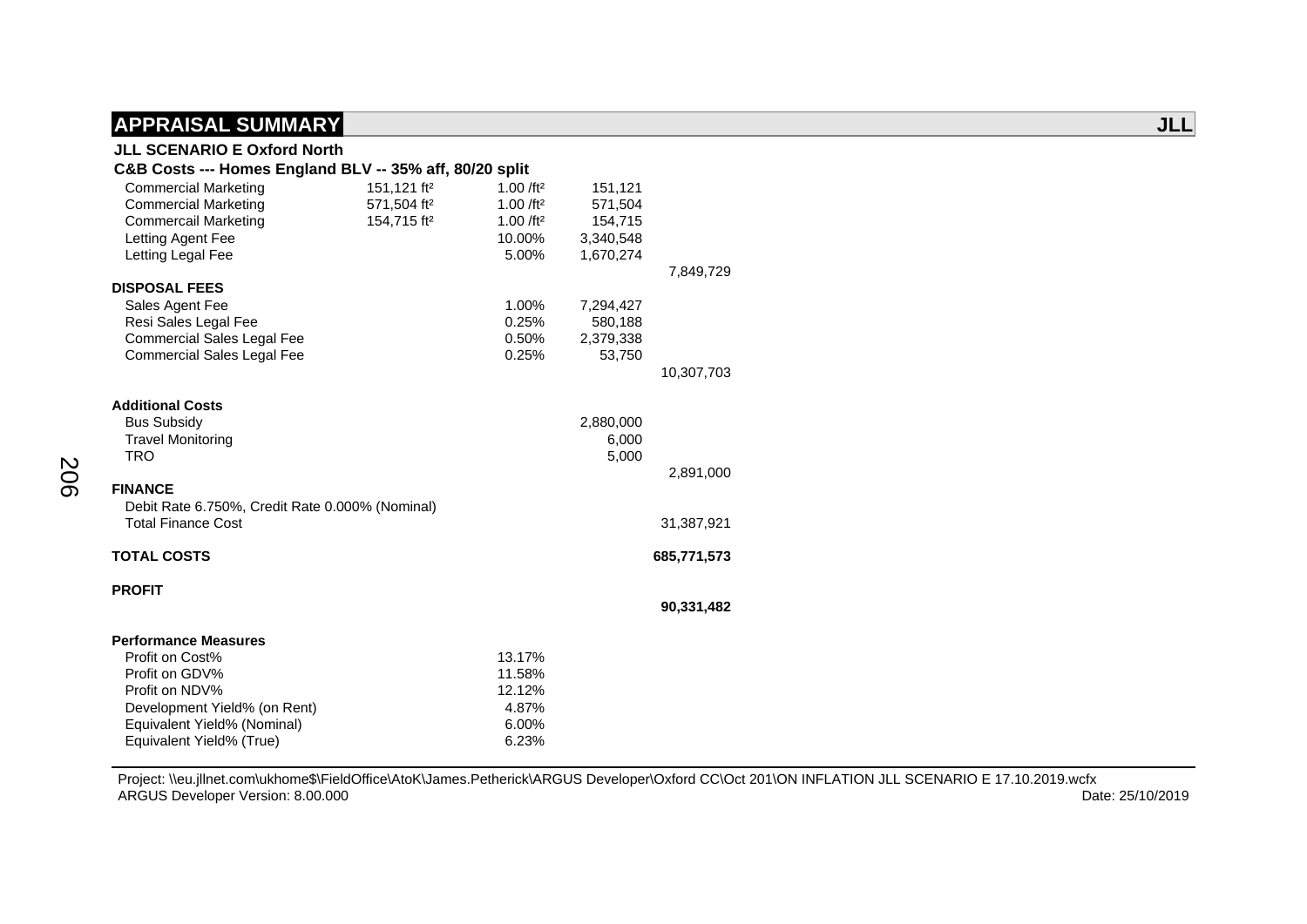### **JLL SCENARIO E Oxford North**

### **C&B Costs --- Homes England BLV -- 35% aff, 80/20 split**

| <b>Rent Cover</b>                   | 2 yrs 8 mths |
|-------------------------------------|--------------|
| Profit Erosion (finance rate 6.750) | 1 yr 10 mths |

‡ Inflation/Growth applied

| <b>Growth on Sales</b>     |                        | <b>Ungrown</b> | Growth    | <b>Total</b> |
|----------------------------|------------------------|----------------|-----------|--------------|
| 1A - Apartments            | Growth Set 1 at 2.250% | 21,717,391     | 1,776,559 | 23,493,950   |
| 1A - Affordable Apartments | Growth Set 1 at 2.250% | 6,021,376      | 302,007   | 6,323,383    |
| 1B - Houses                | Growth Set 1 at 2.250% | 30,284,091     | 3,128,344 | 33,412,435   |
| 1B - Apartments            | Growth Set 1 at 2.250% | 38,496,729     | 3,780,613 | 42,277,342   |
| 1B - Residential Parking   | Growth Set 1 at 2.250% | 810,000        | 72,120    | 882,120      |
| 1B - Affordable Houses     | Growth Set 1 at 2.250% | 3,333,330      | 202,112   | 3,535,442    |
| 1B - Affordable Apartments | Growth Set 1 at 2.250% | 7,412,004      | 449,418   | 7,861,422    |
| 1C - Houses                | Growth Set 1 at 2.250% | 7,053,125      | 881,358   | 7,934,483    |
| 1C - Apartments            | Growth Set 1 at 2.250% | 13,946,429     | 1,722,412 | 15,668,841   |
| 1C - Residential Parking   | Growth Set 1 at 2.250% | 315,000        | 37,722    | 352,722      |
| 1C - Affordable Houses     | Growth Set 1 at 2.250% | 1,428,525      | 150,035   | 1,578,560    |
| 1C - Affordable Apartments | Growth Set 1 at 2.250% | 3,405,455      | 357,667   | 3,763,123    |
| 1D - Apartments            | Growth Set 1 at 2.250% | 15,011,250     | 1,282,126 | 16,293,376   |
| 1D - Residential Revenue   | Growth Set 1 at 2.250% | 270,000        | 22,409    | 292,409      |
| 1D - Affordable Apartments | Growth Set 1 at 2.250% | 1,802,850      | 119,333   | 1,922,183    |
| 1F - Apartments            | Growth Set 1 at 2.250% | 6,136,667      | 665,160   | 6,801,827    |
| 1F - Affordable Apartments | Growth Set 1 at 2.250% | 562,800        | 50,018    | 612,818      |
| 2A - Apartments            | Growth Set 1 at 2.250% | 6,547,500      | 859,231   | 7,406,731    |
| 2A - Residential Parking   | Growth Set 1 at 2.250% | 60,000         | 7,811     | 67,811       |
| 2A - Affordable Apartments | Growth Set 1 at 2.250% | 703,500        | 77,369    | 780,869      |
| 2B - Apartments            | Growth Set 1 at 2.250% | 4,365,000      | 665,233   | 5,030,233    |
| 2B - Affordable Apartments | Growth Set 1 at 2.250% | 1,407,000      | 178,253   | 1,585,253    |
| 4A - Houses                | Growth Set 1 at 2.250% | 14,087,500     | 3,396,973 | 17,484,473   |
| 4A - Apartments            | Growth Set 1 at 2.250% | 16,432,143     | 3,920,826 | 20,352,968   |
| 4A - Residential Parking   | Growth Set 1 at 2.250% | 60,000         | 13,986    | 73,986       |
| 4A - Affordable Houses     | Growth Set 1 at 2.250% | 2,843,190      | 563,130   | 3,406,320    |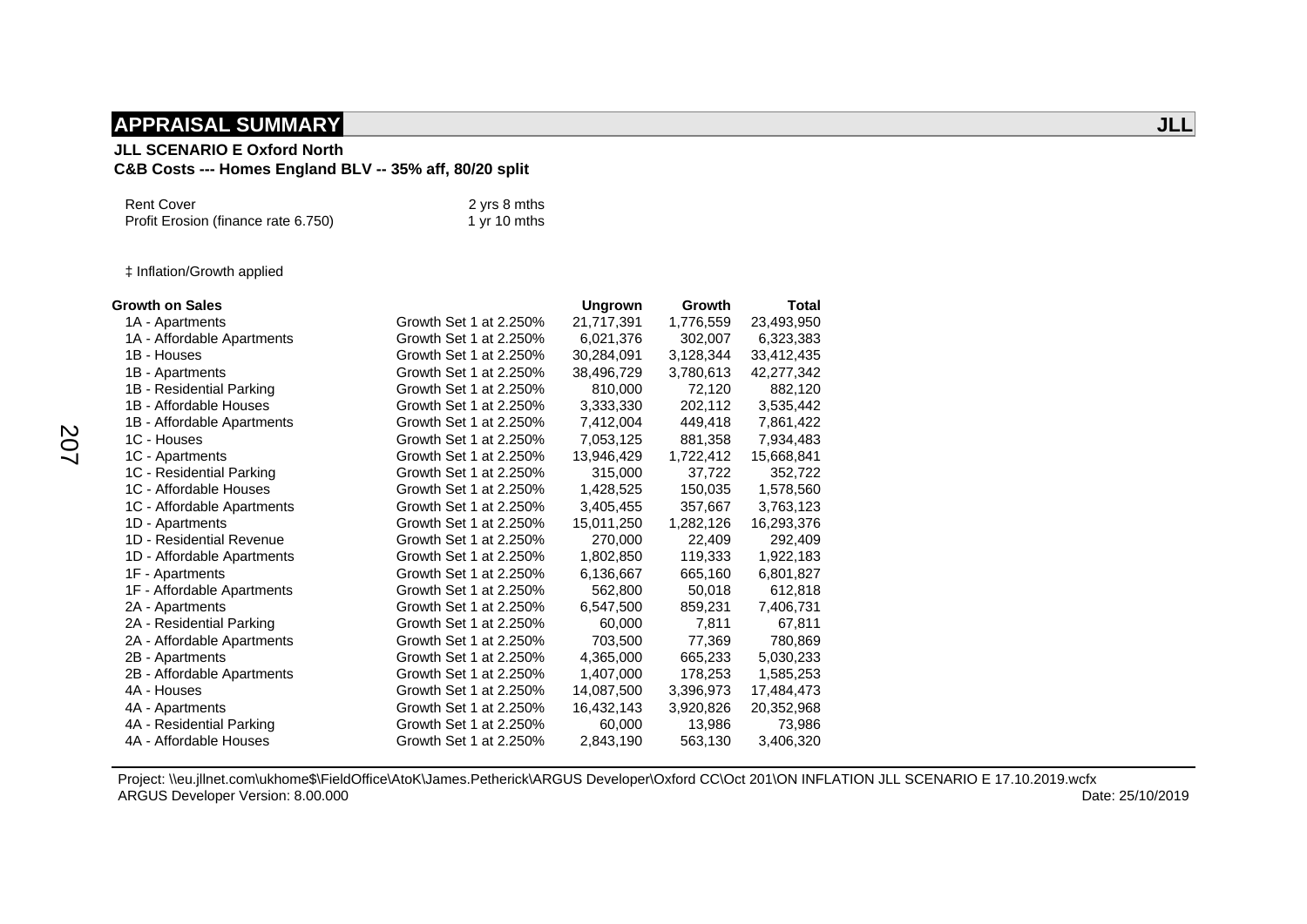#### **JLL SCENARIO E Oxford North**

#### **C&B Costs --- Homes England BLV -- 35% aff, 80/20 split**

| 4A - Affordable Apartments             | Growth Set 1 at 2.250%    | 2,403,960         | 476,135          | 2,880,095    |
|----------------------------------------|---------------------------|-------------------|------------------|--------------|
| <b>Growth on Capitalised Rent</b>      |                           | <b>Ungrown</b>    | Growth           | <b>Total</b> |
| 1A - Workspace                         | Growth Set 2 at 3.020%    | 55,922,929        | 7,695,549        | 63,618,478   |
| 1A - Red Hall                          | Growth Set 2 at 3.020%    | 12,894,553        | 1,774,418        | 14,668,971   |
| 1A - Community                         | Growth Set 2 at 3.020%    | 1,171,934         | 161,270          | 1,333,204    |
| 1A - Retail                            | Growth Set 2 at 3.020%    | 3,773,978         | 519,337          | 4,293,315    |
| 1A - Ground Rents                      | Growth Set 2 at 3.020%    | 19,714            | 2,437            | 22,151       |
| 1B - Ground Rents                      | Growth Set 1 at 2.250%    | 22,857            | 2,690            | 25,547       |
| 1C - Ground Rents                      | Growth Set 1 at 2.250%    | 8,857             | 1,153            | 10,010       |
| 1D - Retail                            | Growth Set 2 at 3.020%    | 1,119,890         | 125,994          | 1,245,884    |
| 1D - Ground Rents                      | Growth Set 1 at 2.250%    | 7,714             | 640              | 8,355        |
| 1F - Workspace                         | Growth Set 2 at 3.020%    | 45,477,666        | 7,952,912        | 53,430,578   |
| 1F - Retail                            | Growth Set 2 at 3.020%    | 742,925           | 129,919          | 872,844      |
| 1F - Ground Rents                      | Growth Set 2 at 3.020%    | 3,714             | 553              | 4,268        |
| 2A - Workspace                         | Growth Set 2 at 3.020%    | 46,435,207        | 9,628,762        | 56,063,969   |
| 2A - Ground Rents                      | Growth Set 1 at 2.250%    | 4,286             | 567              | 4,853        |
| 2B - Workspace                         | Growth Set 2 at 3.020%    | 76,669,824        | 19,883,325       | 96,553,149   |
| 2B - Retail                            | Growth Set 2 at 3.020%    | 1,015,330         | 263,313          | 1,278,643    |
| 2B - Ground Rents                      | Growth Set 1 at 2.250%    | 4,286             | 658              | 4,943        |
| 3A - Workspace                         | Growth Set 2 at 3.020%    | 65,662,635        | 20,375,109       | 86,037,744   |
| 3A - Retail                            | Growth Set 2 at 3.020%    | 1,025,550         | 318,228          | 1,343,778    |
| 3B - Workspace                         | Growth Set 2 at 3.020%    | 34,882,220        | 11,165,190       | 46,047,410   |
| 4A - Workspace                         | Growth Set 2 at 3.020%    | 60,327,115        | 22,327,209       | 82,654,324   |
| 4A - Retail                            | Growth Set 2 at 3.020%    | 764,151           | 282,814          | 1,046,965    |
| 4A - Ground Rents                      | Growth Set 1 at 2.250%    | 9,143             | 2,278            | 11,421       |
| <b>Inflation on Construction Costs</b> |                           | <b>Uninflated</b> | <b>Inflation</b> | <b>Total</b> |
| 1A - Apartments                        | Inflation Set 1 at 4.630% | 11,010,000        | 1,299,058        | 12,309,058   |
| 1A - Affordable Apartments             | Inflation Set 1 at 4.630% | 9,248,400         | 1,091,209        | 10,339,609   |
| 1B - Houses                            | Inflation Set 1 at 4.630% | 9,838,900         | 1,392,701        | 11,231,601   |
| 1B - Apartments                        | Inflation Set 1 at 4.630% | 18,226,600        | 2,579,985        | 20,806,585   |
| 1B - Affordable Houses                 | Inflation Set 1 at 4.630% | 3,279,600         | 464,229          | 3,743,829    |
| 1B - Affordable Apartments             | Inflation Set 1 at 4.630% | 9,515,167         | 1,346,877        | 10,862,043   |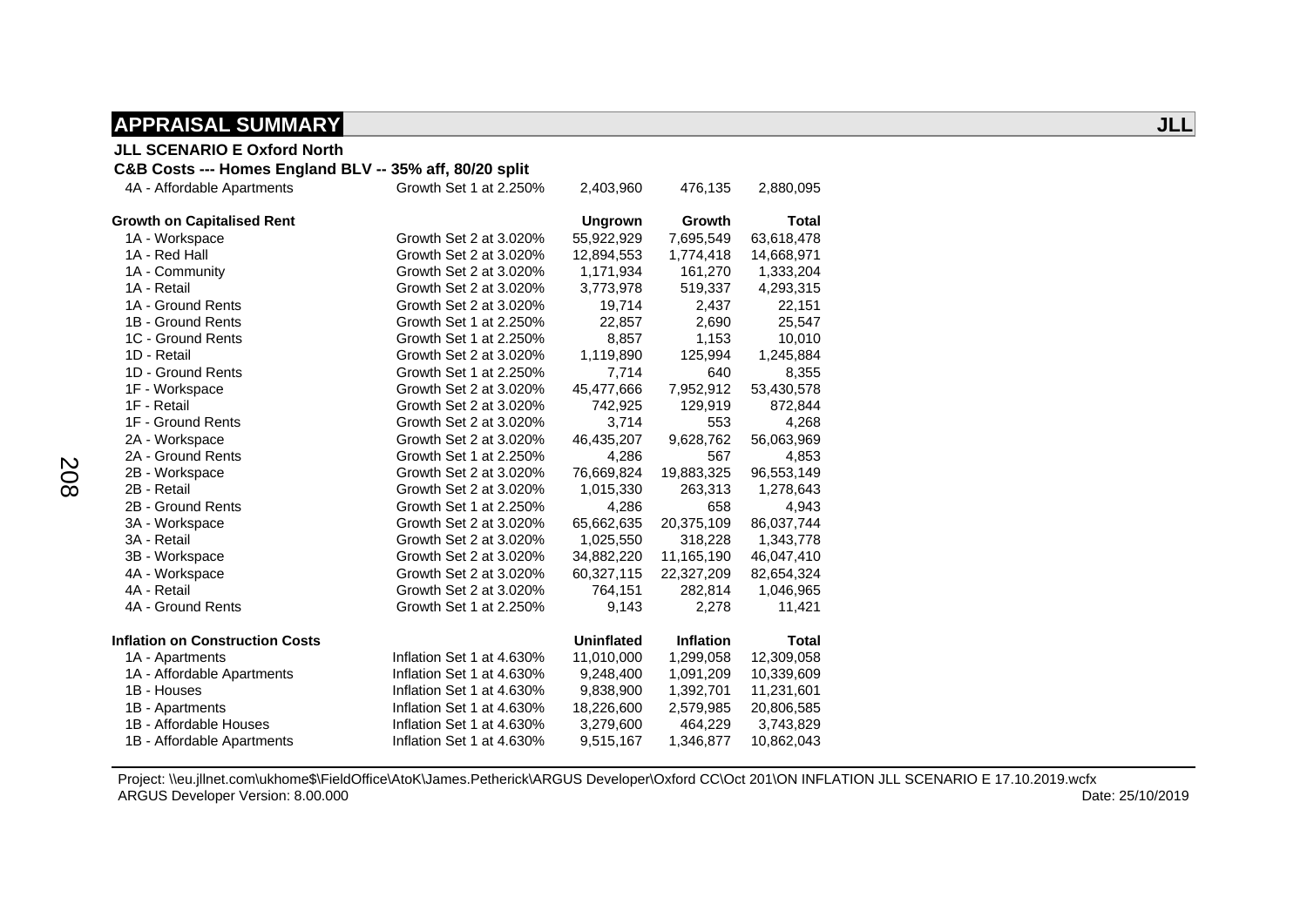**JLL SCENARIO E Oxford North** 

#### **C&B Costs --- Homes England BLV -- 35% aff, 80/20 split**

| 1C - Houses                | Inflation Set 1 at 4.630% | 2,384,750  | 552,912    | 2,937,662  |
|----------------------------|---------------------------|------------|------------|------------|
| 1C - Apartments            | Inflation Set 1 at 4.630% | 6,593,871  | 1,528,811  | 8,122,682  |
| 1C - Affordable Houses     | Inflation Set 1 at 4.630% | 1,430,850  | 331,747    | 1,762,597  |
| 1C - Affordable Apartments | Inflation Set 1 at 4.630% | 4,212,136  | 976,598    | 5,188,734  |
| 1D - Apartments            | Inflation Set 1 at 4.630% | 7,008,700  | 1,029,613  | 8,038,313  |
| 1D - Affordable Apartments | Inflation Set 1 at 4.630% | 2,336,200  | 343,200    | 2,679,400  |
| 1F - Apartments            | Inflation Set 1 at 4.630% | 2,461,500  | 487,063    | 2,948,563  |
| 1F - Affordable Apartments | Inflation Set 1 at 4.630% | 820,500    | 162,354    | 982,854    |
| 2A - Apartments            | Inflation Set 1 at 4.630% | 2,732,600  | 673,301    | 3,405,901  |
| 2A - Affordable Apartments | Inflation Set 1 at 4.630% | 910,900    | 224,442    | 1,135,342  |
| 2B - Apartments            | Inflation Set 1 at 4.630% | 1,821,733  | 523,599    | 2,345,333  |
| 2B - Affordable Apartments | Inflation Set 1 at 4.630% | 1,821,800  | 523,619    | 2,345,419  |
| 4A - Houses                | Inflation Set 1 at 4.630% | 4,745,667  | 2,204,571  | 6,950,238  |
| 4A - Apartments            | Inflation Set 1 at 4.630% | 7,665,375  | 3,560,905  | 11,226,280 |
| 4A - Affordable Houses     | Inflation Set 1 at 4.630% | 2,847,450  | 1,322,766  | 4,170,216  |
| 4A - Affordable Apartments | Inflation Set 1 at 4.630% | 3,270,600  | 1,519,338  | 4,789,938  |
| 1A - Workspace             | Inflation Set 1 at 4.630% | 29,434,400 | 3,472,934  | 32,907,334 |
| 1A - Red Hall              | Inflation Set 1 at 4.630% | 6,967,000  | 822,029    | 7,789,029  |
| 1A - Community             | Inflation Set 1 at 4.630% | 38,600     | 4,554      | 43,154     |
| 1A - Retail                | Inflation Set 1 at 4.630% | 1          | 0          |            |
| 1A - Temp Car Parking      | Inflation Set 1 at 4.630% | 1,086,800  | 128,230    | 1,215,030  |
| 1A - Basement Car Parking  | Inflation Set 1 at 4.630% | 1,288,000  | 151,970    | 1,439,970  |
| 1A - Bike Store            | Inflation Set 1 at 4.630% | 415,300    | 49,001     | 464,301    |
| 1D - Retail                | Inflation Set 1 at 4.630% | 384,400    | 56,470     | 440,870    |
| 1F - Workspace             | Inflation Set 1 at 4.630% | 21,726,200 | 4,299,016  | 26,025,216 |
| 1F - Retail                | Inflation Set 1 at 4.630% | 255,300    | 50,517     | 305,817    |
| 1F - Car Parking           | Inflation Set 1 at 4.630% | 1,056,700  | 209,092    | 1,265,792  |
| 2A - Workspace             | Inflation Set 1 at 4.630% | 22,186,200 | 5,466,585  | 27,652,785 |
| 2A - Car Parking           | Inflation Set 1 at 4.630% | 6,176,700  | 1,521,913  | 7,698,613  |
| 2B - Workspace             | Inflation Set 1 at 4.630% | 36,626,300 | 10,527,067 | 47,153,367 |
| 2B - Retail                | Inflation Set 1 at 4.630% | 306,000    | 87,950     | 393,950    |
| 2B - Car Parking           | Inflation Set 1 at 4.630% | 3,639,800  | 1,046,145  | 4,685,945  |
| 3A - Workspace             | Inflation Set 1 at 4.630% | 31,369,500 | 11,681,134 | 43,050,634 |
| 3A - Retail                | Inflation Set 1 at 4.630% | 351,900    | 131,038    | 482,938    |
|                            |                           |            |            |            |